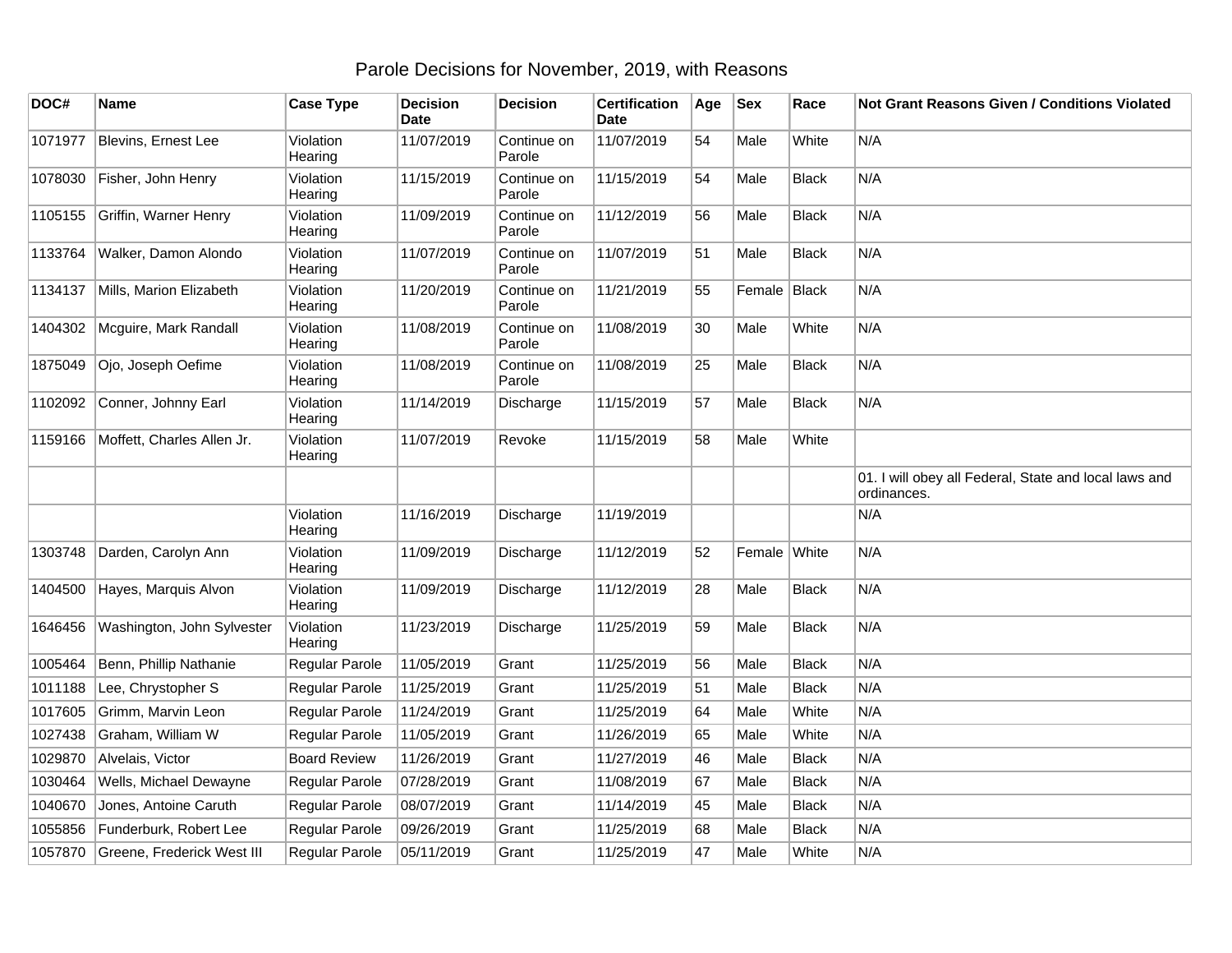| DOC#    | Name                         | <b>Case Type</b>      | <b>Decision</b><br>Date | <b>Decision</b>  | <b>Certification</b><br>Date | Age | <b>Sex</b> | Race                                           | <b>Not Grant Reasons Given / Conditions Violated</b>                                                                                                  |
|---------|------------------------------|-----------------------|-------------------------|------------------|------------------------------|-----|------------|------------------------------------------------|-------------------------------------------------------------------------------------------------------------------------------------------------------|
| 1063376 | Carpitcher, Aleck Jacob      | <b>Board Review</b>   | 11/26/2019              | Grant            | 11/26/2019                   | 63  | Male       | American N/A<br>Indian or<br>Alaskan<br>Native |                                                                                                                                                       |
| 1064066 | Decock, Alain                | Regular Parole        | 11/14/2019              | Grant            | 11/25/2019                   | 58  | Male       | White                                          | N/A                                                                                                                                                   |
| 1068596 | Tuller, Jonathan R           | Regular Parole        | 11/18/2019              | Grant            | 11/25/2019                   | 65  | Male       | White                                          | N/A                                                                                                                                                   |
| 1096566 | Lewis, Anthony Jay           | <b>Board Review</b>   | 09/04/2019              | Grant            | 11/14/2019                   | 52  | Male       | <b>Black</b>                                   | N/A                                                                                                                                                   |
|         |                              | <b>Board Review</b>   | 11/22/2019              | <b>Not Grant</b> | 11/26/2019                   |     |            |                                                | Considering your offense and your institutional<br>records, the Board concludes that you should serve<br>more of your sentence before being paroled.  |
|         |                              |                       |                         |                  |                              |     |            |                                                | Extensive criminal record                                                                                                                             |
|         |                              |                       |                         |                  |                              |     |            |                                                | Serious nature and circumstances of your offense(s).                                                                                                  |
|         |                              |                       |                         |                  |                              |     |            |                                                | Your prior failure(s) and/or convictions while under<br>community supervision indicate that you are unlikely<br>to comply with conditions of release. |
|         |                              |                       |                         |                  |                              |     |            |                                                | Your record of institutional infractions indicates a<br>disregard for rules and that you are not ready to<br>conform to society.                      |
| 1098501 | Jones, Thomas Anthony        | <b>Regular Parole</b> | 06/19/2019              | Grant            | 11/25/2019                   | 46  | Male       | <b>Black</b>                                   | N/A                                                                                                                                                   |
| 1113695 | Odom, Demetrius A            | Regular Parole        | 08/28/2019              | Grant            | 11/27/2019                   | 58  | Male       | <b>Black</b>                                   | N/A                                                                                                                                                   |
| 1115570 | Rosser, Richard Robert       | <b>Regular Parole</b> | 11/25/2019              | Grant            | 11/25/2019                   | 51  | Male       | <b>Black</b>                                   | N/A                                                                                                                                                   |
| 1118300 | Eldridge, Harold Alexande    | Regular Parole        | 05/10/2019              | Grant            | 11/25/2019                   | 52  | Male       | <b>Black</b>                                   | N/A                                                                                                                                                   |
| 1122838 | Haysom, Elizabeth Roxanne    | Regular Parole        | 11/24/2019              | Grant            | 11/25/2019                   | 55  | Female     | White                                          | N/A                                                                                                                                                   |
| 1123702 | Spell, Larry Richard         | Geriatric             | 08/06/2019              | Grant            | 11/07/2019                   | 67  | Male       | <b>Black</b>                                   | N/A                                                                                                                                                   |
| 1124598 | Boone, James Junious         | Regular Parole        | 09/30/2019              | Grant            | 11/27/2019                   | 52  | Male       | <b>Black</b>                                   | N/A                                                                                                                                                   |
| 1146618 | Schooley, Patrick Jr.        | Regular Parole        | 05/09/2019              | Grant            | 11/06/2019                   | 56  | Male       | White                                          | N/A                                                                                                                                                   |
| 1149525 | Bruce, Robert A              | Regular Parole        | 11/27/2019              | Grant            | 11/27/2019                   | 69  | Male       | White                                          | N/A                                                                                                                                                   |
| 1160615 | Staton, Thomas Durwood       | Regular Parole        | 06/19/2019              | Grant            | 11/25/2019                   | 76  | Male       | White                                          | N/A                                                                                                                                                   |
| 1161655 | Soering, Jens                | Regular Parole        | 11/25/2019              | Grant            | 11/25/2019                   | 53  | Male       | White                                          | N/A                                                                                                                                                   |
| 1169719 | Safreed, George Edward       | Regular Parole        | 04/18/2019              | Grant            | 11/25/2019                   | 65  | Male       | White                                          | N/A                                                                                                                                                   |
| 1169858 | Armstrong, Clarence W Jr.    | Regular Parole        | 04/26/2019              | Grant            | 11/25/2019                   | 64  | Male       | <b>Black</b>                                   | N/A                                                                                                                                                   |
|         | 1171973 Pleasant, Troy Andre | Regular Parole        | 11/12/2019              | Grant            | 11/25/2019                   | 50  | Male       | Black                                          | N/A                                                                                                                                                   |
| 1886719 | Brander, Camren Mathew       | Regular Parole        | 09/07/2019              | Grant            | 11/12/2019                   | 23  | Male       | White                                          | N/A                                                                                                                                                   |
| 1000079 | Cowles, Christopher John     | Regular Parole        | 11/09/2019              | Not Grant        | 11/12/2019                   | 64  | Male       | White                                          | Crimes committed - Sex Assault, Rape; Sex Assault,<br>Rape; Aggravated Sexual Battery                                                                 |
|         |                              |                       |                         |                  |                              |     |            |                                                | Serious nature and circumstances of your offense(s).                                                                                                  |
|         |                              |                       |                         |                  |                              |     |            |                                                | The Board considers you to be a risk to the<br>community.                                                                                             |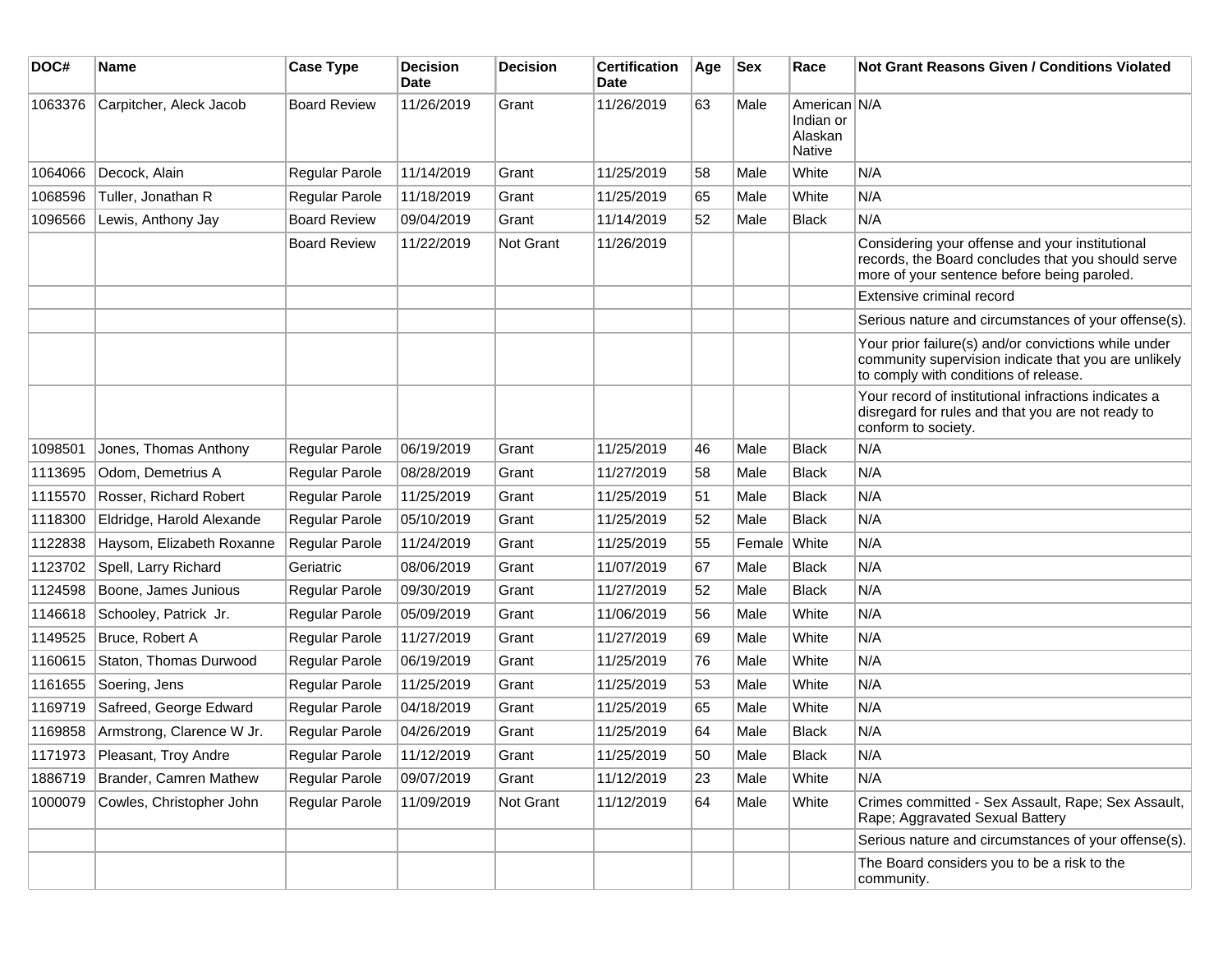| DOC#    | Name                                      | <b>Case Type</b>      | <b>Decision</b><br><b>Date</b> | <b>Decision</b>  | <b>Certification</b><br><b>Date</b> | Age | <b>Sex</b> | Race         | <b>Not Grant Reasons Given / Conditions Violated</b>                                                                                                        |
|---------|-------------------------------------------|-----------------------|--------------------------------|------------------|-------------------------------------|-----|------------|--------------|-------------------------------------------------------------------------------------------------------------------------------------------------------------|
| 1001373 | McFarland, Donnie                         | Regular Parole        | 11/07/2019                     | Not Grant        | 11/12/2019                          | 62  | Male       | <b>Black</b> | Crimes committed - Homicide-2Nd-Degree; Grand<br>Larceny Auto                                                                                               |
|         |                                           |                       |                                |                  |                                     |     |            |              | Extensive criminal record                                                                                                                                   |
|         |                                           |                       |                                |                  |                                     |     |            |              | Release at this time would diminish seriousness of<br>crime                                                                                                 |
|         |                                           |                       |                                |                  |                                     |     |            |              | Serious nature and circumstances of your offense(s).                                                                                                        |
| 1001506 | Runnebohm, John Robert Jr. Regular Parole |                       | 11/04/2019                     | <b>Not Grant</b> | 11/05/2019                          | 62  | Male       | White        | Release at this time would diminish seriousness of<br>crime                                                                                                 |
|         |                                           |                       |                                |                  |                                     |     |            |              | Serious nature and circumstances of your offense(s).                                                                                                        |
| 1001638 | Lewis, Troy R                             | Regular Parole        | 10/30/2019                     | Not Grant        | 11/01/2019                          | 56  | Male       | White        | Crimes committed - Kidnap/Abduct; Kidnap/Abduct;<br>Sex Assault, Rape                                                                                       |
|         |                                           |                       |                                |                  |                                     |     |            |              | Serious nature and circumstances of your offense(s).                                                                                                        |
|         |                                           |                       |                                |                  |                                     |     |            |              | The Board considers you to be a risk to the<br>community.                                                                                                   |
| 1002748 | Presley, Larry Darnell                    | Geriatric             | 11/07/2019                     | <b>Not Grant</b> | 11/12/2019                          | 61  | Male       | <b>Black</b> | Release at this time would diminish seriousness of<br>crime                                                                                                 |
|         |                                           |                       |                                |                  |                                     |     |            |              | Serious nature and circumstances of your offense(s).                                                                                                        |
|         |                                           |                       |                                |                  |                                     |     |            |              | The Board concludes that you should serve more of<br>your sentence prior to release on parole.                                                              |
|         |                                           |                       |                                |                  |                                     |     |            |              | The Board considers you to be a risk to the<br>community.                                                                                                   |
| 1004074 | Hancock, Ronnie Lamont                    | <b>Regular Parole</b> | 11/06/2019                     | <b>Not Grant</b> | 11/12/2019                          | 45  | Male       | <b>Black</b> | Crimes committed - Malicious Wounding; Use Of<br>Firearm In Felony                                                                                          |
|         |                                           |                       |                                |                  |                                     |     |            |              | Extensive criminal record                                                                                                                                   |
|         |                                           |                       |                                |                  |                                     |     |            |              | Release at this time would diminish seriousness of<br>crime                                                                                                 |
|         |                                           |                       |                                |                  |                                     |     |            |              | Serious nature and circumstances of your offense(s).                                                                                                        |
|         |                                           |                       |                                |                  |                                     |     |            |              | You need further participation in institutional work<br>and/or educational programs to indicate your positive<br>progression towards re-entry into society. |
| 1004453 | Jones, Kevin A                            | Regular Parole        | 11/18/2019                     | Not Grant        | 11/21/2019                          | 49  | Male       | <b>Black</b> | No Interest in Parole                                                                                                                                       |
| 1004647 | Brock, Tommy                              | Regular Parole        | 11/06/2019                     | Not Grant        | 11/12/2019                          | 66  | Male       | <b>Black</b> | Crimes committed - Forcible Sodomy; Assault;<br>Malicious Wounding                                                                                          |
|         |                                           |                       |                                |                  |                                     |     |            |              | Extensive criminal record                                                                                                                                   |
|         |                                           |                       |                                |                  |                                     |     |            |              | Release at this time would diminish seriousness of<br>crime                                                                                                 |
|         |                                           |                       |                                |                  |                                     |     |            |              | Serious nature and circumstances of your offense(s).                                                                                                        |
|         |                                           |                       |                                |                  |                                     |     |            |              | The Board concludes that you should serve more of<br>your sentence prior to release on parole.                                                              |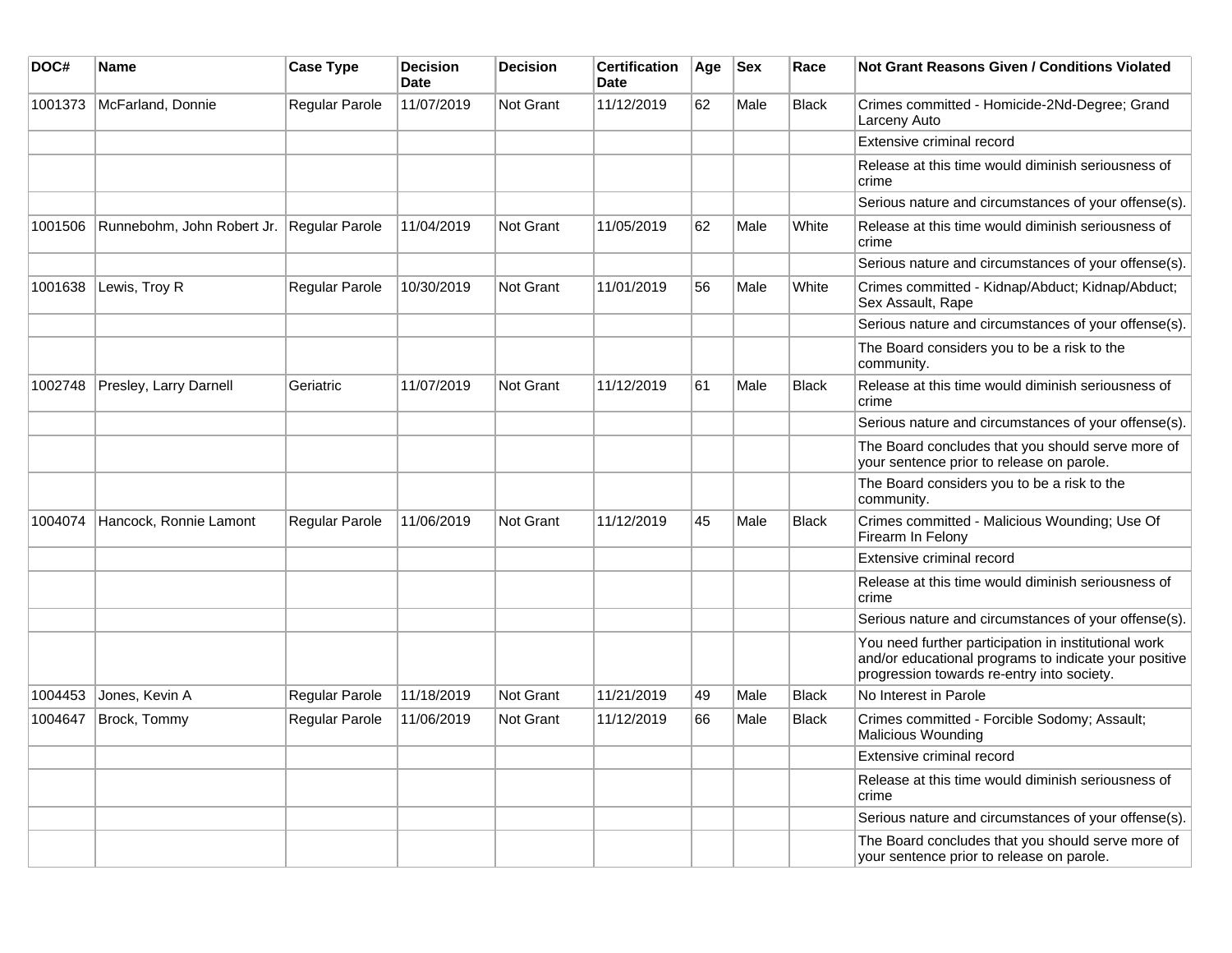| DOC#    | Name                    | <b>Case Type</b>      | Decision<br><b>Date</b> | <b>Decision</b>  | <b>Certification</b><br>Date | Age | <b>Sex</b> | Race         | Not Grant Reasons Given / Conditions Violated                                                                                                               |
|---------|-------------------------|-----------------------|-------------------------|------------------|------------------------------|-----|------------|--------------|-------------------------------------------------------------------------------------------------------------------------------------------------------------|
| 1005023 | Cooper, Willie          | Geriatric             | 11/22/2019              | Not Grant        | 11/26/2019                   | 68  | Male       | Black        | Crimes committed - Kidnap/Abduct; Robbery;<br>Robbery                                                                                                       |
|         |                         |                       |                         |                  |                              |     |            |              | Extensive criminal record                                                                                                                                   |
|         |                         |                       |                         |                  |                              |     |            |              | History of violence.                                                                                                                                        |
|         |                         |                       |                         |                  |                              |     |            |              | The Board considers you to be a risk to the<br>community.                                                                                                   |
| 1006405 | Silvestri, Joseph A     | Regular Parole        | 11/22/2019              | <b>Not Grant</b> | 11/26/2019                   | 79  | Male       | White        | Crimes committed - Sex Assault, Rape; Sex Assault,<br>Rape; Aggravated Sexual Battery                                                                       |
|         |                         |                       |                         |                  |                              |     |            |              | Release at this time would diminish seriousness of<br>crime                                                                                                 |
| 1006915 | Thomas, Abe             | Regular Parole        | 11/03/2019              | <b>Not Grant</b> | 11/05/2019                   | 64  | Male       | <b>Black</b> | Considering your offense and your institutional<br>records, the Board concludes that you should serve<br>more of your sentence before being paroled.        |
|         |                         |                       |                         |                  |                              |     |            |              | Conviction of a new crime while incarcerated                                                                                                                |
|         |                         |                       |                         |                  |                              |     |            |              | Extensive criminal record                                                                                                                                   |
|         |                         |                       |                         |                  |                              |     |            |              | History of violence.                                                                                                                                        |
|         |                         |                       |                         |                  |                              |     |            |              | Poor institutional adjustment (for example,<br>motivation/attitude, unfavorable reports, lack of<br>program involvement, etc.)                              |
|         |                         |                       |                         |                  |                              |     |            |              | The Board considers you to be a risk to the<br>community.                                                                                                   |
|         |                         |                       |                         |                  |                              |     |            |              | You need further participation in institutional work<br>and/or educational programs to indicate your positive<br>progression towards re-entry into society. |
|         |                         |                       |                         |                  |                              |     |            |              | You need to show a longer period of stable<br>adjustment.                                                                                                   |
| 1008055 | Delgado, Richard Dwayne | Regular Parole        | 11/13/2019              | Not Grant        | 11/18/2019                   | 63  | Male       | White        | Crimes committed - Homicide-2Nd-Degree; Use Of<br>Firearm In Felony                                                                                         |
|         |                         |                       |                         |                  |                              |     |            |              | Other                                                                                                                                                       |
|         |                         |                       |                         |                  |                              |     |            |              | Release at this time would diminish seriousness of<br>crime                                                                                                 |
|         |                         |                       |                         |                  |                              |     |            |              | The Board concludes that you should serve more of<br>your sentence prior to release on parole.                                                              |
| 1008318 | Goodman, Thomas Lorenso | <b>Regular Parole</b> | 11/16/2019              | Not Grant        | 11/18/2019                   | 52  | Male       | <b>Black</b> | Considering your offense and your institutional<br>records, the Board concludes that you should serve<br>more of your sentence before being paroled.        |
|         |                         |                       |                         |                  |                              |     |            |              | Serious nature and circumstances of your offense(s).                                                                                                        |
| 1008838 | Howard, Clyde Jr.       | Geriatric             | 11/08/2019              | Not Grant        | 11/12/2019                   | 74  | Male       | White        | Crimes committed - Homicide-1st Degree; Attempted<br>Capital Murder; Statutory Burglary                                                                     |
|         |                         |                       |                         |                  |                              |     |            |              | Extensive criminal record                                                                                                                                   |
|         |                         |                       |                         |                  |                              |     |            |              | History of violence.                                                                                                                                        |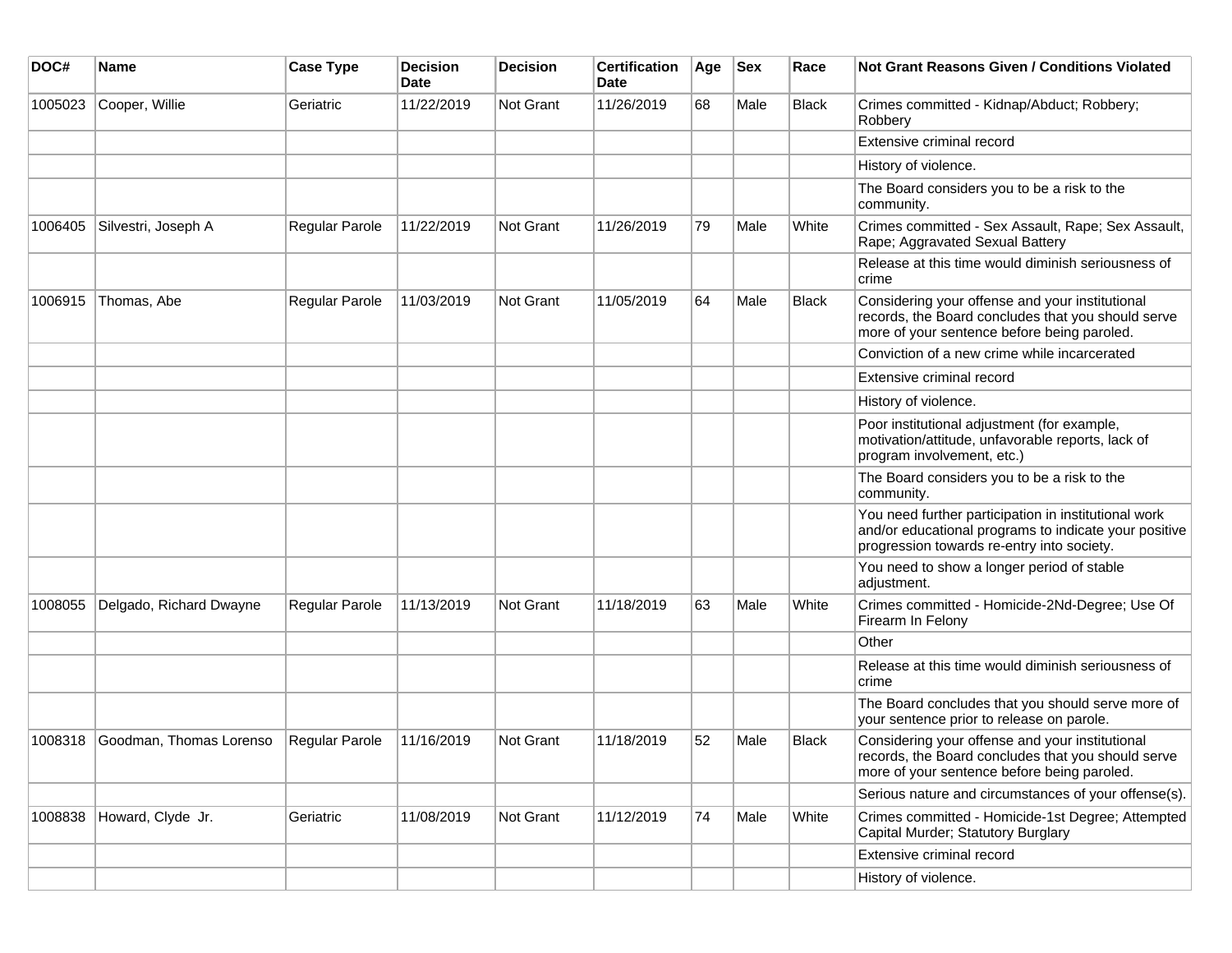| DOC#    | <b>Name</b>                | <b>Case Type</b> | <b>Decision</b><br>Date | Decision         | <b>Certification</b><br><b>Date</b> | Age | <b>Sex</b> | Race         | <b>Not Grant Reasons Given / Conditions Violated</b>                                                                                                        |
|---------|----------------------------|------------------|-------------------------|------------------|-------------------------------------|-----|------------|--------------|-------------------------------------------------------------------------------------------------------------------------------------------------------------|
| 1008838 | Howard, Clyde Jr.          | Geriatric        | 11/08/2019              | Not Grant        | 11/12/2019                          | 74  | Male       | White        | Release at this time would diminish seriousness of<br>crime                                                                                                 |
|         |                            |                  |                         |                  |                                     |     |            |              | Your record indicates a serious disregard for the<br>property rights of others.                                                                             |
| 1009125 | Mayo, Jimmy Lee            | Regular Parole   | 11/10/2019              | Not Grant        | 11/12/2019                          | 67  | Male       | <b>Black</b> | Crimes committed - Kidnap/Abduct; Sex Assault,<br>Rape; Sex Assault, Rape                                                                                   |
|         |                            |                  |                         |                  |                                     |     |            |              | Release at this time would diminish seriousness of<br>crime                                                                                                 |
|         |                            |                  |                         |                  |                                     |     |            |              | You need further participation in institutional work<br>and/or educational programs to indicate your positive<br>progression towards re-entry into society. |
| 1011590 | Tate, Mays Wilson Jr.      | Regular Parole   | 11/08/2019              | Not Grant        | 11/12/2019                          | 47  | Male       | White        | Conviction of a new crime while incarcerated                                                                                                                |
|         |                            |                  |                         |                  |                                     |     |            |              | History of violence.                                                                                                                                        |
|         |                            |                  |                         |                  |                                     |     |            |              | Release at this time would diminish seriousness of<br>crime                                                                                                 |
|         |                            |                  |                         |                  |                                     |     |            |              | The Board considers you to be a risk to the<br>community.                                                                                                   |
| 1011622 | Settle, John H Jr.         | Regular Parole   | 11/25/2019              | Not Grant        | 11/26/2019                          | 54  | Male       | Black        | Extensive criminal record                                                                                                                                   |
|         |                            |                  |                         |                  |                                     |     |            |              | You need further participation in institutional work<br>and/or educational programs to indicate your positive<br>progression towards re-entry into society. |
|         |                            |                  |                         |                  |                                     |     |            |              | You need to show a longer period of stable<br>adjustment.                                                                                                   |
|         |                            |                  |                         |                  |                                     |     |            |              | Your prior failure(s) and/or convictions while under<br>community supervision indicate that you are unlikely<br>to comply with conditions of release.       |
| 1011891 | Carr, Randolph Lavon       | Regular Parole   | 11/09/2019              | Not Grant        | 11/12/2019                          | 49  | Male       | <b>Black</b> | Crimes committed - Homicide-1st Degree; Use Of<br>Firearm In Felony                                                                                         |
|         |                            |                  |                         |                  |                                     |     |            |              | Poor institutional adjustment (for example,<br>motivation/attitude, unfavorable reports, lack of<br>program involvement, etc.)                              |
|         |                            |                  |                         |                  |                                     |     |            |              | Release at this time would diminish seriousness of<br>crime                                                                                                 |
|         |                            |                  |                         |                  |                                     |     |            |              | Serious nature and circumstances of your offense(s).                                                                                                        |
| 1011981 | Fleming, Frederick William | Regular Parole   | 11/05/2019              | <b>Not Grant</b> | 11/12/2019                          | 74  | Male       | <b>Black</b> | Crimes committed - Sex Assault, Rape                                                                                                                        |
|         |                            |                  |                         |                  |                                     |     |            |              | Release at this time would diminish seriousness of<br>crime                                                                                                 |
| 1012091 | Roman, Moises              | Regular Parole   | 11/15/2019              | Not Grant        | 11/18/2019                          | 44  | Male       | White        | Crimes committed - Kidnap Minor For Ransom;<br>Kidnap Minor For Ransom; Kidnap Minor For<br>Ransom                                                          |
|         |                            |                  |                         |                  |                                     |     |            |              | Release at this time would diminish seriousness of<br>crime                                                                                                 |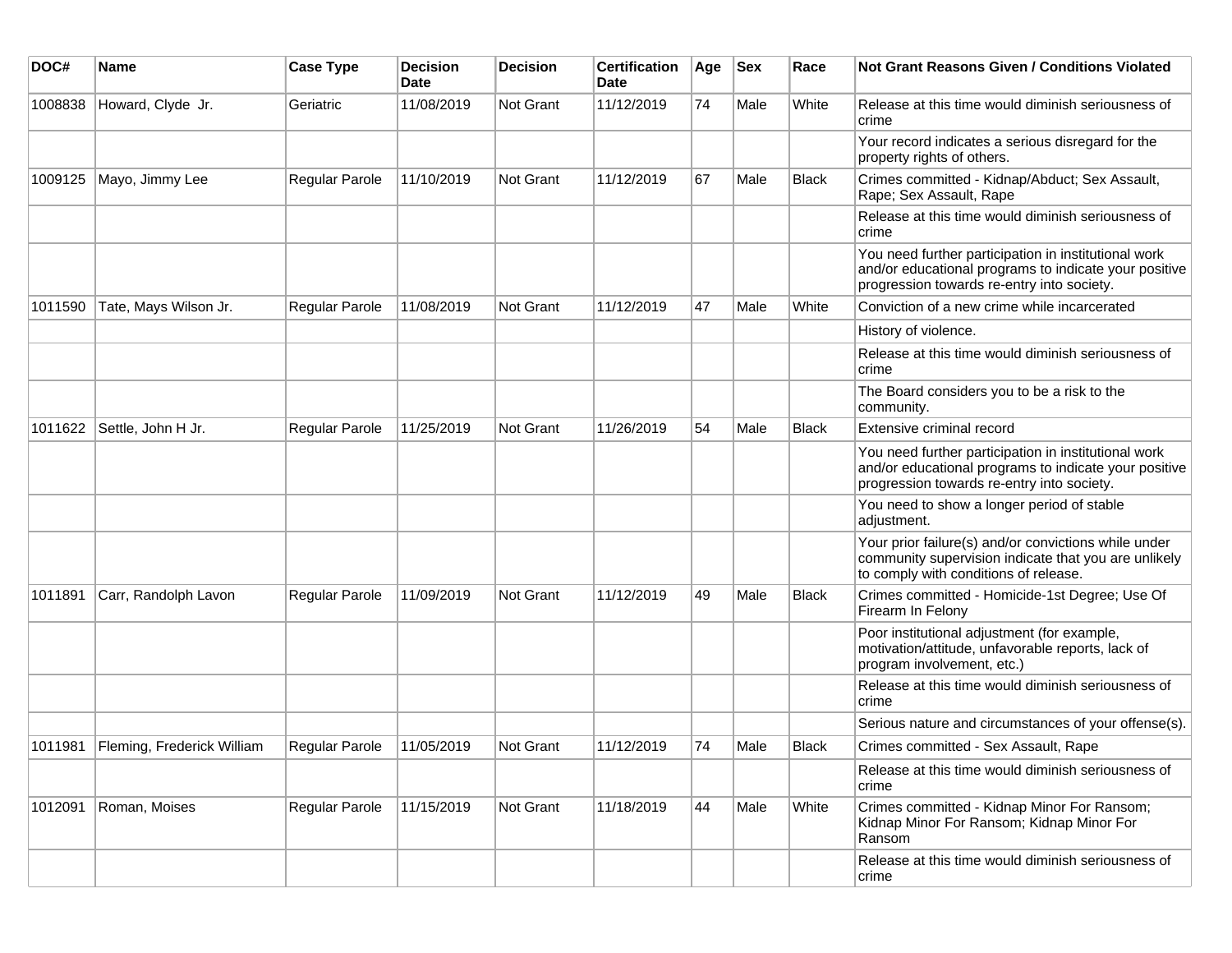| DOC#    | <b>Name</b>             | <b>Case Type</b> | <b>Decision</b><br><b>Date</b> | <b>Decision</b>  | <b>Certification</b><br><b>Date</b> | Age | <b>Sex</b> | Race         | <b>Not Grant Reasons Given / Conditions Violated</b>                                                                                                        |
|---------|-------------------------|------------------|--------------------------------|------------------|-------------------------------------|-----|------------|--------------|-------------------------------------------------------------------------------------------------------------------------------------------------------------|
| 1012091 | Roman, Moises           | Regular Parole   | 11/15/2019                     | Not Grant        | 11/18/2019                          | 44  | Male       | White        | Serious nature and circumstances of your offense(s).                                                                                                        |
|         |                         |                  |                                |                  |                                     |     |            |              | The Board considers you to be a risk to the<br>community.                                                                                                   |
|         |                         |                  |                                |                  |                                     |     |            |              | Your prior failure(s) and/or convictions while under<br>community supervision indicate that you are unlikely<br>to comply with conditions of release.       |
| 1015449 | Mixson, Rondall Clyde   | Geriatric        | 11/05/2019                     | Not Grant        | 11/12/2019                          | 60  | Male       | White        | Extensive criminal record                                                                                                                                   |
|         |                         |                  |                                |                  |                                     |     |            |              | Serious nature and circumstances of your offense(s).                                                                                                        |
|         |                         |                  |                                |                  |                                     |     |            |              | The Board considers you to be a risk to the<br>community.                                                                                                   |
|         |                         |                  |                                |                  |                                     |     |            |              | You need further participation in institutional work<br>and/or educational programs to indicate your positive<br>progression towards re-entry into society. |
| 1015739 | Kidd, Jahlil Laron      | Regular Parole   | 11/21/2019                     | Not Grant        | 11/26/2019                          | 44  | Male       | <b>Black</b> | Crimes committed - Homicide-1st Degree; Robbery;<br>Weapon Offense                                                                                          |
|         |                         |                  |                                |                  |                                     |     |            |              | Poor institutional adjustment (for example,<br>motivation/attitude, unfavorable reports, lack of<br>program involvement, etc.)                              |
|         |                         |                  |                                |                  |                                     |     |            |              | Release at this time would diminish seriousness of<br>crime                                                                                                 |
| 1017027 | Tabron, John Henry      | Geriatric        | 11/23/2019                     | <b>Not Grant</b> | 11/26/2019                          | 65  | Male       | <b>Black</b> | Crimes committed - (Attempted)Rape: Intercourse<br>By Force/Threat/Intimidation; Assault:<br>(Misdemeanor); Burglary: Enter House To<br>Murder/Rape/Etc     |
|         |                         |                  |                                |                  |                                     |     |            |              | Extensive criminal record                                                                                                                                   |
|         |                         |                  |                                |                  |                                     |     |            |              | History of violence.                                                                                                                                        |
|         |                         |                  |                                |                  |                                     |     |            |              | Release at this time would diminish seriousness of<br>crime                                                                                                 |
| 1019452 | Hart, James Kensell     | Regular Parole   | 11/17/2019                     | <b>Not Grant</b> | 11/21/2019                          | 42  | Male       | <b>Black</b> | Extensive criminal record                                                                                                                                   |
|         |                         |                  |                                |                  |                                     |     |            |              | Serious nature and circumstances of your offense(s).                                                                                                        |
|         |                         |                  |                                |                  |                                     |     |            |              | The Board considers you to be a risk to the<br>community.                                                                                                   |
|         |                         |                  |                                |                  |                                     |     |            |              | You need further participation in institutional work<br>and/or educational programs to indicate your positive<br>progression towards re-entry into society. |
|         |                         |                  |                                |                  |                                     |     |            |              | Your prior failure(s) and/or convictions while under<br>community supervision indicate that you are unlikely<br>to comply with conditions of release.       |
| 1020937 | Holden, Michael Richard | Regular Parole   | 11/12/2019                     | <b>Not Grant</b> | 11/12/2019                          | 61  | Male       | White        | Crimes committed - Aggravated Sexual Battery;<br>Aggravated Sexual Battery; Aggravated Sexual<br><b>Battery</b>                                             |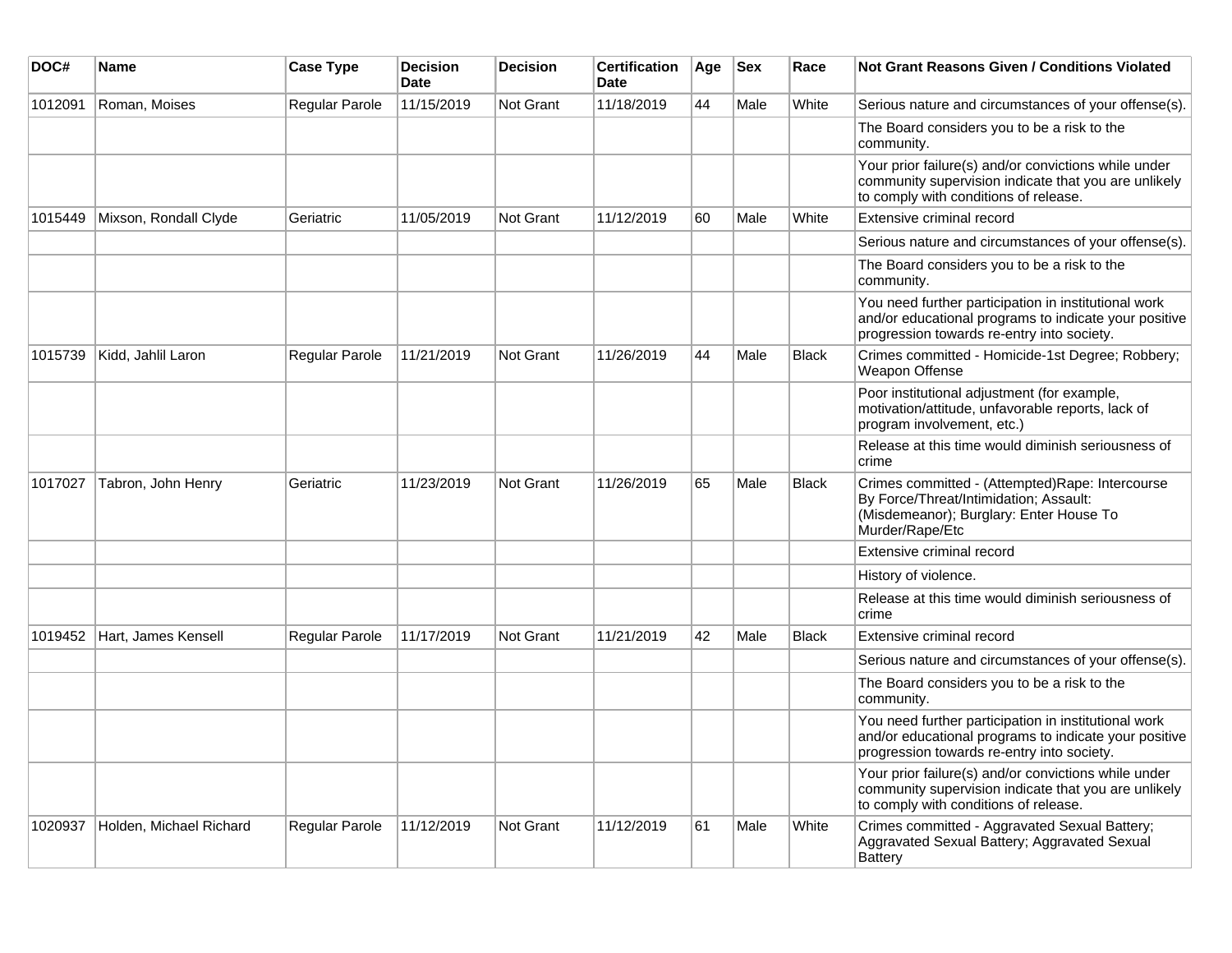| DOC#    | <b>Name</b>                     | <b>Case Type</b> | <b>Decision</b><br><b>Date</b> | <b>Decision</b> | <b>Certification</b><br><b>Date</b> | Age | <b>Sex</b> | Race         | <b>Not Grant Reasons Given / Conditions Violated</b>                                                                                                  |
|---------|---------------------------------|------------------|--------------------------------|-----------------|-------------------------------------|-----|------------|--------------|-------------------------------------------------------------------------------------------------------------------------------------------------------|
| 1020937 | Holden, Michael Richard         | Regular Parole   | 11/12/2019                     | Not Grant       | 11/12/2019                          | 61  | Male       | White        | The Board concludes that you should serve more of<br>your sentence prior to release on parole.                                                        |
|         |                                 |                  |                                |                 |                                     |     |            |              | The Board considers you to be a risk to the<br>community.                                                                                             |
|         |                                 |                  |                                |                 |                                     |     |            |              | Your prior failure(s) and/or convictions while under<br>community supervision indicate that you are unlikely<br>to comply with conditions of release. |
| 1021518 | Resio, Edward T                 | Regular Parole   | 11/17/2019                     | Not Grant       | 11/21/2019                          | 59  | Male       | White        | Release at this time would diminish seriousness of<br>crime                                                                                           |
|         |                                 |                  |                                |                 |                                     |     |            |              | The Board concludes that you should serve more of<br>your sentence prior to release on parole.                                                        |
|         |                                 |                  |                                |                 |                                     |     |            |              | The Board considers you to be a risk to the<br>community.                                                                                             |
|         |                                 |                  |                                |                 |                                     |     |            |              | Your prior failure(s) and/or convictions while under<br>community supervision indicate that you are unlikely<br>to comply with conditions of release. |
| 1023384 | Johnson, George Edward          | Regular Parole   | 11/17/2019                     | Not Grant       | 11/21/2019                          | 46  | Male       | <b>Black</b> | Considering your offense and your institutional<br>records, the Board concludes that you should serve<br>more of your sentence before being paroled.  |
|         |                                 |                  |                                |                 |                                     |     |            |              | Release at this time would diminish seriousness of<br>crime                                                                                           |
|         |                                 |                  |                                |                 |                                     |     |            |              | Serious nature and circumstances of your offense(s).                                                                                                  |
| 1023586 | Hinkle, Paul Bryan              | Regular Parole   | 11/08/2019                     | Not Grant       | 11/12/2019                          | 64  | Male       | White        | Crimes committed - Homicide-1st Degree; Robbery;<br><b>Malicious Wounding</b>                                                                         |
|         |                                 |                  |                                |                 |                                     |     |            |              | History of substance abuse.                                                                                                                           |
|         |                                 |                  |                                |                 |                                     |     |            |              | Release at this time would diminish seriousness of<br>crime                                                                                           |
|         |                                 |                  |                                |                 |                                     |     |            |              | Serious nature and circumstances of your offense(s).                                                                                                  |
| 1023696 | Israel, Jacob                   | Regular Parole   | 11/01/2019                     | Not Grant       | 11/04/2019                          | 57  | Male       | White        | History of violence.                                                                                                                                  |
|         |                                 |                  |                                |                 |                                     |     |            |              | Serious nature and circumstances of your offense(s).                                                                                                  |
|         |                                 |                  |                                |                 |                                     |     |            |              | The Board concludes that you should serve more of<br>your sentence prior to release on parole.                                                        |
| 1025135 | Byrd, Maurice Benjamin          | Regular Parole   | 11/05/2019                     | Not Grant       | 11/08/2019                          | 66  | Male       | <b>Black</b> | History of violence.                                                                                                                                  |
|         |                                 |                  |                                |                 |                                     |     |            |              | Release at this time would diminish seriousness of<br>crime                                                                                           |
|         |                                 |                  |                                |                 |                                     |     |            |              | Serious nature and circumstances of your offense(s).                                                                                                  |
|         |                                 |                  |                                |                 |                                     |     |            |              | The Board concludes that you should serve more of<br>your sentence prior to release on parole.                                                        |
|         |                                 |                  |                                |                 |                                     |     |            |              | You need to show a longer period of stable<br>adjustment.                                                                                             |
|         | 1025952 Hargraves, Cory Douglas | Regular Parole   | 11/04/2019                     | Not Grant       | 11/05/2019                          | 49  | Male       | Black        | Extensive criminal record                                                                                                                             |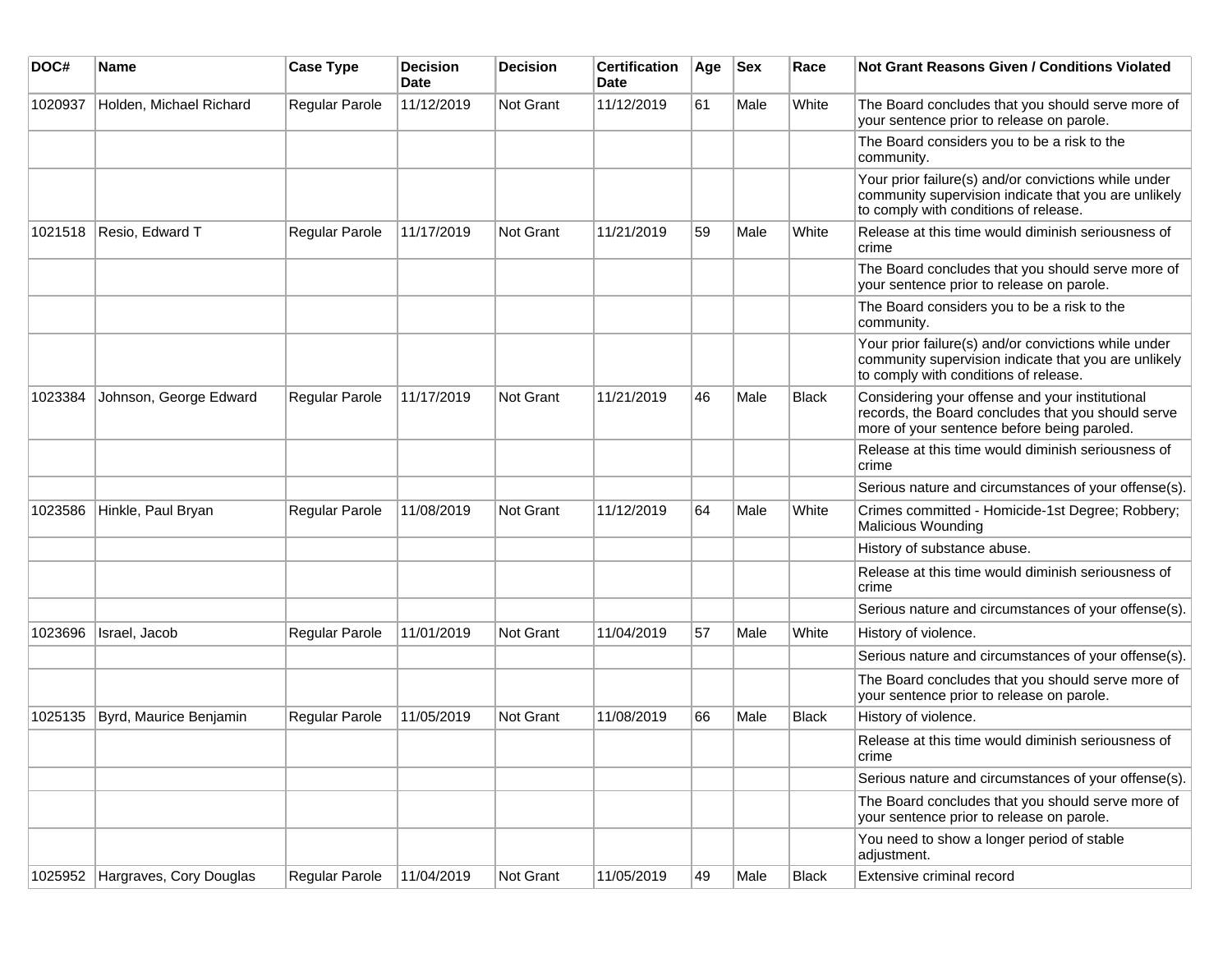| DOC#    | Name                       | <b>Case Type</b> | <b>Decision</b><br>Date | <b>Decision</b> | <b>Certification</b><br>Date | Age | <b>Sex</b> | Race         | Not Grant Reasons Given / Conditions Violated                                                                                                               |
|---------|----------------------------|------------------|-------------------------|-----------------|------------------------------|-----|------------|--------------|-------------------------------------------------------------------------------------------------------------------------------------------------------------|
| 1025952 | Hargraves, Cory Douglas    | Regular Parole   | 11/04/2019              | Not Grant       | 11/05/2019                   | 49  | Male       | <b>Black</b> | History of substance abuse.                                                                                                                                 |
|         |                            |                  |                         |                 |                              |     |            |              | Serious nature and circumstances of your offense(s).                                                                                                        |
|         |                            |                  |                         |                 |                              |     |            |              | The Board concludes that you should serve more of<br>your sentence prior to release on parole.                                                              |
|         |                            |                  |                         |                 |                              |     |            |              | You need further participation in institutional work<br>and/or educational programs to indicate your positive<br>progression towards re-entry into society. |
| 1026326 | Griffin, Alvin Mckinley    | Geriatric        | 11/14/2019              | Not Grant       | 11/18/2019                   | 60  | Male       | Black        | Extensive criminal record                                                                                                                                   |
|         |                            |                  |                         |                 |                              |     |            |              | Release at this time would diminish seriousness of<br>crime                                                                                                 |
|         |                            |                  |                         |                 |                              |     |            |              | Serious nature and circumstances of your offense(s).                                                                                                        |
|         |                            |                  |                         |                 |                              |     |            |              | Your prior failure(s) and/or convictions while under<br>community supervision indicate that you are unlikely<br>to comply with conditions of release.       |
| 1026778 | Weller, William Elwood Jr. | Regular Parole   | 11/23/2019              | Not Grant       | 11/26/2019                   | 70  | Male       | White        | Crimes committed - Homicide-Capital; Robbery;<br>Arson                                                                                                      |
|         |                            |                  |                         |                 |                              |     |            |              | Serious nature and circumstances of your offense(s).                                                                                                        |
|         |                            |                  |                         |                 |                              |     |            |              | The Board considers you to be a risk to the<br>community.                                                                                                   |
| 1027185 | Rawlings, Vincent Bernard  | Regular Parole   | 11/06/2019              | Not Grant       | 11/12/2019                   | 63  | Male       | <b>Black</b> | Crimes committed - Homicide/Murder; Abduct-No<br>Ransom Or Asslt; Abduct-No Ransom Or Asslt                                                                 |
|         |                            |                  |                         |                 |                              |     |            |              | Extensive criminal record                                                                                                                                   |
|         |                            |                  |                         |                 |                              |     |            |              | Serious nature and circumstances of your offense(s).                                                                                                        |
|         |                            |                  |                         |                 |                              |     |            |              | The Board concludes that you should serve more of<br>your sentence prior to release on parole.                                                              |
|         |                            |                  |                         |                 |                              |     |            |              | You need further participation in institutional work<br>and/or educational programs to indicate your positive<br>progression towards re-entry into society. |
| 1027393 | Brown, William             | Regular Parole   | 11/23/2019              | Not Grant       | 11/26/2019                   | 63  | Male       | Black        | Considering your offense and your institutional<br>records, the Board concludes that you should serve<br>more of your sentence before being paroled.        |
|         |                            |                  |                         |                 |                              |     |            |              | Crimes committed - Homicide-Capital; Robbery;<br>Robbery                                                                                                    |
|         |                            |                  |                         |                 |                              |     |            |              | Serious nature and circumstances of your offense(s).                                                                                                        |
|         |                            |                  |                         |                 |                              |     |            |              | Your prior failure(s) and/or convictions while under<br>community supervision indicate that you are unlikely<br>to comply with conditions of release.       |
| 1029731 | Casey, Freddie Eugene      | Regular Parole   | 11/06/2019              | Not Grant       | 11/12/2019                   | 58  | Male       | White        | Extensive criminal record                                                                                                                                   |
|         |                            |                  |                         |                 |                              |     |            |              | Release at this time would diminish seriousness of<br>crime                                                                                                 |
|         |                            |                  |                         |                 |                              |     |            |              | Serious nature and circumstances of your offense(s).                                                                                                        |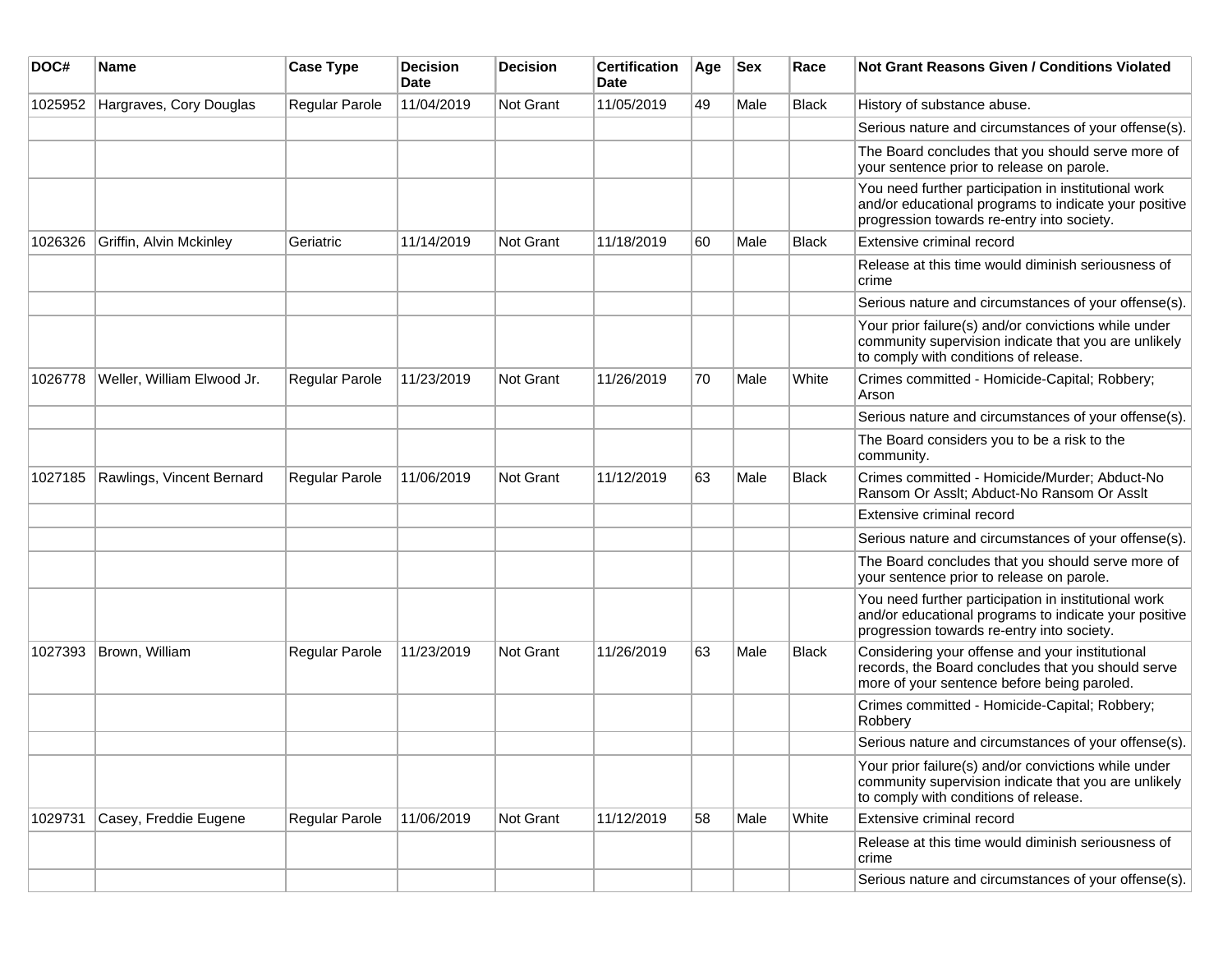| DOC#    | Name                      | <b>Case Type</b>      | <b>Decision</b><br><b>Date</b> | <b>Decision</b>  | <b>Certification</b><br>Date | Age | <b>Sex</b> | Race         | Not Grant Reasons Given / Conditions Violated                                                                                                               |
|---------|---------------------------|-----------------------|--------------------------------|------------------|------------------------------|-----|------------|--------------|-------------------------------------------------------------------------------------------------------------------------------------------------------------|
| 1030429 | Urquhart, Darlron Deontae | Regular Parole        | 11/07/2019                     | Not Grant        | 11/12/2019                   | 40  | Male       | <b>Black</b> | Crimes committed - Larceny: Third Or Subsequent<br>Conviction; Grand Larceny: >=\$200 Not From A<br>Person; Petit Larceny: <\$200 Not From A Person         |
|         |                           |                       |                                |                  |                              |     |            |              | Extensive criminal record                                                                                                                                   |
|         |                           |                       |                                |                  |                              |     |            |              | The Board concludes that you should serve more of<br>your sentence prior to release on parole.                                                              |
|         |                           |                       |                                |                  |                              |     |            |              | Your prior failure(s) and/or convictions while under<br>community supervision indicate that you are unlikely<br>to comply with conditions of release.       |
| 1031220 | Egan, Edward James        | Regular Parole        | 11/21/2019                     | <b>Not Grant</b> | 11/26/2019                   | 69  | Male       | White        | Release at this time would diminish seriousness of<br>crime                                                                                                 |
|         |                           |                       |                                |                  |                              |     |            |              | Serious nature and circumstances of your offense(s).                                                                                                        |
|         |                           |                       |                                |                  |                              |     |            |              | The Board considers you to be a risk to the<br>community.                                                                                                   |
| 1031513 | Williams, Keith Donnell   | <b>Regular Parole</b> | 11/03/2019                     | Not Grant        | 11/05/2019                   | 62  | Male       | <b>Black</b> | Crimes committed - Sex Assault, Rape; Sex Assault,<br>Rape; Sex Assault, Rape                                                                               |
|         |                           |                       |                                |                  |                              |     |            |              | The Board concludes that you should serve more of<br>your sentence prior to release on parole.                                                              |
|         |                           |                       |                                |                  |                              |     |            |              | The Board considers you to be a risk to the<br>community.                                                                                                   |
| 1032626 | Rother, Allan Leigh       | Geriatric             | 10/30/2019                     | Not Grant        | 11/01/2019                   | 68  | Male       | White        | Release at this time would diminish seriousness of<br>crime                                                                                                 |
|         |                           |                       |                                |                  |                              |     |            |              | Serious nature and circumstances of your offense(s).                                                                                                        |
|         |                           |                       |                                |                  |                              |     |            |              | The Board considers you to be a risk to the<br>community.                                                                                                   |
| 1032630 | Lester, Randall Posey     | Regular Parole        | 11/22/2019                     | Not Grant        | 11/26/2019                   | 70  | Male       | White        | Crimes committed - Sex Assault, Rape; Incest With<br>Minor: Incest With Minor                                                                               |
|         |                           |                       |                                |                  |                              |     |            |              | Release at this time would diminish seriousness of<br>crime                                                                                                 |
|         |                           |                       |                                |                  |                              |     |            |              | Serious nature and circumstances of your offense(s).                                                                                                        |
|         |                           |                       |                                |                  |                              |     |            |              | The Board concludes that you should serve more of<br>your sentence prior to release on parole.                                                              |
| 1035345 | Kemp, Michael Anthony     | Regular Parole        | 11/22/2019                     | <b>Not Grant</b> | 11/26/2019                   | 59  | Male       | <b>Black</b> | Extensive criminal record                                                                                                                                   |
|         |                           |                       |                                |                  |                              |     |            |              | Serious nature and circumstances of your offense(s).                                                                                                        |
|         |                           |                       |                                |                  |                              |     |            |              | You need further participation in institutional work<br>and/or educational programs to indicate your positive<br>progression towards re-entry into society. |
|         |                           |                       |                                |                  |                              |     |            |              | Your record of institutional infractions indicates a<br>disregard for rules and that you are not ready to<br>conform to society.                            |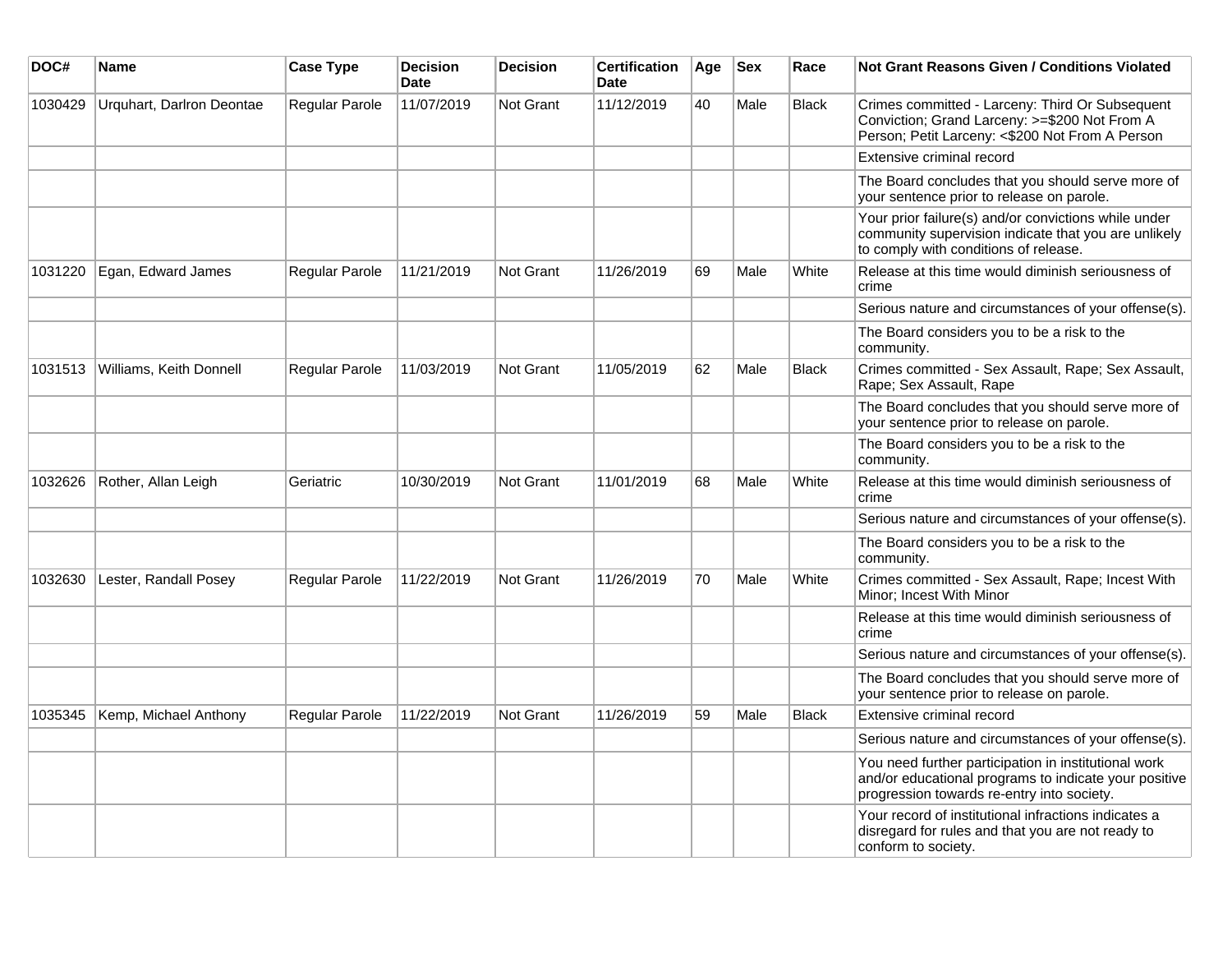| DOC#    | Name                  | <b>Case Type</b> | <b>Decision</b><br><b>Date</b> | <b>Decision</b> | <b>Certification</b><br>Date | Age | <b>Sex</b> | Race         | <b>Not Grant Reasons Given / Conditions Violated</b>                                                                                                        |
|---------|-----------------------|------------------|--------------------------------|-----------------|------------------------------|-----|------------|--------------|-------------------------------------------------------------------------------------------------------------------------------------------------------------|
| 1036010 | Looney, Ferrell       | Geriatric        | 11/05/2019                     | Not Grant       | 11/12/2019                   | 63  | Male       | White        | Considering your offense and your institutional<br>records, the Board concludes that you should serve<br>more of your sentence before being paroled.        |
|         |                       |                  |                                |                 |                              |     |            |              | Release at this time would diminish seriousness of<br>crime                                                                                                 |
|         |                       |                  |                                |                 |                              |     |            |              | Serious nature and circumstances of your offense(s).                                                                                                        |
|         |                       |                  |                                |                 |                              |     |            |              | The Board concludes that you should serve more of<br>your sentence prior to release on parole.                                                              |
| 1036409 | Moore, David Thomas   | Regular Parole   | 11/05/2019                     | Not Grant       | 11/08/2019                   | 52  | Male       | White        | Crimes committed - Burgl-No Forced Entry-Resid;<br>Burgl Tools-Possess; Statutory Burglary                                                                  |
|         |                       |                  |                                |                 |                              |     |            |              | Release at this time would diminish seriousness of<br>crime                                                                                                 |
|         |                       |                  |                                |                 |                              |     |            |              | You need further participation in institutional work<br>and/or educational programs to indicate your positive<br>progression towards re-entry into society. |
|         |                       |                  |                                |                 |                              |     |            |              | Your prior failure(s) and/or convictions while under<br>community supervision indicate that you are unlikely<br>to comply with conditions of release.       |
| 1037672 | Lawson, David Allen   | Regular Parole   | 11/05/2019                     | Not Grant       | 11/12/2019                   | 58  | Male       | White        | Considering your offense and your institutional<br>records, the Board concludes that you should serve<br>more of your sentence before being paroled.        |
|         |                       |                  |                                |                 |                              |     |            |              | Release at this time would diminish seriousness of<br>crime                                                                                                 |
|         |                       |                  |                                |                 |                              |     |            |              | Serious nature and circumstances of your offense(s).                                                                                                        |
| 1041258 | Ganzie, Marcus        | Regular Parole   | 11/03/2019                     | Not Grant       | 11/05/2019                   | 43  | Male       | <b>Black</b> | Extensive criminal record                                                                                                                                   |
|         |                       |                  |                                |                 |                              |     |            |              | Release at this time would diminish seriousness of<br>crime                                                                                                 |
|         |                       |                  |                                |                 |                              |     |            |              | Serious nature and circumstances of your offense(s).                                                                                                        |
|         |                       |                  |                                |                 |                              |     |            |              | You need to show a longer period of stable<br>adjustment.                                                                                                   |
| 1042675 | King, James Dewey Jr. | Geriatric        | 10/30/2019                     | Not Grant       | 11/01/2019                   | 68  | Male       | White        | Release at this time would diminish seriousness of<br>crime                                                                                                 |
|         |                       |                  |                                |                 |                              |     |            |              | Serious nature and circumstances of your offense(s).                                                                                                        |
|         |                       |                  |                                |                 |                              |     |            |              | You need to show a longer period of stable<br>adjustment.                                                                                                   |
|         |                       |                  |                                |                 |                              |     |            |              | Your prior failure(s) and/or convictions while under<br>community supervision indicate that you are unlikely<br>to comply with conditions of release.       |
|         |                       |                  |                                |                 |                              |     |            |              | Your record of institutional infractions indicates a<br>disregard for rules and that you are not ready to<br>conform to society.                            |
| 1042978 | Boone, Henry Thomas   | Regular Parole   | 11/22/2019                     | Not Grant       | 11/26/2019                   | 54  | Male       | <b>Black</b> | History of violence.                                                                                                                                        |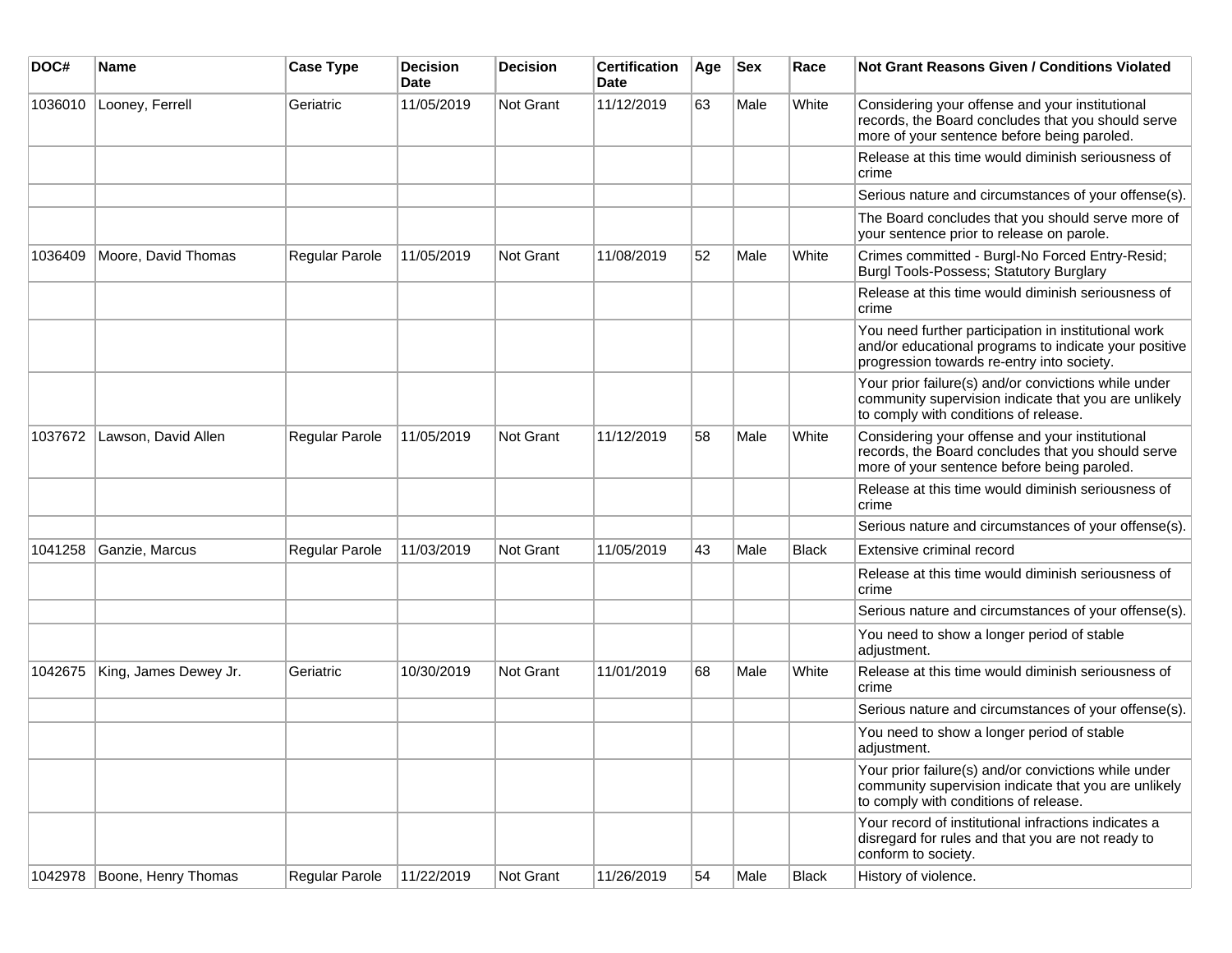| DOC#    | Name                  | <b>Case Type</b>      | <b>Decision</b><br>Date | <b>Decision</b> | <b>Certification</b><br>Date | Age | <b>Sex</b> | Race         | <b>Not Grant Reasons Given / Conditions Violated</b>                                                                                                        |
|---------|-----------------------|-----------------------|-------------------------|-----------------|------------------------------|-----|------------|--------------|-------------------------------------------------------------------------------------------------------------------------------------------------------------|
| 1042978 | Boone, Henry Thomas   | Regular Parole        | 11/22/2019              | Not Grant       | 11/26/2019                   | 54  | Male       | <b>Black</b> | Other                                                                                                                                                       |
|         |                       |                       |                         |                 |                              |     |            |              | Release at this time would diminish seriousness of<br>crime                                                                                                 |
|         |                       |                       |                         |                 |                              |     |            |              | Serious nature and circumstances of your offense(s).                                                                                                        |
|         |                       |                       |                         |                 |                              |     |            |              | You need further participation in institutional work<br>and/or educational programs to indicate your positive<br>progression towards re-entry into society. |
| 1043406 | Benyo, Michael Edward | Regular Parole        | 11/06/2019              | Not Grant       | 11/12/2019                   | 66  | Male       | White        | Crimes committed - Sex Assault, Rape; Sex Assault,<br>Rape; Indecent Liberties                                                                              |
|         |                       |                       |                         |                 |                              |     |            |              | Release at this time would diminish seriousness of<br>crime                                                                                                 |
|         |                       |                       |                         |                 |                              |     |            |              | Serious nature and circumstances of your offense(s).                                                                                                        |
|         |                       |                       |                         |                 |                              |     |            |              | The Board concludes that you should serve more of<br>your sentence prior to release on parole.                                                              |
|         |                       |                       |                         |                 |                              |     |            |              | The Board considers you to be a risk to the<br>community.                                                                                                   |
| 1044857 | Purtell, William J    | Geriatric             | 11/25/2019              | Not Grant       | 11/26/2019                   | 60  | Male       | White        | Crimes committed - Carjacking; Burglary; Burglary                                                                                                           |
|         |                       |                       |                         |                 |                              |     |            |              | Extensive criminal record                                                                                                                                   |
|         |                       |                       |                         |                 |                              |     |            |              | Serious nature and circumstances of your offense(s).                                                                                                        |
| 1046414 | Jenkins, Nathan III   | <b>Regular Parole</b> | 11/08/2019              | Not Grant       | 11/12/2019                   | 53  | Male       | Black        | Crimes committed - Homicide-1st Degree; Homicide-<br>2Nd-Degree; Cocaine-Possess                                                                            |
|         |                       |                       |                         |                 |                              |     |            |              | Release at this time would diminish seriousness of<br>crime                                                                                                 |
|         |                       |                       |                         |                 |                              |     |            |              | Serious nature and circumstances of your offense(s).                                                                                                        |
|         |                       |                       |                         |                 |                              |     |            |              | Your prior failure(s) and/or convictions while under<br>community supervision indicate that you are unlikely<br>to comply with conditions of release.       |
| 1047173 | Cross, Michael Irven  | <b>Regular Parole</b> | 11/17/2019              | Not Grant       | 11/21/2019                   | 66  | Male       | Black        | Conviction of a new crime while incarcerated                                                                                                                |
|         |                       |                       |                         |                 |                              |     |            |              | Crimes committed - Homicide/Murder; Robbery;<br>Robbery                                                                                                     |
|         |                       |                       |                         |                 |                              |     |            |              | Release at this time would diminish seriousness of<br>crime                                                                                                 |
|         |                       |                       |                         |                 |                              |     |            |              | The Board concludes that you should serve more of<br>your sentence prior to release on parole.                                                              |
| 1050088 | Canada, Kelvin Aundra | <b>Regular Parole</b> | 11/09/2019              | Not Grant       | 11/12/2019                   | 48  | Male       | <b>Black</b> | History of violence.                                                                                                                                        |
|         |                       |                       |                         |                 |                              |     |            |              | Release at this time would diminish seriousness of<br>crime                                                                                                 |
|         |                       |                       |                         |                 |                              |     |            |              | Serious nature and circumstances of your offense(s).                                                                                                        |
|         |                       |                       |                         |                 |                              |     |            |              | The Board concludes that you should serve more of<br>your sentence prior to release on parole.                                                              |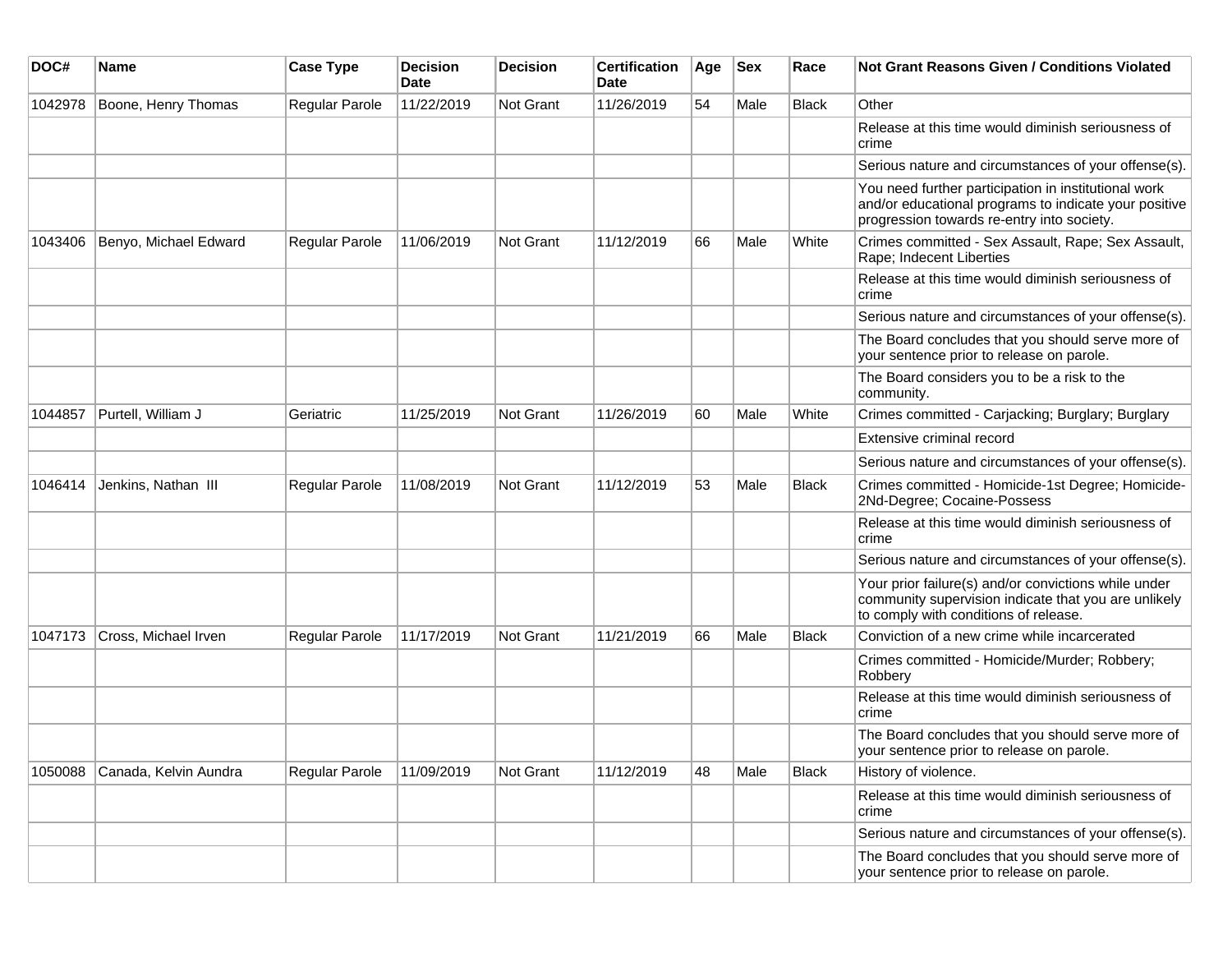| DOC#    | <b>Name</b>            | <b>Case Type</b>      | <b>Decision</b><br>Date | <b>Decision</b> | <b>Certification</b><br>Date | Age | <b>Sex</b> | Race                            | <b>Not Grant Reasons Given / Conditions Violated</b>                                                                                                        |
|---------|------------------------|-----------------------|-------------------------|-----------------|------------------------------|-----|------------|---------------------------------|-------------------------------------------------------------------------------------------------------------------------------------------------------------|
| 1050246 | Cole, Mark William     | Geriatric             | 11/09/2019              | Not Grant       | 11/12/2019                   | 60  | Male       | White                           | Crimes committed - Homicide-1st Degree;<br>Kidnap/Abduct; Use Of Firearm In Felony                                                                          |
|         |                        |                       |                         |                 |                              |     |            |                                 | History of violence.                                                                                                                                        |
|         |                        |                       |                         |                 |                              |     |            |                                 | Release at this time would diminish seriousness of<br>crime                                                                                                 |
|         |                        |                       |                         |                 |                              |     |            |                                 | Serious nature and circumstances of your offense(s).                                                                                                        |
| 1050445 | Blanco, Benito         | Regular Parole        | 11/23/2019              | Not Grant       | 11/26/2019                   | 57  | Male       | White                           | History of violence.                                                                                                                                        |
|         |                        |                       |                         |                 |                              |     |            |                                 | Release at this time would diminish seriousness of<br>crime                                                                                                 |
|         |                        |                       |                         |                 |                              |     |            |                                 | Serious nature and circumstances of your offense(s).                                                                                                        |
|         |                        |                       |                         |                 |                              |     |            |                                 | The Board considers you to be a risk to the<br>community.                                                                                                   |
| 1054067 | Sato, John Arador      | Regular Parole        | 11/23/2019              | Not Grant       | 11/26/2019                   | 50  | Male       | Asian or<br>Pacific<br>Islander | Crimes committed - Aggravated Sexual Battery;<br>Forcible Sodomy; Aggravated Sexual Battery: Victim<br>$<$ 13 Yrs                                           |
|         |                        |                       |                         |                 |                              |     |            |                                 | Serious nature and circumstances of your offense(s).                                                                                                        |
|         |                        |                       |                         |                 |                              |     |            |                                 | Your prior failure(s) and/or convictions while under<br>community supervision indicate that you are unlikely<br>to comply with conditions of release.       |
| 1055981 | Boone, Ralph           | Regular Parole        | 11/21/2019              | Not Grant       | 11/26/2019                   | 62  | Male       | <b>Black</b>                    | Crimes committed - Robbery; Robbery: On Or Near<br>Street; Breaking And Entering                                                                            |
|         |                        |                       |                         |                 |                              |     |            |                                 | Extensive criminal record                                                                                                                                   |
|         |                        |                       |                         |                 |                              |     |            |                                 | Other                                                                                                                                                       |
|         |                        |                       |                         |                 |                              |     |            |                                 | Release at this time would diminish seriousness of<br>crime                                                                                                 |
|         |                        |                       |                         |                 |                              |     |            |                                 | Serious nature and circumstances of your offense(s).                                                                                                        |
| 1056245 | Swinton, Tyrone        | Regular Parole        | 10/29/2019              | Not Grant       | 11/01/2019                   | 43  | Male       | <b>Black</b>                    | Extensive criminal record                                                                                                                                   |
|         |                        |                       |                         |                 |                              |     |            |                                 | History of substance abuse.                                                                                                                                 |
|         |                        |                       |                         |                 |                              |     |            |                                 | Serious nature and circumstances of your offense(s).                                                                                                        |
|         |                        |                       |                         |                 |                              |     |            |                                 | You need further participation in institutional work<br>and/or educational programs to indicate your positive<br>progression towards re-entry into society. |
| 1058541 | Richardson, David Alan | <b>Regular Parole</b> | 11/03/2019              | Not Grant       | 11/05/2019                   | 64  | Male       | White                           | Extensive criminal record                                                                                                                                   |
|         |                        |                       |                         |                 |                              |     |            |                                 | History of violence.                                                                                                                                        |
|         |                        |                       |                         |                 |                              |     |            |                                 | Serious nature and circumstances of your offense(s).                                                                                                        |
|         |                        |                       |                         |                 |                              |     |            |                                 | Your prior failure(s) and/or convictions while under<br>community supervision indicate that you are unlikely<br>to comply with conditions of release.       |
| 1059154 | Williams, Terry        | Regular Parole        | 11/16/2019              | Not Grant       | 11/18/2019                   | 64  | Male       | Black                           | Crimes committed - Homicide-Capital; Robbery;<br>Robbery                                                                                                    |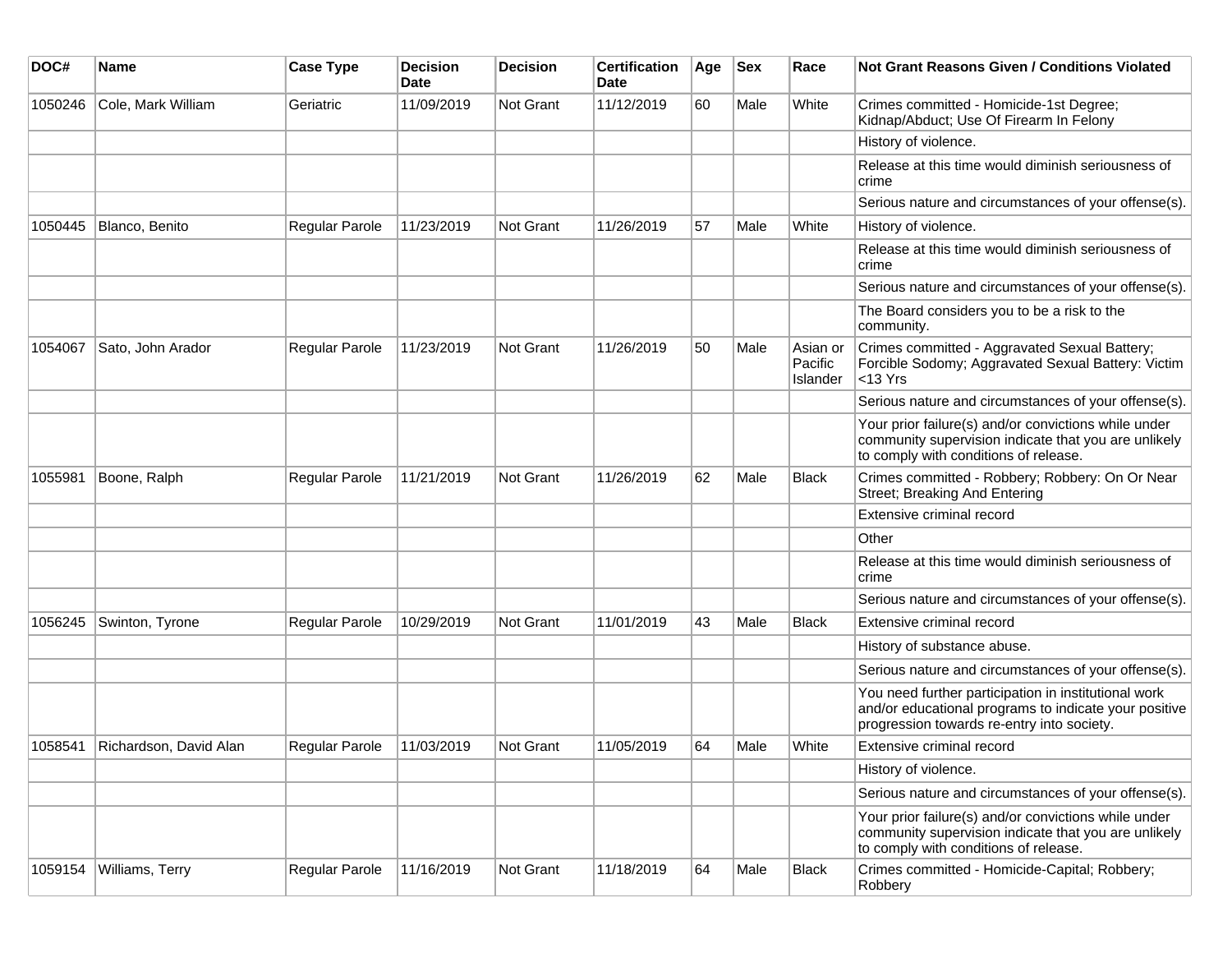| DOC#    | Name                   | <b>Case Type</b>      | <b>Decision</b><br><b>Date</b> | <b>Decision</b> | <b>Certification</b><br>Date | Age | <b>Sex</b> | Race         | <b>Not Grant Reasons Given / Conditions Violated</b>                                                                                                        |
|---------|------------------------|-----------------------|--------------------------------|-----------------|------------------------------|-----|------------|--------------|-------------------------------------------------------------------------------------------------------------------------------------------------------------|
| 1059154 | Williams, Terry        | Regular Parole        | 11/16/2019                     | Not Grant       | 11/18/2019                   | 64  | Male       | <b>Black</b> | Other                                                                                                                                                       |
|         |                        |                       |                                |                 |                              |     |            |              | Serious nature and circumstances of your offense(s).                                                                                                        |
|         |                        |                       |                                |                 |                              |     |            |              | The Board concludes that you should serve more of<br>your sentence prior to release on parole.                                                              |
| 1062574 | Brown, Paul Anthony    | <b>Regular Parole</b> | 11/23/2019                     | Not Grant       | 11/26/2019                   | 46  | Male       | <b>Black</b> | Extensive criminal record                                                                                                                                   |
|         |                        |                       |                                |                 |                              |     |            |              | History of violence.                                                                                                                                        |
|         |                        |                       |                                |                 |                              |     |            |              | The Board concludes that you should serve more of<br>your sentence prior to release on parole.                                                              |
|         |                        |                       |                                |                 |                              |     |            |              | Your prior failure(s) and/or convictions while under<br>community supervision indicate that you are unlikely<br>to comply with conditions of release.       |
| 1063735 | Bryant, Gerrard Avery  | Regular Parole        | 11/03/2019                     | Not Grant       | 11/05/2019                   | 62  | Male       | <b>Black</b> | Release at this time would diminish seriousness of<br>crime                                                                                                 |
|         |                        |                       |                                |                 |                              |     |            |              | Serious nature and circumstances of your offense(s).                                                                                                        |
|         |                        |                       |                                |                 |                              |     |            |              | You need further participation in institutional work<br>and/or educational programs to indicate your positive<br>progression towards re-entry into society. |
|         |                        |                       |                                |                 |                              |     |            |              | You need to show a longer period of stable<br>adjustment.                                                                                                   |
| 1064519 | Delph, David Lee       | Regular Parole        | 11/03/2019                     | Not Grant       | 11/05/2019                   | 74  | Male       | White        | Extensive criminal record                                                                                                                                   |
|         |                        |                       |                                |                 |                              |     |            |              | History of violence.                                                                                                                                        |
|         |                        |                       |                                |                 |                              |     |            |              | Release at this time would diminish seriousness of<br>crime                                                                                                 |
|         |                        |                       |                                |                 |                              |     |            |              | The Board concludes that you should serve more of<br>your sentence prior to release on parole.                                                              |
| 1065920 | Brown, Floyd Keith     | Regular Parole        | 11/22/2019                     | Not Grant       | 11/26/2019                   | 58  | Male       | <b>Black</b> | Crimes committed - Sex Assault, Rape; Forcible<br>Sodomy; Forcible Sodomy                                                                                   |
|         |                        |                       |                                |                 |                              |     |            |              | Serious nature and circumstances of your offense(s).                                                                                                        |
| 1066111 | Young, Marcus Dwight   | Regular Parole        | 11/25/2019                     | Not Grant       | 11/26/2019                   | 63  | Male       | <b>Black</b> | Release at this time would diminish seriousness of<br>crime                                                                                                 |
|         |                        |                       |                                |                 |                              |     |            |              | Serious nature and circumstances of your offense(s).                                                                                                        |
|         |                        |                       |                                |                 |                              |     |            |              | The Board considers you to be a risk to the<br>community.                                                                                                   |
| 1066581 | Gregory, William James | Regular Parole        | 11/23/2019                     | Not Grant       | 11/26/2019                   | 56  | Male       | <b>Black</b> | Release at this time would diminish seriousness of<br>crime                                                                                                 |
|         |                        |                       |                                |                 |                              |     |            |              | The Board concludes that you should serve more of<br>your sentence prior to release on parole.                                                              |
|         |                        |                       |                                |                 |                              |     |            |              | You need further participation in institutional work<br>and/or educational programs to indicate your positive<br>progression towards re-entry into society. |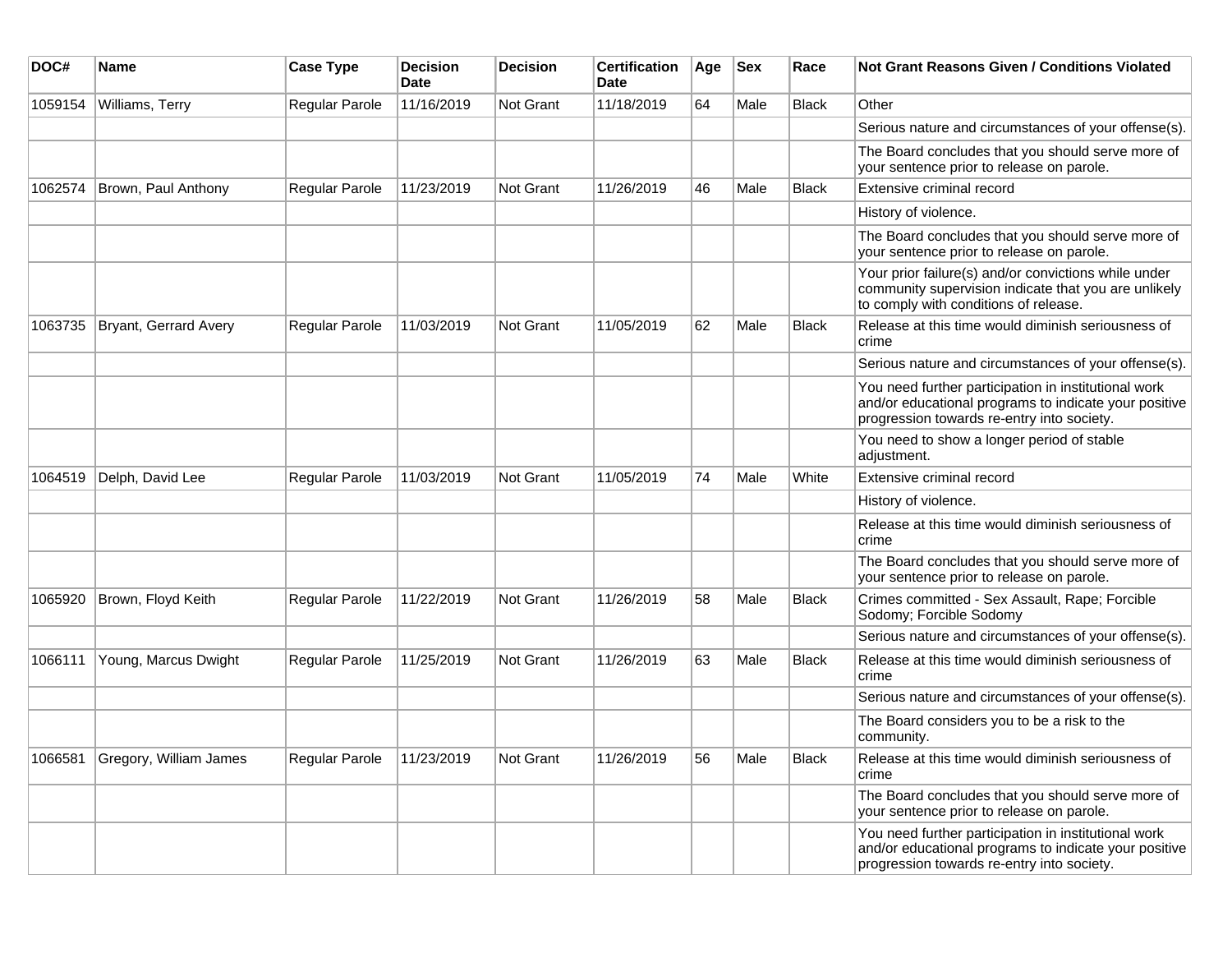| DOC#    | Name                            | <b>Case Type</b> | <b>Decision</b><br><b>Date</b> | <b>Decision</b> | <b>Certification</b><br><b>Date</b> | Age | $ $ Sex | Race         | <b>Not Grant Reasons Given / Conditions Violated</b>                                                                                                  |
|---------|---------------------------------|------------------|--------------------------------|-----------------|-------------------------------------|-----|---------|--------------|-------------------------------------------------------------------------------------------------------------------------------------------------------|
| 1066581 | Gregory, William James          | Regular Parole   | 11/23/2019                     | Not Grant       | 11/26/2019                          | 56  | Male    | <b>Black</b> | Your prior failure(s) and/or convictions while under<br>community supervision indicate that you are unlikely<br>to comply with conditions of release. |
| 1066789 | Williams, Lewis                 | Regular Parole   | 10/31/2019                     | Not Grant       | 11/01/2019                          | 71  | Male    | <b>Black</b> | Crimes committed - Abduct-No Ransom Or Asslt;<br>Parole Violation                                                                                     |
|         |                                 |                  |                                |                 |                                     |     |         |              | History of substance abuse.                                                                                                                           |
|         |                                 |                  |                                |                 |                                     |     |         |              | History of violence.                                                                                                                                  |
|         |                                 |                  |                                |                 |                                     |     |         |              | Serious nature and circumstances of your offense(s).                                                                                                  |
|         |                                 |                  |                                |                 |                                     |     |         |              | The Board concludes that you should serve more of<br>your sentence prior to release on parole.                                                        |
|         |                                 |                  |                                |                 |                                     |     |         |              | The Board considers you to be a risk to the<br>community.                                                                                             |
|         |                                 |                  |                                |                 |                                     |     |         |              | Your prior failure(s) and/or convictions while under<br>community supervision indicate that you are unlikely<br>to comply with conditions of release. |
| 1069010 | Szafranski, Theodore<br>Leonard | Regular Parole   | 11/23/2019                     | Not Grant       | 11/26/2019                          | 71  | Male    | White        | Conviction of a new crime while incarcerated                                                                                                          |
|         |                                 |                  |                                |                 |                                     |     |         |              | Crimes committed - Homicide/Murder; Homicide-<br>Attempted; Abduct-No Ransom Or Asslt                                                                 |
|         |                                 |                  |                                |                 |                                     |     |         |              | Extensive criminal record                                                                                                                             |
|         |                                 |                  |                                |                 |                                     |     |         |              | Serious nature and circumstances of your offense(s).                                                                                                  |
| 1069539 | Williams, Derrick J             | Regular Parole   | 11/10/2019                     | Not Grant       | 11/12/2019                          | 48  | Male    | <b>Black</b> | Considering your offense and your institutional<br>records, the Board concludes that you should serve<br>more of your sentence before being paroled.  |
|         |                                 |                  |                                |                 |                                     |     |         |              | Serious nature and circumstances of your offense(s).                                                                                                  |
|         |                                 |                  |                                |                 |                                     |     |         |              | The Board concludes that you should serve more of<br>your sentence prior to release on parole.                                                        |
|         |                                 |                  |                                |                 |                                     |     |         |              | You need to show a longer period of stable<br>adjustment.                                                                                             |
| 1071692 | Richardson, Larry Thomas        | Regular Parole   | 11/23/2019                     | Not Grant       | 11/26/2019                          | 70  | Male    | White        | Crimes committed - Forcible Sodomy; Forcible<br>Sodomy; Forcible Sodomy                                                                               |
|         |                                 |                  |                                |                 |                                     |     |         |              | Extensive criminal record                                                                                                                             |
|         |                                 |                  |                                |                 |                                     |     |         |              | Release at this time would diminish seriousness of<br>crime                                                                                           |
|         |                                 |                  |                                |                 |                                     |     |         |              | The Board considers you to be a risk to the<br>community.                                                                                             |
|         | 1072032 Perry, Calvin           | Geriatric        | 11/06/2019                     | Not Grant       | 11/08/2019                          | 61  | Male    | <b>Black</b> | Conviction of a new crime while incarcerated                                                                                                          |
|         |                                 |                  |                                |                 |                                     |     |         |              | Extensive criminal record                                                                                                                             |
|         |                                 |                  |                                |                 |                                     |     |         |              | History of violence.                                                                                                                                  |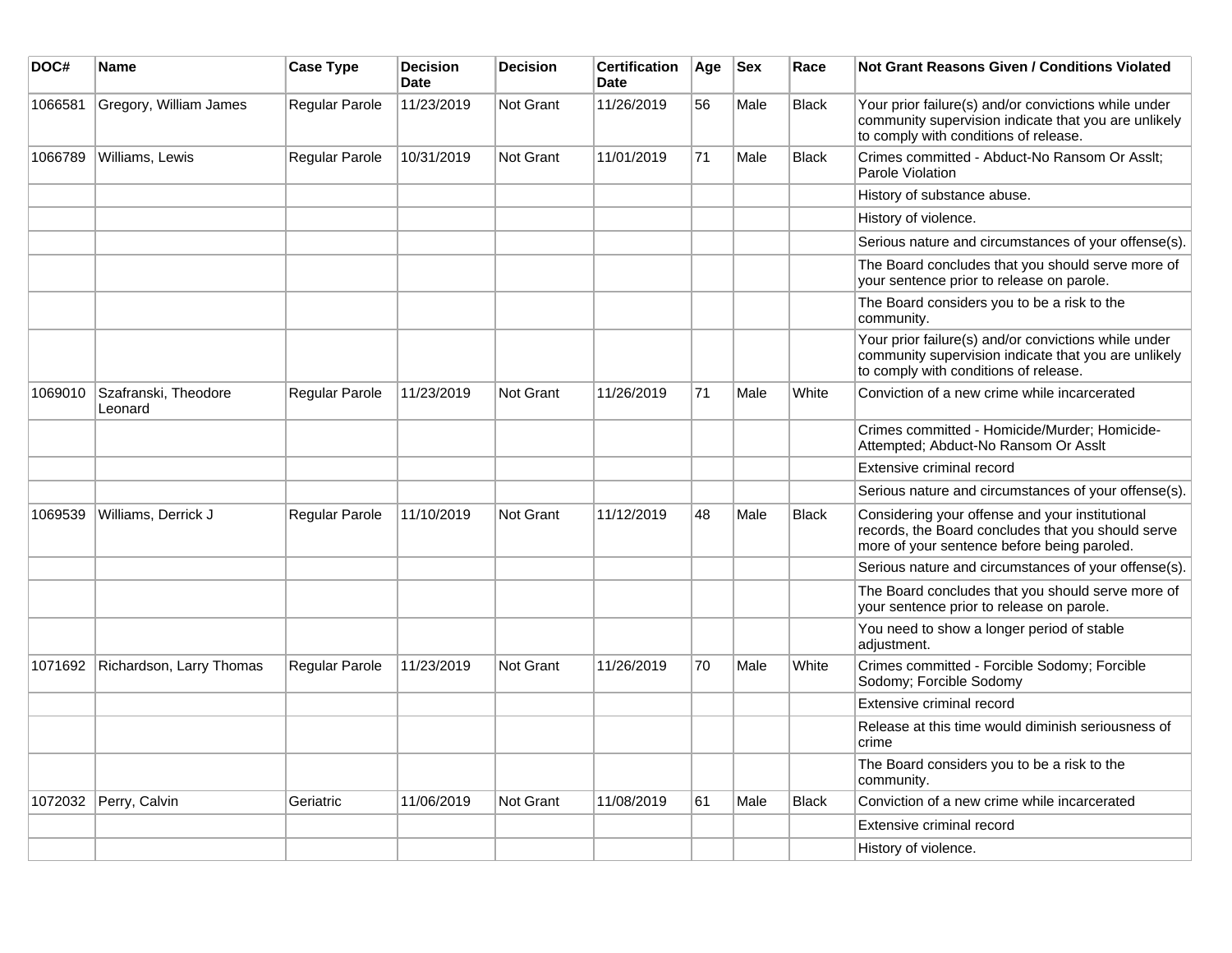| DOC#    | <b>Name</b>                | <b>Case Type</b>      | <b>Decision</b><br><b>Date</b> | <b>Decision</b>  | <b>Certification</b><br>Date | Age | <b>Sex</b> | Race         | <b>Not Grant Reasons Given / Conditions Violated</b>                                                                                                        |
|---------|----------------------------|-----------------------|--------------------------------|------------------|------------------------------|-----|------------|--------------|-------------------------------------------------------------------------------------------------------------------------------------------------------------|
| 1072032 | Perry, Calvin              | Geriatric             | 11/06/2019                     | Not Grant        | 11/08/2019                   | 61  | Male       | Black        | Release at this time would diminish seriousness of<br>crime                                                                                                 |
|         |                            |                       |                                |                  |                              |     |            |              | Serious nature and circumstances of your offense(s).                                                                                                        |
|         |                            |                       |                                |                  |                              |     |            |              | The Board considers you to be a risk to the<br>community.                                                                                                   |
| 1074726 | Lewis, John Russell        | Regular Parole        | 11/22/2019                     | <b>Not Grant</b> | 11/26/2019                   | 56  | Male       | White        | Crimes committed - Sex Assault, Rape; Robbery;<br>Robbery - Attempted                                                                                       |
|         |                            |                       |                                |                  |                              |     |            |              | Serious nature and circumstances of your offense(s).                                                                                                        |
|         |                            |                       |                                |                  |                              |     |            |              | The Board concludes that you should serve more of<br>your sentence prior to release on parole.                                                              |
|         |                            |                       |                                |                  |                              |     |            |              | The Board considers you to be a risk to the<br>community.                                                                                                   |
| 1075380 | Berlin, John Joseph        | Geriatric             | 11/04/2019                     | <b>Not Grant</b> | 11/05/2019                   | 74  | Male       | White        | Extensive criminal record                                                                                                                                   |
|         |                            |                       |                                |                  |                              |     |            |              | You need further participation in institutional work<br>and/or educational programs to indicate your positive<br>progression towards re-entry into society. |
|         |                            |                       |                                |                  |                              |     |            |              | Your prior failure(s) and/or convictions while under<br>community supervision indicate that you are unlikely<br>to comply with conditions of release.       |
| 1076398 | Singleton, Jerry           | <b>Regular Parole</b> | 11/16/2019                     | Not Grant        | 11/18/2019                   | 50  | Male       | <b>Black</b> | Other                                                                                                                                                       |
|         |                            |                       |                                |                  |                              |     |            |              | You need further participation in institutional work<br>and/or educational programs to indicate your positive<br>progression towards re-entry into society. |
| 1076745 | Mundy, Marvin Maurice      | <b>Regular Parole</b> | 11/03/2019                     | Not Grant        | 11/05/2019                   | 56  | Male       | Black        | Crimes committed - Homicide/Murder; Homicide-<br>Capital; Robbery                                                                                           |
|         |                            |                       |                                |                  |                              |     |            |              | Release at this time would diminish seriousness of<br>crime                                                                                                 |
|         |                            |                       |                                |                  |                              |     |            |              | Serious nature and circumstances of your offense(s).                                                                                                        |
|         |                            |                       |                                |                  |                              |     |            |              | The Board concludes that you should serve more of<br>your sentence prior to release on parole.                                                              |
| 1076801 | Emerson, Ruben Forrest Jr. | Regular Parole        | 11/14/2019                     | Not Grant        | 11/18/2019                   | 57  | Male       | White        | Crimes committed - Homicide-1st Degree; Larc-<br>Grand                                                                                                      |
|         |                            |                       |                                |                  |                              |     |            |              | Release at this time would diminish seriousness of<br>crime                                                                                                 |
|         |                            |                       |                                |                  |                              |     |            |              | Serious nature and circumstances of your offense(s).                                                                                                        |
| 1078095 | Cifala. Peter Vincent      | Geriatric             | 11/18/2019                     | Not Grant        | 11/21/2019                   | 65  | Male       | White        | Extensive criminal record                                                                                                                                   |
|         |                            |                       |                                |                  |                              |     |            |              | Release at this time would diminish seriousness of<br>crime                                                                                                 |
|         |                            |                       |                                |                  |                              |     |            |              | The Board concludes that you should serve more of<br>your sentence prior to release on parole.                                                              |
| 1079268 | Loyd, Willie Sanford       | Regular Parole        | 11/21/2019                     | Not Grant        | 11/26/2019                   | 72  | Male       | White        | History of violence.                                                                                                                                        |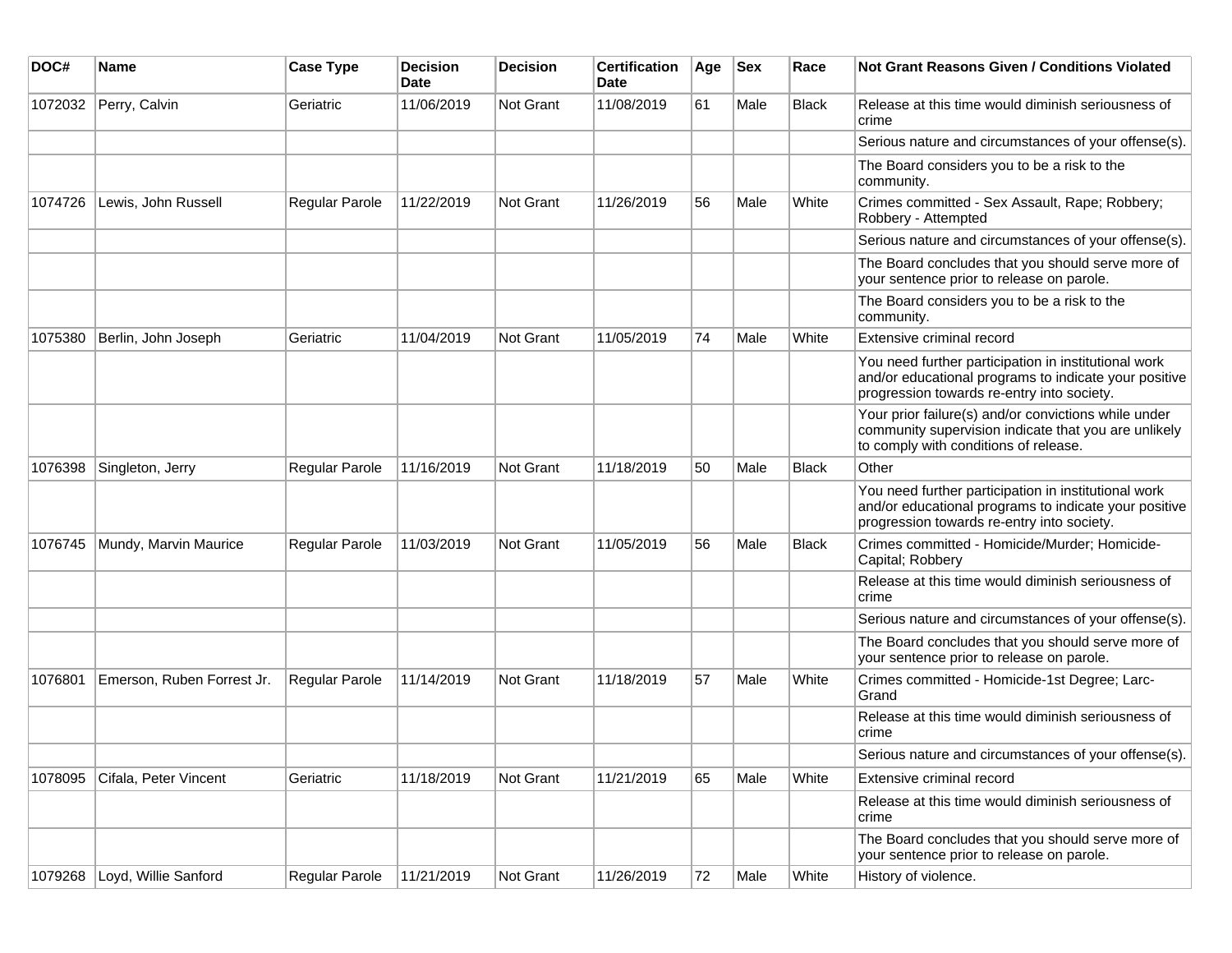| DOC#    | <b>Name</b>                | <b>Case Type</b>      | <b>Decision</b><br>Date | <b>Decision</b> | <b>Certification</b><br>Date | Age | <b>Sex</b>   | Race         | Not Grant Reasons Given / Conditions Violated                                                                                                               |
|---------|----------------------------|-----------------------|-------------------------|-----------------|------------------------------|-----|--------------|--------------|-------------------------------------------------------------------------------------------------------------------------------------------------------------|
| 1079268 | Loyd, Willie Sanford       | Regular Parole        | 11/21/2019              | Not Grant       | 11/26/2019                   | 72  | Male         | White        | Release at this time would diminish seriousness of<br>crime                                                                                                 |
|         |                            |                       |                         |                 |                              |     |              |              | Serious nature and circumstances of your offense(s).                                                                                                        |
| 1079679 | Blankenship, Connie Lee    | <b>Regular Parole</b> | 11/18/2019              | Not Grant       | 11/21/2019                   | 57  | Female White |              | Crimes committed - Homicide-1st Degree                                                                                                                      |
|         |                            |                       |                         |                 |                              |     |              |              | Release at this time would diminish seriousness of<br>crime                                                                                                 |
|         |                            |                       |                         |                 |                              |     |              |              | Serious nature and circumstances of your offense(s).                                                                                                        |
| 1081746 | Ferguson, Lenton A         | <b>Regular Parole</b> | 11/18/2019              | Not Grant       | 11/21/2019                   | 38  | Male         | <b>Black</b> | No Interest in Parole                                                                                                                                       |
| 1084527 | Grimes, Timothy            | Regular Parole        | 11/15/2019              | Not Grant       | 11/18/2019                   | 52  | Male         | <b>Black</b> | Considering your offense and your institutional<br>records, the Board concludes that you should serve<br>more of your sentence before being paroled.        |
|         |                            |                       |                         |                 |                              |     |              |              | Poor institutional adjustment (for example,<br>motivation/attitude, unfavorable reports, lack of<br>program involvement, etc.)                              |
|         |                            |                       |                         |                 |                              |     |              |              | Release at this time would diminish seriousness of<br>crime                                                                                                 |
|         |                            |                       |                         |                 |                              |     |              |              | The Board considers you to be a risk to the<br>community.                                                                                                   |
|         |                            |                       |                         |                 |                              |     |              |              | You need further participation in institutional work<br>and/or educational programs to indicate your positive<br>progression towards re-entry into society. |
| 1084558 | Richardson, Waverly Mccray | <b>Regular Parole</b> | 11/05/2019              | Not Grant       | 11/08/2019                   | 58  | Male         | <b>Black</b> | History of violence.                                                                                                                                        |
|         |                            |                       |                         |                 |                              |     |              |              | Release at this time would diminish seriousness of<br>crime                                                                                                 |
|         |                            |                       |                         |                 |                              |     |              |              | Serious nature and circumstances of your offense(s).                                                                                                        |
| 1085730 | Adkins, Jeffrey Scott      | <b>Regular Parole</b> | 11/05/2019              | Not Grant       | 11/08/2019                   | 55  | Male         | White        | Crimes committed - Kidnap/Abduct; Kidnap/Abduct;<br>Kidnap/Abduct                                                                                           |
|         |                            |                       |                         |                 |                              |     |              |              | Release at this time would diminish seriousness of<br>crime                                                                                                 |
|         |                            |                       |                         |                 |                              |     |              |              | Serious nature and circumstances of your offense(s).                                                                                                        |
| 1085806 | Cronan, William Martin Jr. | Geriatric             | 11/23/2019              | Not Grant       | 11/26/2019                   | 72  | Male         | White        | Crimes committed - Homicide-2Nd-Degree;<br>Homicide-2Nd-Degree                                                                                              |
|         |                            |                       |                         |                 |                              |     |              |              | Release at this time would diminish seriousness of<br>crime                                                                                                 |
|         |                            |                       |                         |                 |                              |     |              |              | The Board considers you to be a risk to the<br>community.                                                                                                   |
| 1086124 | Calloway, Sam Junius       | Regular Parole        | 11/23/2019              | Not Grant       | 11/26/2019                   | 53  | Male         | Black        | Extensive criminal record                                                                                                                                   |
|         |                            |                       |                         |                 |                              |     |              |              | Release at this time would diminish seriousness of<br>crime                                                                                                 |
|         |                            |                       |                         |                 |                              |     |              |              | Serious nature and circumstances of your offense(s).                                                                                                        |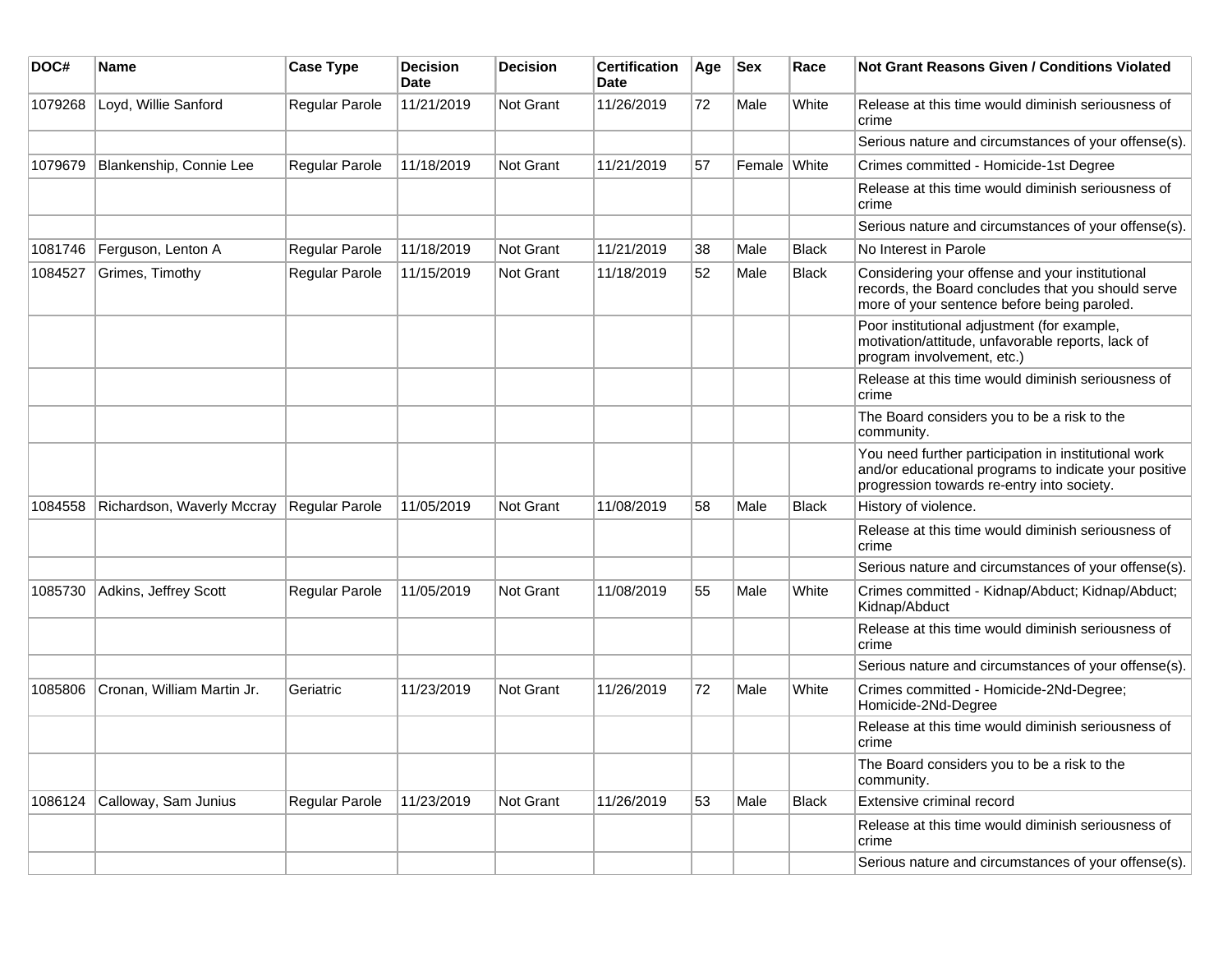| DOC#    | <b>Name</b>                          | <b>Case Type</b> | <b>Decision</b><br>Date | <b>Decision</b> | <b>Certification</b><br>Date | Age | <b>Sex</b> | Race         | <b>Not Grant Reasons Given / Conditions Violated</b>                                                                                                                         |
|---------|--------------------------------------|------------------|-------------------------|-----------------|------------------------------|-----|------------|--------------|------------------------------------------------------------------------------------------------------------------------------------------------------------------------------|
| 1087893 | Delk, Wesley                         | Regular Parole   | 11/01/2019              | Not Grant       | 11/01/2019                   | 54  | Male       | <b>Black</b> | Crimes committed - Robbery; Robbery; Robbery                                                                                                                                 |
|         |                                      |                  |                         |                 |                              |     |            |              | Release at this time would diminish seriousness of<br>crime                                                                                                                  |
|         |                                      |                  |                         |                 |                              |     |            |              | Serious nature and circumstances of your offense(s).                                                                                                                         |
|         |                                      |                  |                         |                 |                              |     |            |              | The Board concludes that you should serve more of<br>your sentence prior to release on parole.                                                                               |
|         |                                      |                  |                         |                 |                              |     |            |              | You need further participation in institutional work<br>and/or educational programs to indicate your positive<br>progression towards re-entry into society.                  |
| 1088159 | Rodriquez-Sotolongo, Julio<br>Elezer | Geriatric        | 11/05/2019              | Not Grant       | 11/08/2019                   | 64  | Male       | <b>Black</b> | Other                                                                                                                                                                        |
|         |                                      |                  |                         |                 |                              |     |            |              | Release at this time would diminish seriousness of<br>crime                                                                                                                  |
|         |                                      |                  |                         |                 |                              |     |            |              | Serious nature and circumstances of your offense(s).                                                                                                                         |
|         |                                      |                  |                         |                 |                              |     |            |              | The Board concludes that you should serve more of<br>your sentence prior to release on parole.                                                                               |
| 1088343 | Hawks, Virgil Lee                    | Regular Parole   | 11/23/2019              | Not Grant       | 11/26/2019                   | 64  | Male       | White        | Crimes committed - Kidnap/Abduct; Kidnap/Abduct;<br>Aggravated Sexual Battery                                                                                                |
|         |                                      |                  |                         |                 |                              |     |            |              | Extensive criminal record                                                                                                                                                    |
|         |                                      |                  |                         |                 |                              |     |            |              | Serious nature and circumstances of your offense(s).                                                                                                                         |
| 1088699 | Bowers, Marcus Earl                  | Geriatric        | 11/22/2019              | Not Grant       | 11/26/2019                   | 69  | Male       | Black        | Crimes committed - Abduction: To Gain Pecuniary<br>Benefit (Extortion); (Attempted)Robbery: On Or Near<br>Street; (Attempted) Burglary: Enter Building To<br>Murder/Rape/Etc |
|         |                                      |                  |                         |                 |                              |     |            |              | Serious nature and circumstances of your offense(s).                                                                                                                         |
|         |                                      |                  |                         |                 |                              |     |            |              | The Board concludes that you should serve more of<br>your sentence prior to release on parole.                                                                               |
|         |                                      |                  |                         |                 |                              |     |            |              | The Board considers you to be a risk to the<br>community.                                                                                                                    |
|         |                                      |                  |                         |                 |                              |     |            |              | Your prior failure(s) and/or convictions while under<br>community supervision indicate that you are unlikely<br>to comply with conditions of release.                        |
| 1089500 | Young, Kupenda Sanauhur              | Regular Parole   | 11/20/2019              | Not Grant       | 11/21/2019                   | 44  | Male       | <b>Black</b> | Extensive criminal record                                                                                                                                                    |
|         |                                      |                  |                         |                 |                              |     |            |              | Release at this time would diminish seriousness of<br>crime                                                                                                                  |
|         |                                      |                  |                         |                 |                              |     |            |              | You need to show a longer period of stable<br>adjustment.                                                                                                                    |
| 1089715 | Hyatt, Jesse Lee Jr.                 | Regular Parole   | 11/16/2019              | Not Grant       | 11/21/2019                   | 56  | Male       | White        | Crimes committed - Kidnap/Abduct; Kidnap/Abduct;<br>Kidnap/Abduct                                                                                                            |
|         |                                      |                  |                         |                 |                              |     |            |              | History of violence.                                                                                                                                                         |
|         |                                      |                  |                         |                 |                              |     |            |              | Serious nature and circumstances of your offense(s).                                                                                                                         |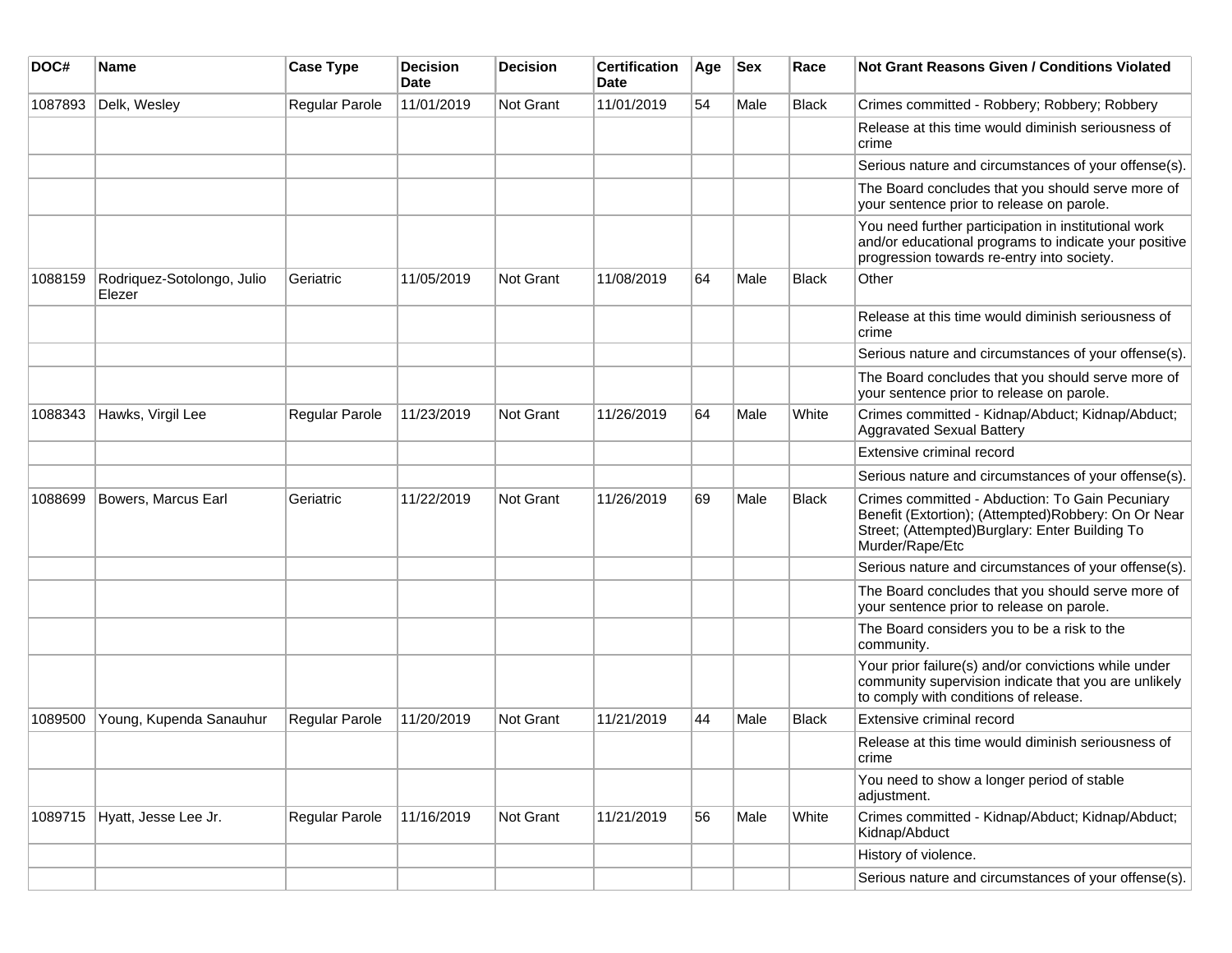| DOC#    | Name                     | <b>Case Type</b> | <b>Decision</b><br>Date | <b>Decision</b>  | <b>Certification</b><br>Date | Age | <b>Sex</b> | Race         | <b>Not Grant Reasons Given / Conditions Violated</b>                                                                                                     |
|---------|--------------------------|------------------|-------------------------|------------------|------------------------------|-----|------------|--------------|----------------------------------------------------------------------------------------------------------------------------------------------------------|
| 1089943 | Cleek, William Kendall   | Regular Parole   | 11/07/2019              | <b>Not Grant</b> | 11/12/2019                   | 72  | Male       | White        | Crimes committed - Sex Assault, Rape; Aggravated<br>Sexual Battery; Aggravated Sexual Battery                                                            |
|         |                          |                  |                         |                  |                              |     |            |              | Release at this time would diminish seriousness of<br>crime                                                                                              |
|         |                          |                  |                         |                  |                              |     |            |              | The Board considers you to be a risk to the<br>community.                                                                                                |
| 1089960 | Johnson, Joseph Carl     | Regular Parole   | 11/25/2019              | Not Grant        | 11/26/2019                   | 62  | Male       | <b>Black</b> | Considering your offense and your institutional<br>records, the Board concludes that you should serve<br>more of your sentence before being paroled.     |
|         |                          |                  |                         |                  |                              |     |            |              | Crimes committed - Homicide-1st Degree; Use Of<br>Firearm In Felony                                                                                      |
|         |                          |                  |                         |                  |                              |     |            |              | Release at this time would diminish seriousness of<br>crime                                                                                              |
| 1091120 | Sanders, Matthew Bobby   | Geriatric        | 11/23/2019              | <b>Not Grant</b> | 11/26/2019                   | 67  | Male       | <b>Black</b> | Extensive criminal record                                                                                                                                |
|         |                          |                  |                         |                  |                              |     |            |              | History of substance abuse.                                                                                                                              |
|         |                          |                  |                         |                  |                              |     |            |              | Serious nature and circumstances of your offense(s).                                                                                                     |
| 1091554 | Cooper, Israel Ray       | Regular Parole   | 10/29/2019              | <b>Not Grant</b> | 11/01/2019                   | 47  | Male       | White        | Extensive criminal record                                                                                                                                |
|         |                          |                  |                         |                  |                              |     |            |              | Release at this time would diminish seriousness of<br>crime                                                                                              |
| 1091685 | Travers, Howard Lee Jr.  | Regular Parole   | 11/10/2019              | <b>Not Grant</b> | 11/12/2019                   | 55  | Male       | <b>Black</b> | Crimes committed - Strangulation: Results In<br>Wounding/Bodily Injury; Assault & Battery - Family<br>Member; Drugs: Distrib/Sell For Profit Sch I Or II |
|         |                          |                  |                         |                  |                              |     |            |              | The Board concludes that you should serve more of<br>your sentence prior to release on parole.                                                           |
|         |                          |                  |                         |                  |                              |     |            |              | The Board considers you to be a risk to the<br>community.                                                                                                |
| 1092654 | Carrington, Melvin       | Regular Parole   | 11/01/2019              | <b>Not Grant</b> | 11/04/2019                   | 67  | Male       | <b>Black</b> | Considering your offense and your institutional<br>records, the Board concludes that you should serve<br>more of your sentence before being paroled.     |
|         |                          |                  |                         |                  |                              |     |            |              | Serious nature and circumstances of your offense(s).                                                                                                     |
|         |                          |                  |                         |                  |                              |     |            |              | Your prior failure(s) and/or convictions while under<br>community supervision indicate that you are unlikely<br>to comply with conditions of release.    |
|         |                          |                  |                         |                  |                              |     |            |              | Your record of institutional infractions indicates a<br>disregard for rules and that you are not ready to<br>conform to society.                         |
| 1092695 | Bottoms, Michael Anthony | Regular Parole   | 11/22/2019              | <b>Not Grant</b> | 11/26/2019                   | 49  | Male       | <b>Black</b> | Crimes committed - Attempted Capital Murder;<br><b>Reckless Driving</b>                                                                                  |
|         |                          |                  |                         |                  |                              |     |            |              | Poor institutional adjustment (for example,<br>motivation/attitude, unfavorable reports, lack of<br>program involvement, etc.)                           |
|         |                          |                  |                         |                  |                              |     |            |              | Serious nature and circumstances of your offense(s).                                                                                                     |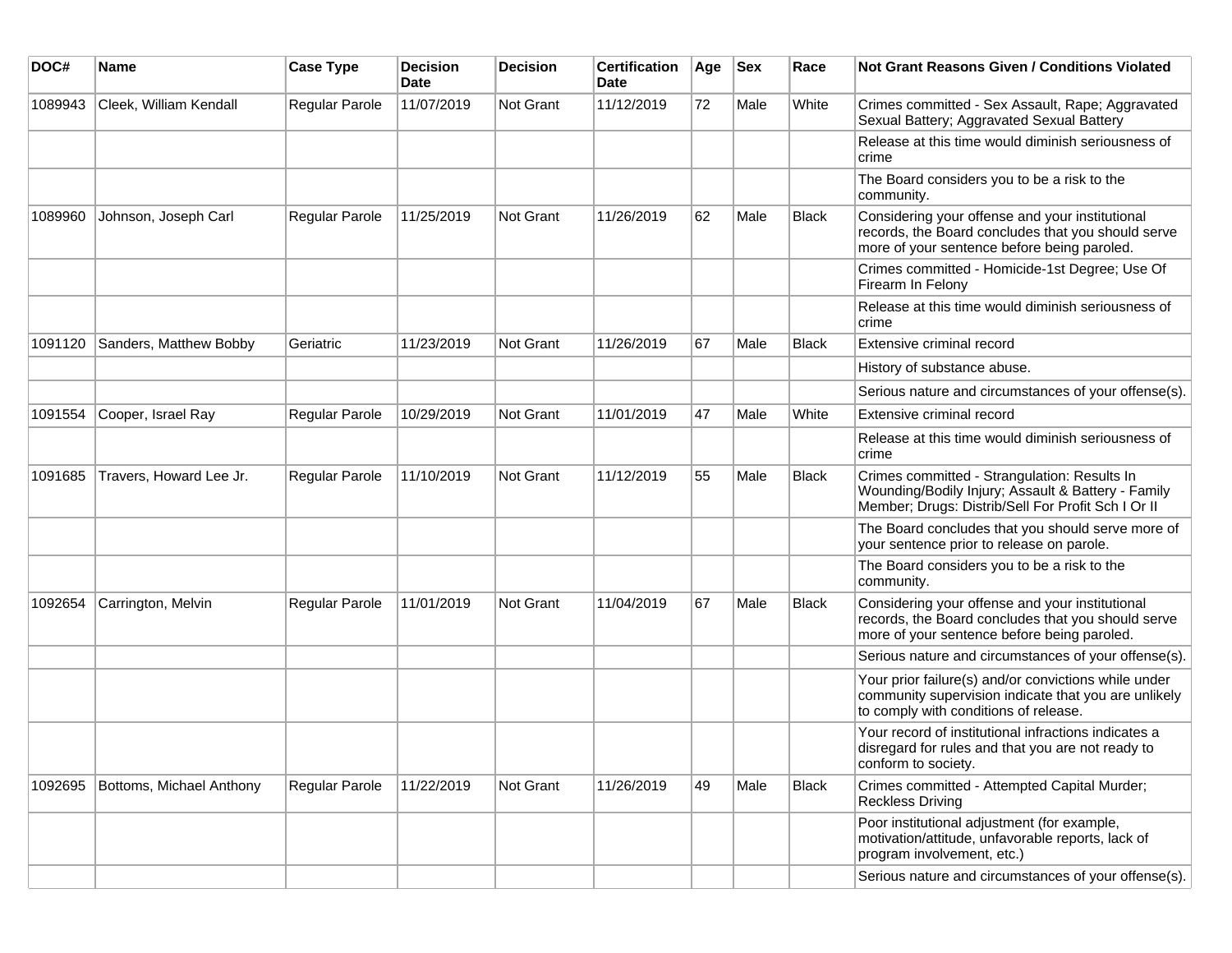| DOC#    | Name                     | <b>Case Type</b> | <b>Decision</b><br>Date | <b>Decision</b>  | <b>Certification</b><br>Date | Age | <b>Sex</b> | Race         | Not Grant Reasons Given / Conditions Violated                                                                                                               |
|---------|--------------------------|------------------|-------------------------|------------------|------------------------------|-----|------------|--------------|-------------------------------------------------------------------------------------------------------------------------------------------------------------|
| 1092695 | Bottoms, Michael Anthony | Regular Parole   | 11/22/2019              | Not Grant        | 11/26/2019                   | 49  | Male       | <b>Black</b> | The Board concludes that you should serve more of<br>your sentence prior to release on parole.                                                              |
|         |                          |                  |                         |                  |                              |     |            |              | Your record of institutional infractions indicates a<br>disregard for rules and that you are not ready to<br>conform to society.                            |
| 1094180 | McMillian, Roger Early   | Regular Parole   | 10/30/2019              | Not Grant        | 11/01/2019                   | 62  | Male       | White        | Extensive criminal record                                                                                                                                   |
|         |                          |                  |                         |                  |                              |     |            |              | Release at this time would diminish seriousness of<br>crime                                                                                                 |
|         |                          |                  |                         |                  |                              |     |            |              | Serious nature and circumstances of your offense(s).                                                                                                        |
|         |                          |                  |                         |                  |                              |     |            |              | The Board considers you to be a risk to the<br>community.                                                                                                   |
|         |                          |                  |                         |                  |                              |     |            |              | You need further participation in institutional work<br>and/or educational programs to indicate your positive<br>progression towards re-entry into society. |
| 1094771 | Boyce, Clyde W           | Regular Parole   | 11/15/2019              | Not Grant        | 11/18/2019                   | 47  | Male       | <b>Black</b> | Crimes committed - Homicide-2Nd-Degree; Murder:<br>2nd Degree; Unlawful Wounding                                                                            |
|         |                          |                  |                         |                  |                              |     |            |              | Extensive criminal record                                                                                                                                   |
|         |                          |                  |                         |                  |                              |     |            |              | History of violence.                                                                                                                                        |
|         |                          |                  |                         |                  |                              |     |            |              | Release at this time would diminish seriousness of<br>crime                                                                                                 |
|         |                          |                  |                         |                  |                              |     |            |              | Serious nature and circumstances of your offense(s).                                                                                                        |
|         |                          |                  |                         |                  |                              |     |            |              | The Board concludes that you should serve more of<br>your sentence prior to release on parole.                                                              |
|         |                          |                  |                         |                  |                              |     |            |              | The Board considers you to be a risk to the<br>community.                                                                                                   |
|         |                          |                  |                         |                  |                              |     |            |              | You need to show a longer period of stable<br>adjustment.                                                                                                   |
| 1094774 | Robinson, Waverly Otis   | Regular Parole   | 11/14/2019              | Not Grant        | 11/18/2019                   | 56  | Male       | <b>Black</b> | Crimes committed - Forcible Sodomy; Forcible<br>Sodomy; Forcible Sodomy                                                                                     |
|         |                          |                  |                         |                  |                              |     |            |              | Serious nature and circumstances of your offense(s).                                                                                                        |
|         |                          |                  |                         |                  |                              |     |            |              | You need to show a longer period of stable<br>adjustment.                                                                                                   |
| 1095476 | Steele, James Albert     | Regular Parole   | 11/05/2019              | <b>Not Grant</b> | 11/08/2019                   | 49  | Male       | <b>Black</b> | Conviction of a new crime while incarcerated                                                                                                                |
|         |                          |                  |                         |                  |                              |     |            |              | History of violence                                                                                                                                         |
|         |                          |                  |                         |                  |                              |     |            |              | Release at this time would diminish seriousness of<br>crime                                                                                                 |
|         |                          |                  |                         |                  |                              |     |            |              | Serious nature and circumstances of your offense(s).                                                                                                        |
|         |                          |                  |                         |                  |                              |     |            |              | The Board considers you to be a risk to the<br>community.                                                                                                   |
| 1095976 | Hopkins, Barry Marvin    | Geriatric        | 11/21/2019              | Not Grant        | 11/26/2019                   | 60  | Male       | Black        | Conviction of a new crime while incarcerated                                                                                                                |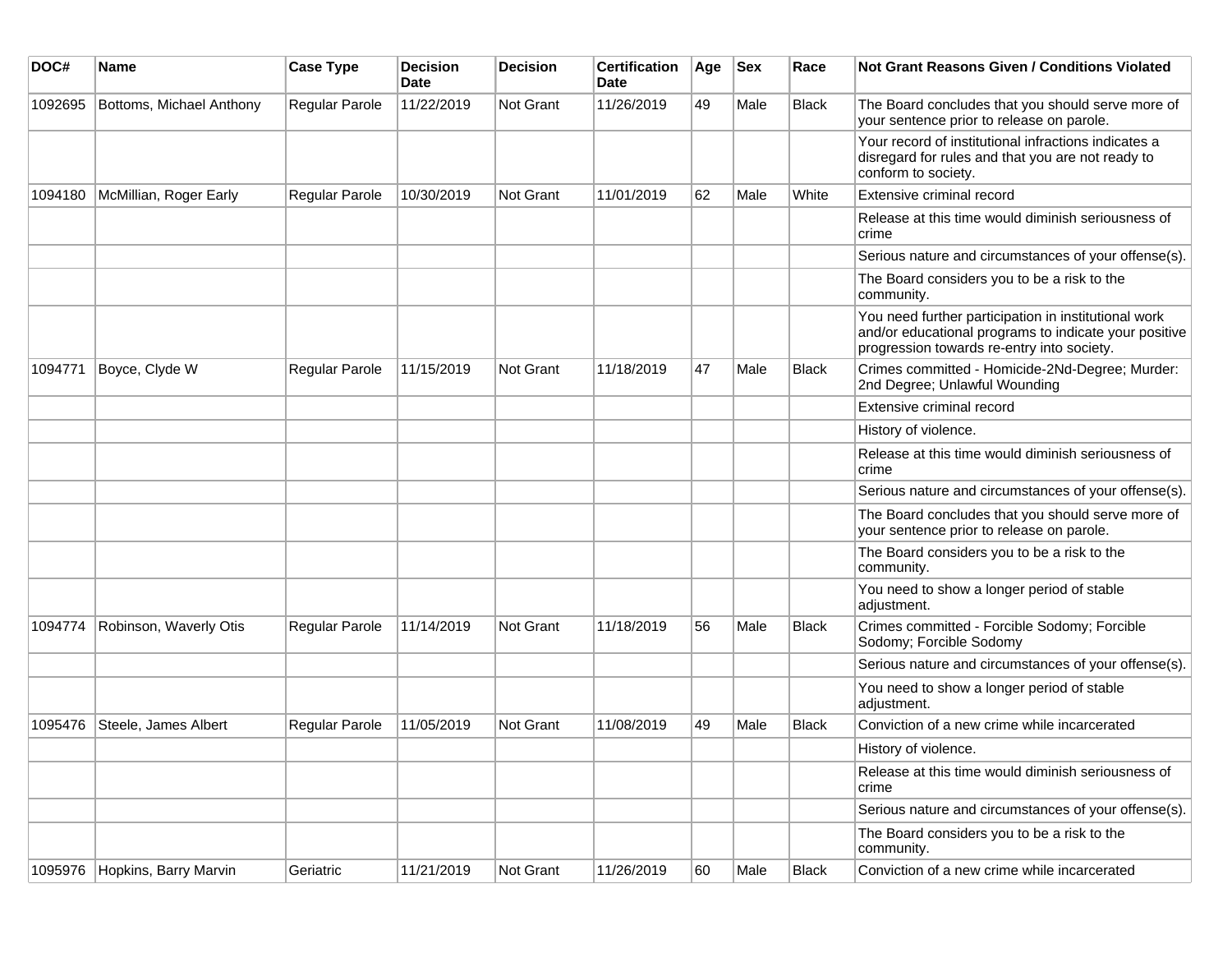| DOC#    | Name                             | <b>Case Type</b>      | <b>Decision</b><br><b>Date</b> | <b>Decision</b> | <b>Certification</b><br>Date | Age | <b>Sex</b> | Race         | <b>Not Grant Reasons Given / Conditions Violated</b>                                                                                                        |
|---------|----------------------------------|-----------------------|--------------------------------|-----------------|------------------------------|-----|------------|--------------|-------------------------------------------------------------------------------------------------------------------------------------------------------------|
| 1095976 | Hopkins, Barry Marvin            | Geriatric             | 11/21/2019                     | Not Grant       | 11/26/2019                   | 60  | Male       | <b>Black</b> | History of substance abuse.                                                                                                                                 |
|         |                                  |                       |                                |                 |                              |     |            |              | History of violence.                                                                                                                                        |
|         |                                  |                       |                                |                 |                              |     |            |              | The Board considers you to be a risk to the<br>community.                                                                                                   |
|         |                                  |                       |                                |                 |                              |     |            |              | Your record of institutional infractions indicates a<br>disregard for rules and that you are not ready to<br>conform to society.                            |
| 1096248 | Galbreath, Joseph Thomas         | Regular Parole        | 11/13/2019                     | Not Grant       | 11/18/2019                   | 59  | Male       | White        | Extensive criminal record                                                                                                                                   |
|         |                                  |                       |                                |                 |                              |     |            |              | History of substance abuse.                                                                                                                                 |
|         |                                  |                       |                                |                 |                              |     |            |              | Serious nature and circumstances of your offense(s).                                                                                                        |
|         |                                  |                       |                                |                 |                              |     |            |              | The Board considers you to be a risk to the<br>community.                                                                                                   |
|         |                                  |                       |                                |                 |                              |     |            |              | Your prior failure(s) and/or convictions while under<br>community supervision indicate that you are unlikely<br>to comply with conditions of release.       |
|         |                                  |                       |                                |                 |                              |     |            |              | Your record indicates a serious disregard for the<br>property rights of others.                                                                             |
| 1097239 | Eakin, Blair W Jr.               | Regular Parole        | 11/03/2019                     | Not Grant       | 11/05/2019                   | 56  | Male       | White        | Extensive criminal record                                                                                                                                   |
|         |                                  |                       |                                |                 |                              |     |            |              | History of violence.                                                                                                                                        |
|         |                                  |                       |                                |                 |                              |     |            |              | Release at this time would diminish seriousness of<br>crime                                                                                                 |
|         |                                  |                       |                                |                 |                              |     |            |              | Your prior failure(s) and/or convictions while under<br>community supervision indicate that you are unlikely<br>to comply with conditions of release.       |
| 1097779 | Yarbrough, Thomas Edward         | <b>Regular Parole</b> | 11/23/2019                     | Not Grant       | 11/26/2019                   | 50  | Male       | White        | Release at this time would diminish seriousness of<br>crime                                                                                                 |
|         |                                  |                       |                                |                 |                              |     |            |              | Serious nature and circumstances of your offense(s).                                                                                                        |
|         |                                  |                       |                                |                 |                              |     |            |              | You need to show a longer period of stable<br>adjustment.                                                                                                   |
| 1098105 | Sanford, Jeffery Alan            | Regular Parole        | 11/03/2019                     | Not Grant       | 11/05/2019                   | 58  | Male       | White        | Extensive criminal record                                                                                                                                   |
|         |                                  |                       |                                |                 |                              |     |            |              | Release at this time would diminish seriousness of<br>crime                                                                                                 |
|         |                                  |                       |                                |                 |                              |     |            |              | The Board concludes that you should serve more of<br>your sentence prior to release on parole.                                                              |
|         |                                  |                       |                                |                 |                              |     |            |              | You need further participation in institutional work<br>and/or educational programs to indicate your positive<br>progression towards re-entry into society. |
| 1098274 | Carbullido, Edward Charco<br>Jr. | Regular Parole        | 11/22/2019                     | Not Grant       | 11/26/2019                   | 45  | Male       | <b>Black</b> | Extensive criminal record                                                                                                                                   |
|         |                                  |                       |                                |                 |                              |     |            |              | History of violence.                                                                                                                                        |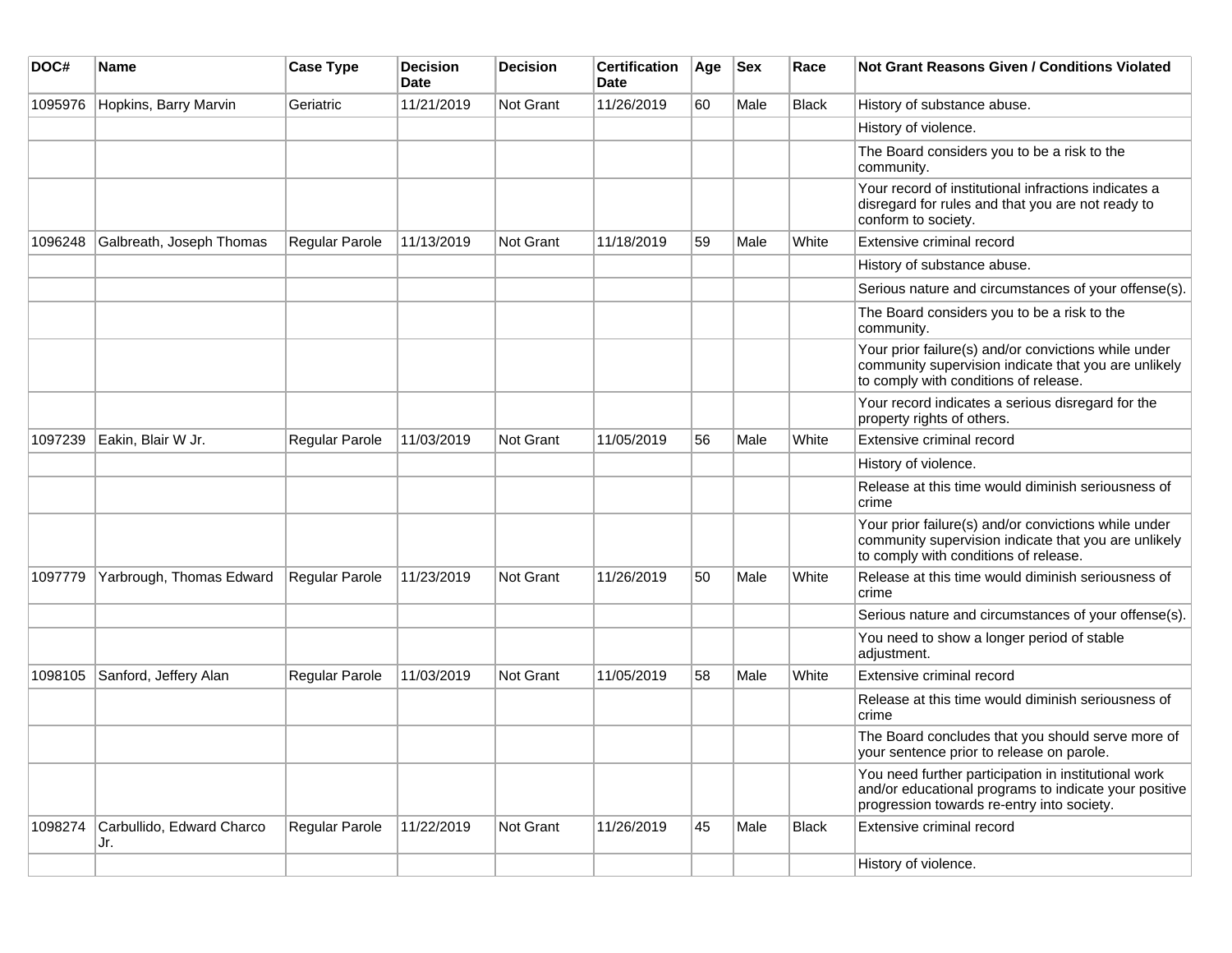| DOC#    | Name                             | <b>Case Type</b> | <b>Decision</b><br><b>Date</b> | <b>Decision</b>  | <b>Certification</b><br><b>Date</b> | Age | <b>Sex</b> | Race         | <b>Not Grant Reasons Given / Conditions Violated</b>                                                                                                  |
|---------|----------------------------------|------------------|--------------------------------|------------------|-------------------------------------|-----|------------|--------------|-------------------------------------------------------------------------------------------------------------------------------------------------------|
| 1098274 | Carbullido, Edward Charco<br>Jr. | Regular Parole   | 11/22/2019                     | Not Grant        | 11/26/2019                          | 45  | Male       | <b>Black</b> | Release at this time would diminish seriousness of<br>crime                                                                                           |
|         |                                  |                  |                                |                  |                                     |     |            |              | The Board considers you to be a risk to the<br>community.                                                                                             |
|         |                                  |                  |                                |                  |                                     |     |            |              | Your prior failure(s) and/or convictions while under<br>community supervision indicate that you are unlikely<br>to comply with conditions of release. |
| 1098628 | Bailey, Mills Thomas Jr.         | Regular Parole   | 11/21/2019                     | <b>Not Grant</b> | 11/26/2019                          | 59  | Male       | <b>Black</b> | Extensive criminal record                                                                                                                             |
|         |                                  |                  |                                |                  |                                     |     |            |              | History of violence.                                                                                                                                  |
|         |                                  |                  |                                |                  |                                     |     |            |              | Serious nature and circumstances of your offense(s).                                                                                                  |
|         |                                  |                  |                                |                  |                                     |     |            |              | Your prior failure(s) and/or convictions while under<br>community supervision indicate that you are unlikely<br>to comply with conditions of release. |
| 1101368 | Sheffey, Santo Ortez             | Geriatric        | 11/01/2019                     | <b>Not Grant</b> | 11/04/2019                          | 60  | Male       | <b>Black</b> | Crimes committed - Murder: 2nd Degree                                                                                                                 |
|         |                                  |                  |                                |                  |                                     |     |            |              | History of violence.                                                                                                                                  |
|         |                                  |                  |                                |                  |                                     |     |            |              | Release at this time would diminish seriousness of<br>crime                                                                                           |
|         |                                  |                  |                                |                  |                                     |     |            |              | Serious nature and circumstances of your offense(s).                                                                                                  |
| 1103580 | Edgar, John Leroy                | Regular Parole   | 11/20/2019                     | Not Grant        | 11/21/2019                          | 58  | Male       | White        | Release at this time would diminish seriousness of<br>crime                                                                                           |
|         |                                  |                  |                                |                  |                                     |     |            |              | Serious nature and circumstances of your offense(s).                                                                                                  |
|         |                                  |                  |                                |                  |                                     |     |            |              | The Board concludes that you should serve more of<br>your sentence prior to release on parole.                                                        |
| 1106705 | Epperly, Stephen Matteson        | Geriatric        | 11/06/2019                     | Not Grant        | 11/08/2019                          | 67  | Male       | White        | Release at this time would diminish seriousness of<br>crime                                                                                           |
|         |                                  |                  |                                |                  |                                     |     |            |              | Serious nature and circumstances of your offense(s).                                                                                                  |
| 1107639 | Hook, Levon D                    | Regular Parole   | 11/07/2019                     | <b>Not Grant</b> | 11/08/2019                          | 46  | Male       | <b>Black</b> | Crimes committed - Homicide-1st Degree; Robbery;<br>Robbery                                                                                           |
|         |                                  |                  |                                |                  |                                     |     |            |              | Extensive criminal record                                                                                                                             |
|         |                                  |                  |                                |                  |                                     |     |            |              | You need to show a longer period of stable<br>adjustment.                                                                                             |
| 1108219 | Minnis, Gregory Clifford         | Regular Parole   | 11/14/2019                     | <b>Not Grant</b> | 11/18/2019                          | 57  | Male       | White        | Crimes committed - Kidnap Adult To Sexually Asslt;<br>Kidnap Adult To Sexually Asslt; Sex Assault, Rape                                               |
|         |                                  |                  |                                |                  |                                     |     |            |              | Serious nature and circumstances of your offense(s).                                                                                                  |
|         |                                  |                  |                                |                  |                                     |     |            |              | The Board considers you to be a risk to the<br>community.                                                                                             |
| 1109807 | Harris, Louis K                  | Geriatric        | 11/01/2019                     | <b>Not Grant</b> | 11/05/2019                          | 62  | Male       | <b>Black</b> | Crimes committed - Homicide-1st Degree; Assault<br><b>And Battery</b>                                                                                 |
|         |                                  |                  |                                |                  |                                     |     |            |              | History of violence.                                                                                                                                  |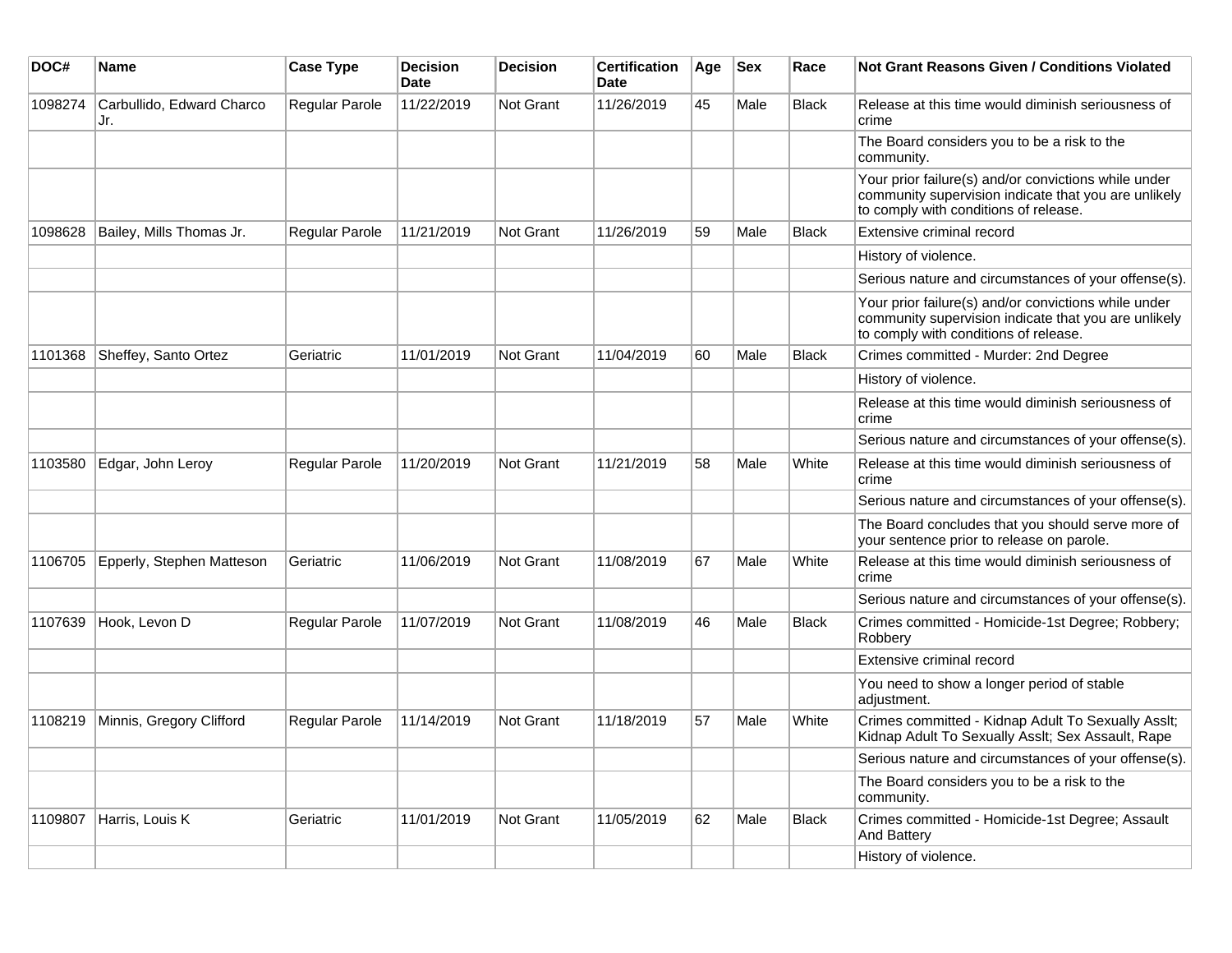| DOC#    | Name                    | <b>Case Type</b>      | <b>Decision</b><br>Date | <b>Decision</b> | <b>Certification</b><br><b>Date</b> | Age | <b>Sex</b> | Race         | <b>Not Grant Reasons Given / Conditions Violated</b>                                                                                                        |
|---------|-------------------------|-----------------------|-------------------------|-----------------|-------------------------------------|-----|------------|--------------|-------------------------------------------------------------------------------------------------------------------------------------------------------------|
| 1109807 | Harris, Louis K         | Geriatric             | 11/01/2019              | Not Grant       | 11/05/2019                          | 62  | Male       | <b>Black</b> | Release at this time would diminish seriousness of<br>crime                                                                                                 |
| 1110664 | Thomas, William Ray     | Regular Parole        | 11/05/2019              | Not Grant       | 11/12/2019                          | 52  | Male       | <b>Black</b> | Extensive criminal record                                                                                                                                   |
|         |                         |                       |                         |                 |                                     |     |            |              | Poor institutional adjustment (for example,<br>motivation/attitude, unfavorable reports, lack of<br>program involvement, etc.)                              |
|         |                         |                       |                         |                 |                                     |     |            |              | Your prior failure(s) and/or convictions while under<br>community supervision indicate that you are unlikely<br>to comply with conditions of release.       |
| 1111637 | Brown, Leonidas         | Regular Parole        | 11/15/2019              | Not Grant       | 11/18/2019                          | 54  | Male       | <b>Black</b> | Extensive criminal record                                                                                                                                   |
|         |                         |                       |                         |                 |                                     |     |            |              | You need further participation in institutional work<br>and/or educational programs to indicate your positive<br>progression towards re-entry into society. |
|         |                         |                       |                         |                 |                                     |     |            |              | Your prior failure(s) and/or convictions while under<br>community supervision indicate that you are unlikely<br>to comply with conditions of release.       |
| 1112460 | Stewart, Michael Angelo | Regular Parole        | 11/17/2019              | Not Grant       | 11/21/2019                          | 52  | Male       | <b>Black</b> | Crimes committed - Homicide-2Nd-Degree;<br>Homicide-2Nd-Degree; Homicide-2Nd-Degree                                                                         |
|         |                         |                       |                         |                 |                                     |     |            |              | Extensive criminal record                                                                                                                                   |
|         |                         |                       |                         |                 |                                     |     |            |              | History of violence.                                                                                                                                        |
|         |                         |                       |                         |                 |                                     |     |            |              | Release at this time would diminish seriousness of<br>crime                                                                                                 |
|         |                         |                       |                         |                 |                                     |     |            |              | Your prior failure(s) and/or convictions while under<br>community supervision indicate that you are unlikely<br>to comply with conditions of release.       |
| 1115826 | Hill, Ronald            | <b>Regular Parole</b> | 11/05/2019              | Not Grant       | 11/08/2019                          | 63  | Male       | Black        | Conviction of a new crime while incarcerated                                                                                                                |
|         |                         |                       |                         |                 |                                     |     |            |              | Crimes committed - Kidnap/Abduct; Kidnap/Abduct;<br>Kidnap/Abduct                                                                                           |
|         |                         |                       |                         |                 |                                     |     |            |              | Poor institutional adjustment (for example,<br>motivation/attitude, unfavorable reports, lack of<br>program involvement, etc.)                              |
| 1116448 | Easter, Melvin          | Regular Parole        | 11/23/2019              | Not Grant       | 11/26/2019                          | 66  | Male       | White        | Release at this time would diminish seriousness of<br>crime                                                                                                 |
|         |                         |                       |                         |                 |                                     |     |            |              | Serious nature and circumstances of your offense(s).                                                                                                        |
|         |                         |                       |                         |                 |                                     |     |            |              | The Board considers you to be a risk to the<br>community.                                                                                                   |
| 1118098 | Beatty, Bryan Keith     | Regular Parole        | 11/05/2019              | Not Grant       | 11/08/2019                          | 52  | Male       | Black        | Considering your offense and your institutional<br>records, the Board concludes that you should serve<br>more of your sentence before being paroled.        |
|         |                         |                       |                         |                 |                                     |     |            |              | Conviction of a new crime while incarcerated                                                                                                                |
|         |                         |                       |                         |                 |                                     |     |            |              | Release at this time would diminish seriousness of<br>crime                                                                                                 |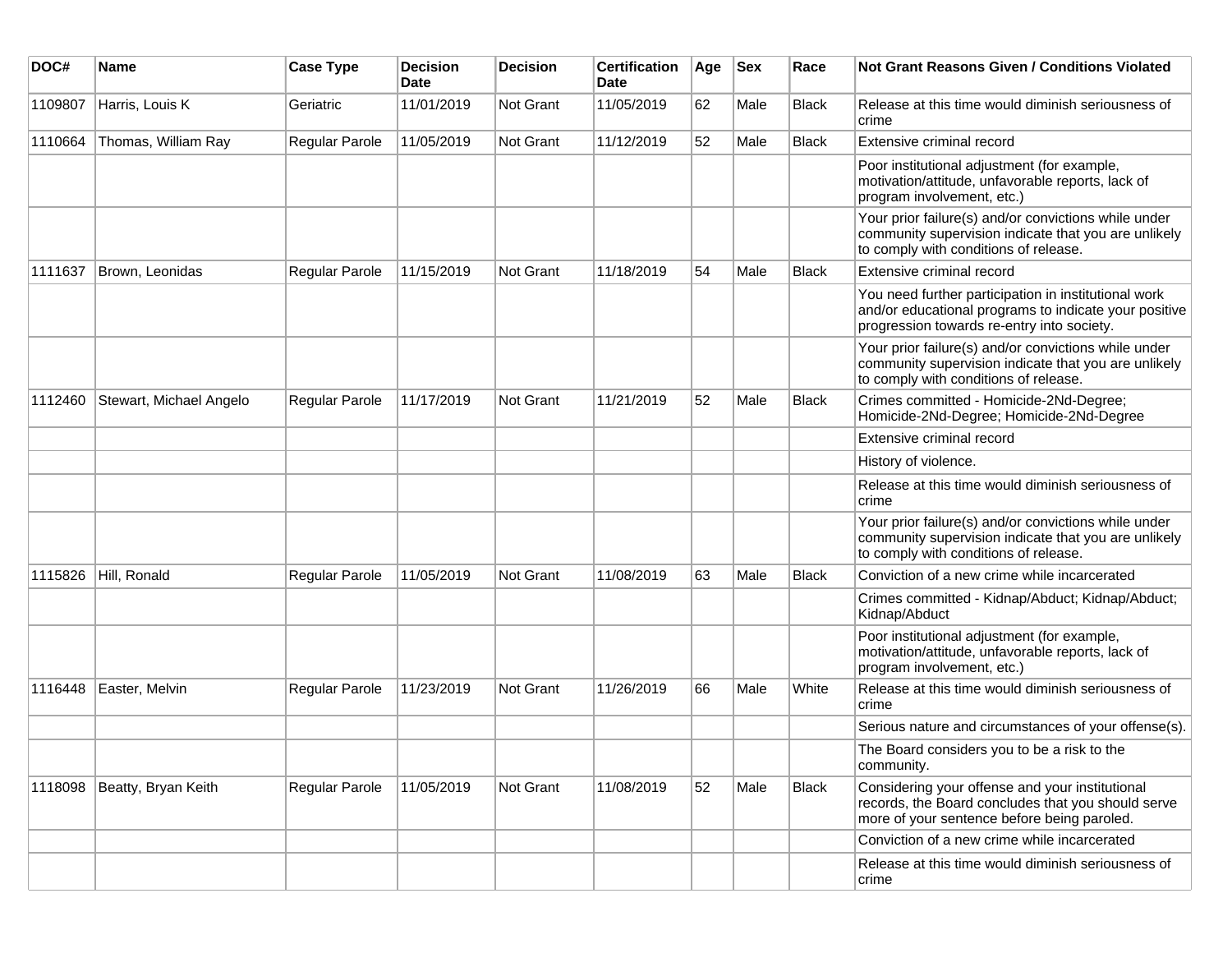| DOC#    | Name                     | <b>Case Type</b>      | <b>Decision</b><br><b>Date</b> | <b>Decision</b> | <b>Certification</b><br><b>Date</b> | Age | <b>Sex</b> | Race         | <b>Not Grant Reasons Given / Conditions Violated</b>                                                                                                        |
|---------|--------------------------|-----------------------|--------------------------------|-----------------|-------------------------------------|-----|------------|--------------|-------------------------------------------------------------------------------------------------------------------------------------------------------------|
| 1118098 | Beatty, Bryan Keith      | Regular Parole        | 11/05/2019                     | Not Grant       | 11/08/2019                          | 52  | Male       | <b>Black</b> | You need to show a longer period of stable<br>adjustment.                                                                                                   |
| 1119799 | Mccall, Ronald E         | Regular Parole        | 11/07/2019                     | Not Grant       | 11/12/2019                          | 45  | Male       | <b>Black</b> | Considering your offense and your institutional<br>records, the Board concludes that you should serve<br>more of your sentence before being paroled.        |
|         |                          |                       |                                |                 |                                     |     |            |              | Crimes committed - Homicide-1st Degree; Arson;<br>Use Of Firearm In Felony                                                                                  |
|         |                          |                       |                                |                 |                                     |     |            |              | Your record of institutional infractions indicates a<br>disregard for rules and that you are not ready to<br>conform to society.                            |
| 1120801 | Payne, Hubert Clifford   | Geriatric             | 10/30/2019                     | Not Grant       | 11/01/2019                          | 69  | Male       | White        | History of violence.                                                                                                                                        |
|         |                          |                       |                                |                 |                                     |     |            |              | Release at this time would diminish seriousness of<br>crime                                                                                                 |
|         |                          |                       |                                |                 |                                     |     |            |              | Serious nature and circumstances of your offense(s).                                                                                                        |
| 1122214 | Lee, Derrick Lamon       | Regular Parole        | 11/23/2019                     | Not Grant       | 11/26/2019                          | 56  | Male       | <b>Black</b> | Crimes committed - Sex Assault, Rape                                                                                                                        |
|         |                          |                       |                                |                 |                                     |     |            |              | History of substance abuse.                                                                                                                                 |
|         |                          |                       |                                |                 |                                     |     |            |              | Release at this time would diminish seriousness of<br>crime                                                                                                 |
|         |                          |                       |                                |                 |                                     |     |            |              | Serious nature and circumstances of your offense(s).                                                                                                        |
|         |                          |                       |                                |                 |                                     |     |            |              | The Board concludes that you should serve more of<br>your sentence prior to release on parole.                                                              |
|         |                          |                       |                                |                 |                                     |     |            |              | The Board considers you to be a risk to the<br>community.                                                                                                   |
| 1123225 | Russell, Alexander Lomax | <b>Regular Parole</b> | 10/30/2019                     | Not Grant       | 11/01/2019                          | 70  | Male       | <b>Black</b> | Extensive criminal record                                                                                                                                   |
|         |                          |                       |                                |                 |                                     |     |            |              | Release at this time would diminish seriousness of<br>crime                                                                                                 |
|         |                          |                       |                                |                 |                                     |     |            |              | Serious nature and circumstances of your offense(s).                                                                                                        |
|         |                          |                       |                                |                 |                                     |     |            |              | You need further participation in institutional work<br>and/or educational programs to indicate your positive<br>progression towards re-entry into society. |
|         |                          |                       |                                |                 |                                     |     |            |              | You need to show a longer period of stable<br>adjustment.                                                                                                   |
|         |                          |                       |                                |                 |                                     |     |            |              | Your prior failure(s) and/or convictions while under<br>community supervision indicate that you are unlikely<br>to comply with conditions of release.       |
| 1128229 | Bell, Ulysses Wayne      | Geriatric             | 11/06/2019                     | Not Grant       | 11/08/2019                          | 63  | Male       | White        | Crimes committed - Kidnap/Abduct; Sex Assault,<br>Rape; Aggravated Sexual Battery                                                                           |
|         |                          |                       |                                |                 |                                     |     |            |              | Extensive criminal record                                                                                                                                   |
|         |                          |                       |                                |                 |                                     |     |            |              | Release at this time would diminish seriousness of<br>crime                                                                                                 |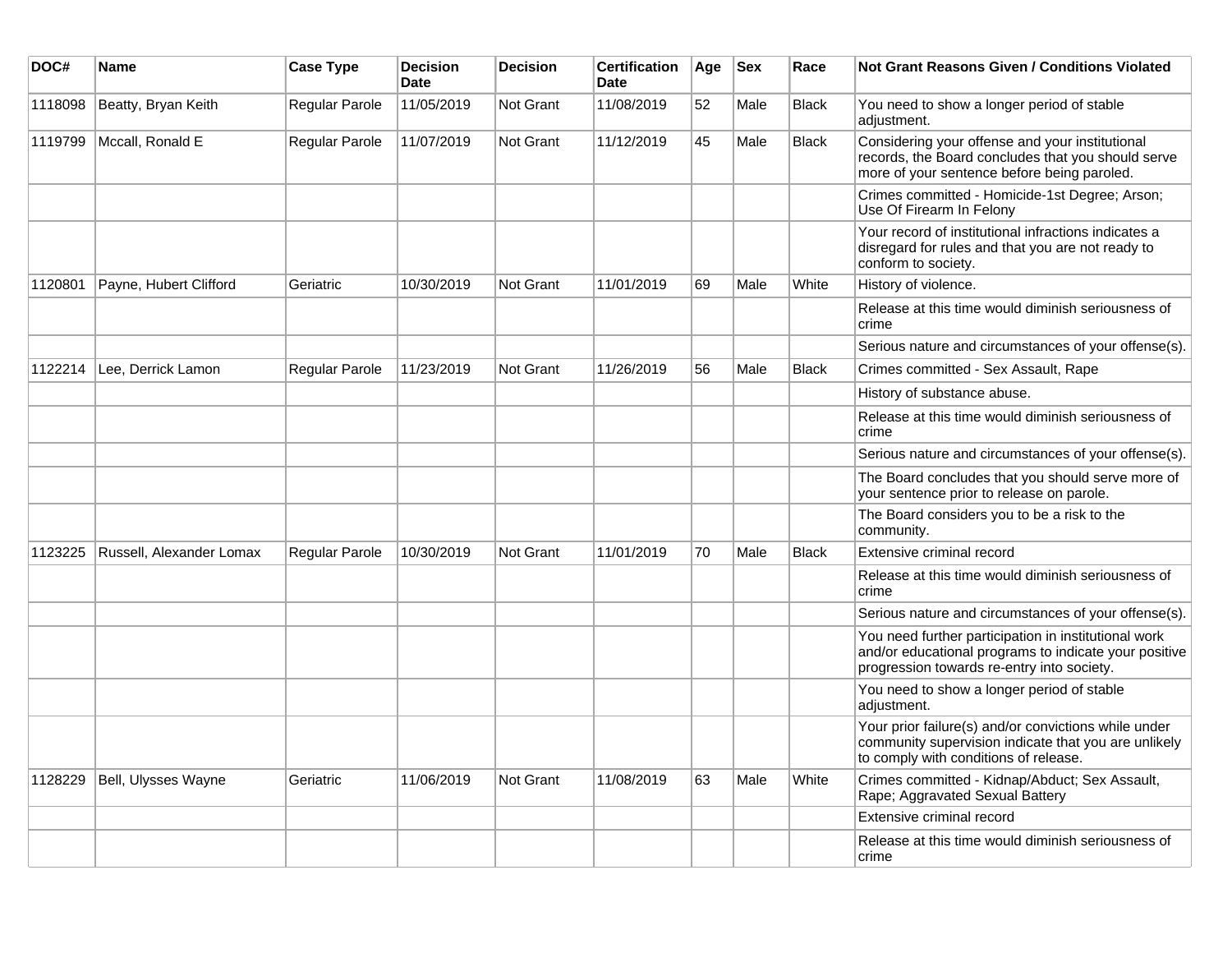| DOC#    | <b>Name</b>                                  | <b>Case Type</b> | <b>Decision</b><br>Date | <b>Decision</b>  | <b>Certification</b><br>Date | Age | <b>Sex</b> | Race         | <b>Not Grant Reasons Given / Conditions Violated</b>                                                                                                 |
|---------|----------------------------------------------|------------------|-------------------------|------------------|------------------------------|-----|------------|--------------|------------------------------------------------------------------------------------------------------------------------------------------------------|
| 1129619 | Weaverling, Richard Wescott   Regular Parole |                  | 11/23/2019              | Not Grant        | 11/26/2019                   | 42  | Male       | White        | Crimes committed - Sex Assault, Rape; Aggravated<br>Sexual Battery; Aggravated Sexual Battery                                                        |
|         |                                              |                  |                         |                  |                              |     |            |              | History of violence.                                                                                                                                 |
| 1130856 | Moore, Dwan Jose                             | Geriatric        | 11/04/2019              | <b>Not Grant</b> | 11/05/2019                   | 66  | Male       | <b>Black</b> | History of substance abuse.                                                                                                                          |
|         |                                              |                  |                         |                  |                              |     |            |              | Release at this time would diminish seriousness of<br>crime                                                                                          |
|         |                                              |                  |                         |                  |                              |     |            |              | Serious nature and circumstances of your offense(s).                                                                                                 |
|         |                                              |                  |                         |                  |                              |     |            |              | You need to show a longer period of stable<br>adjustment.                                                                                            |
| 1131039 | Dancy, Calvin Jerome                         | Geriatric        | 11/05/2019              | Not Grant        | 11/08/2019                   | 65  | Male       | <b>Black</b> | Extensive criminal record                                                                                                                            |
|         |                                              |                  |                         |                  |                              |     |            |              | History of violence.                                                                                                                                 |
|         |                                              |                  |                         |                  |                              |     |            |              | Release at this time would diminish seriousness of<br>crime                                                                                          |
|         |                                              |                  |                         |                  |                              |     |            |              | Serious nature and circumstances of your offense(s).                                                                                                 |
|         |                                              |                  |                         |                  |                              |     |            |              | The Board concludes that you should serve more of<br>your sentence prior to release on parole.                                                       |
| 1131268 | Brown, Denrick Eric                          | Regular Parole   | 10/31/2019              | <b>Not Grant</b> | 11/01/2019                   | 61  | Male       | Black        | Considering your offense and your institutional<br>records, the Board concludes that you should serve<br>more of your sentence before being paroled. |
|         |                                              |                  |                         |                  |                              |     |            |              | Extensive criminal record                                                                                                                            |
|         |                                              |                  |                         |                  |                              |     |            |              | Release at this time would diminish seriousness of<br>crime                                                                                          |
| 1131289 | Carr, Jamie Lyn                              | Regular Parole   | 11/22/2019              | Not Grant        | 11/26/2019                   | 47  | Male       | White        | Crimes committed - Aggravated Sexual Battery;<br>Penetrate W/Inanimate Object; Forcible Sodomy                                                       |
|         |                                              |                  |                         |                  |                              |     |            |              | History of substance abuse.                                                                                                                          |
|         |                                              |                  |                         |                  |                              |     |            |              | Release at this time would diminish seriousness of<br>crime                                                                                          |
|         |                                              |                  |                         |                  |                              |     |            |              | Serious nature and circumstances of your offense(s).                                                                                                 |
|         |                                              |                  |                         |                  |                              |     |            |              | The Board concludes that you should serve more of<br>your sentence prior to release on parole.                                                       |
|         |                                              |                  |                         |                  |                              |     |            |              | The Board considers you to be a risk to the<br>community.                                                                                            |
| 1135684 | Nelson, Donald Edward                        | Geriatric        | 11/22/2019              | Not Grant        | 11/26/2019                   | 71  | Male       | <b>Black</b> | Release at this time would diminish seriousness of<br>crime                                                                                          |
|         |                                              |                  |                         |                  |                              |     |            |              | The Board concludes that you should serve more of<br>your sentence prior to release on parole.                                                       |
|         |                                              |                  |                         |                  |                              |     |            |              | The Board considers you to be a risk to the<br>community.                                                                                            |
| 1137564 | Wilson, Charles Edward                       | Geriatric        | 11/07/2019              | Not Grant        | 11/12/2019                   | 74  | Male       | <b>Black</b> | Extensive criminal record                                                                                                                            |
|         |                                              |                  |                         |                  |                              |     |            |              | Serious nature and circumstances of your offense(s).                                                                                                 |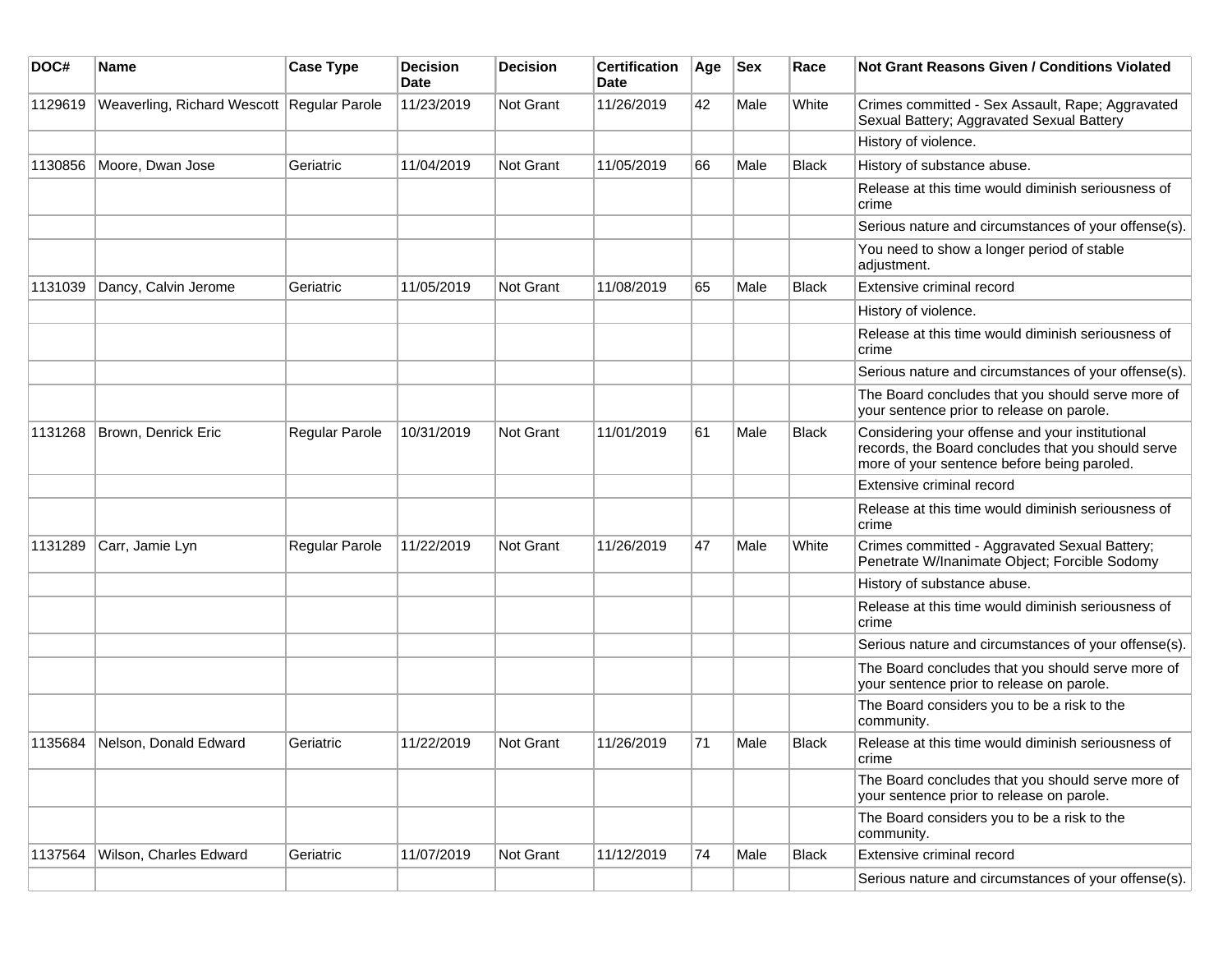| DOC#    | Name                   | <b>Case Type</b> | <b>Decision</b><br>Date | <b>Decision</b>  | <b>Certification</b><br>Date | Age | <b>Sex</b> | Race         | <b>Not Grant Reasons Given / Conditions Violated</b>                                                                                                        |
|---------|------------------------|------------------|-------------------------|------------------|------------------------------|-----|------------|--------------|-------------------------------------------------------------------------------------------------------------------------------------------------------------|
| 1137564 | Wilson, Charles Edward | Geriatric        | 11/07/2019              | Not Grant        | 11/12/2019                   | 74  | Male       | <b>Black</b> | The Board considers you to be a risk to the<br>community.                                                                                                   |
|         |                        |                  |                         |                  |                              |     |            |              | Your prior failure(s) and/or convictions while under<br>community supervision indicate that you are unlikely<br>to comply with conditions of release.       |
| 1138479 | Staton, Larry Darnell  | Regular Parole   | 11/01/2019              | Not Grant        | 11/05/2019                   | 64  | Male       | <b>Black</b> | Serious nature and circumstances of your offense(s).                                                                                                        |
|         |                        |                  |                         |                  |                              |     |            |              | The Board considers you to be a risk to the<br>community.                                                                                                   |
|         |                        |                  |                         |                  |                              |     |            |              | You need to show a longer period of stable<br>adjustment.                                                                                                   |
| 1140699 | Lane, Floyd Martin     | Geriatric        | 11/03/2019              | Not Grant        | 11/05/2019                   | 60  | Male       | White        | Crimes committed - Sex Assault, Rape; Forcible<br>Sodomv                                                                                                    |
|         |                        |                  |                         |                  |                              |     |            |              | Extensive criminal record                                                                                                                                   |
|         |                        |                  |                         |                  |                              |     |            |              | Serious nature and circumstances of your offense(s).                                                                                                        |
|         |                        |                  |                         |                  |                              |     |            |              | You need further participation in institutional work<br>and/or educational programs to indicate your positive<br>progression towards re-entry into society. |
| 1140989 | Tucker, Melvin         | Regular Parole   | 10/30/2019              | <b>Not Grant</b> | 11/01/2019                   | 61  | Male       | Black        | Crimes committed - Homicide-1st Degree;<br>Kidnap/Abduct; Robbery                                                                                           |
|         |                        |                  |                         |                  |                              |     |            |              | Extensive criminal record                                                                                                                                   |
|         |                        |                  |                         |                  |                              |     |            |              | Release at this time would diminish seriousness of<br>crime                                                                                                 |
|         |                        |                  |                         |                  |                              |     |            |              | Serious nature and circumstances of your offense(s).                                                                                                        |
|         |                        |                  |                         |                  |                              |     |            |              | Your prior failure(s) and/or convictions while under<br>community supervision indicate that you are unlikely<br>to comply with conditions of release.       |
| 1143495 | Lancaster, Michael     | Geriatric        | 11/08/2019              | <b>Not Grant</b> | 11/12/2019                   | 65  | Male       | <b>Black</b> | Extensive criminal record                                                                                                                                   |
|         |                        |                  |                         |                  |                              |     |            |              | History of violence.                                                                                                                                        |
|         |                        |                  |                         |                  |                              |     |            |              | Serious nature and circumstances of your offense(s).                                                                                                        |
|         |                        |                  |                         |                  |                              |     |            |              | You need further participation in institutional work<br>and/or educational programs to indicate your positive<br>progression towards re-entry into society. |
|         |                        |                  |                         |                  |                              |     |            |              | Your prior failure(s) and/or convictions while under<br>community supervision indicate that you are unlikely<br>to comply with conditions of release.       |
| 1145074 | Brice, Steven          | Regular Parole   | 11/16/2019              | Not Grant        | 11/18/2019                   | 50  | Male       | <b>Black</b> | Crimes committed - Homicide-Capital; Robbery;<br>Malicious Wounding                                                                                         |
|         |                        |                  |                         |                  |                              |     |            |              | History of violence.                                                                                                                                        |
|         |                        |                  |                         |                  |                              |     |            |              | Serious nature and circumstances of your offense(s).                                                                                                        |
| 1146496 | Deans, Kenneth Russell | Regular Parole   | 11/22/2019              | Not Grant        | 11/26/2019                   | 56  | Male       | White        | Crimes committed - Homicide-1st Degree;<br>Marijuana-Possess                                                                                                |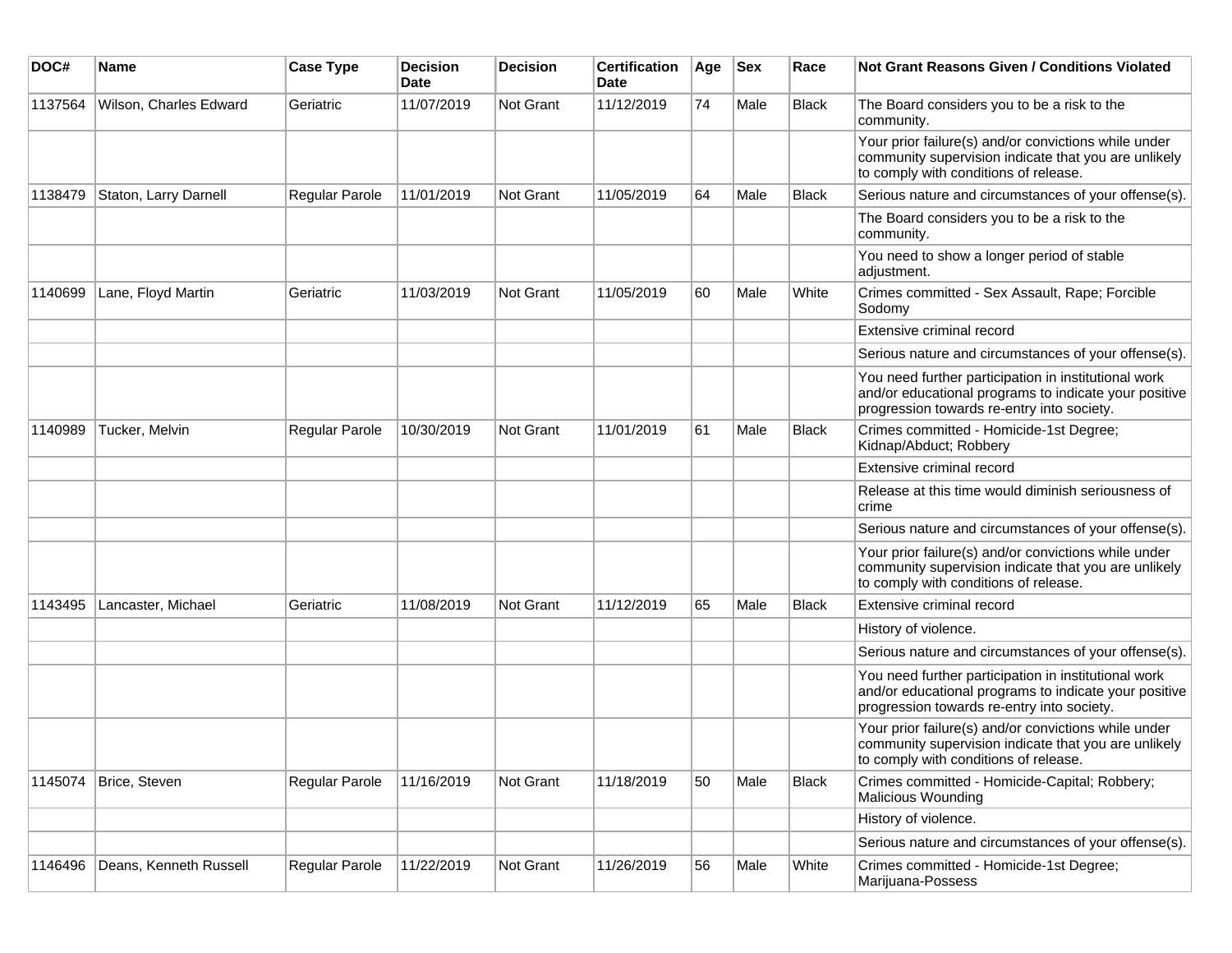| DOC#    | Name                   | <b>Case Type</b>      | <b>Decision</b><br>Date | <b>Decision</b>  | <b>Certification</b><br>Date | Age | <b>Sex</b> | Race         | Not Grant Reasons Given / Conditions Violated                                                                                                               |
|---------|------------------------|-----------------------|-------------------------|------------------|------------------------------|-----|------------|--------------|-------------------------------------------------------------------------------------------------------------------------------------------------------------|
| 1146496 | Deans, Kenneth Russell | Regular Parole        | 11/22/2019              | Not Grant        | 11/26/2019                   | 56  | Male       | White        | Release at this time would diminish seriousness of<br>crime                                                                                                 |
|         |                        |                       |                         |                  |                              |     |            |              | Serious nature and circumstances of your offense(s).                                                                                                        |
| 1149421 | Frazier, George        | <b>Regular Parole</b> | 11/18/2019              | Not Grant        | 11/21/2019                   | 81  | Male       | White        | Crimes committed - Aggravated Sexual Battery:<br>Victim <13 Yrs; Aggravated Sexual Battery: Victim<br><13 Yrs; Aggravated Sexual Battery: Victim <13 Yrs    |
|         |                        |                       |                         |                  |                              |     |            |              | Release at this time would diminish seriousness of<br>crime                                                                                                 |
|         |                        |                       |                         |                  |                              |     |            |              | Serious nature and circumstances of your offense(s).                                                                                                        |
|         |                        |                       |                         |                  |                              |     |            |              | The Board considers you to be a risk to the<br>community.                                                                                                   |
| 1150896 | Boyd, John Early       | Regular Parole        | 11/13/2019              | Not Grant        | 11/18/2019                   | 74  | Male       | Black        | Release at this time would diminish seriousness of<br>crime                                                                                                 |
|         |                        |                       |                         |                  |                              |     |            |              | Serious nature and circumstances of your offense(s).                                                                                                        |
|         |                        |                       |                         |                  |                              |     |            |              | The Board concludes that you should serve more of<br>your sentence prior to release on parole.                                                              |
| 1151845 | Waller, Harold L Jr.   | Regular Parole        | 11/01/2019              | <b>Not Grant</b> | 11/05/2019                   | 53  | Male       | <b>Black</b> | Considering your offense and your institutional<br>records, the Board concludes that you should serve<br>more of your sentence before being paroled.        |
|         |                        |                       |                         |                  |                              |     |            |              | Extensive criminal record                                                                                                                                   |
|         |                        |                       |                         |                  |                              |     |            |              | Poor institutional adjustment (for example,<br>motivation/attitude, unfavorable reports, lack of<br>program involvement, etc.)                              |
|         |                        |                       |                         |                  |                              |     |            |              | Release at this time would diminish seriousness of<br>crime                                                                                                 |
| 1151967 | Kea, Tavarus Daforn    | <b>Regular Parole</b> | 11/03/2019              | <b>Not Grant</b> | 11/05/2019                   | 44  | Male       | Black        | Release at this time would diminish seriousness of<br>crime                                                                                                 |
|         |                        |                       |                         |                  |                              |     |            |              | Serious nature and circumstances of your offense(s).                                                                                                        |
|         |                        |                       |                         |                  |                              |     |            |              | The Board considers you to be a risk to the<br>community.                                                                                                   |
|         |                        |                       |                         |                  |                              |     |            |              | You need further participation in institutional work<br>and/or educational programs to indicate your positive<br>progression towards re-entry into society. |
|         |                        |                       |                         |                  |                              |     |            |              | Your prior failure(s) and/or convictions while under<br>community supervision indicate that you are unlikely<br>to comply with conditions of release.       |
|         |                        |                       |                         |                  |                              |     |            |              | Your record of institutional infractions indicates a<br>disregard for rules and that you are not ready to<br>conform to society.                            |
| 1153488 | Jones, Ryan Harvey     | Regular Parole        | 11/18/2019              | Not Grant        | 11/21/2019                   | 50  | Male       | Black        | Release at this time would diminish seriousness of<br>crime                                                                                                 |
|         |                        |                       |                         |                  |                              |     |            |              | Serious nature and circumstances of your offense(s).                                                                                                        |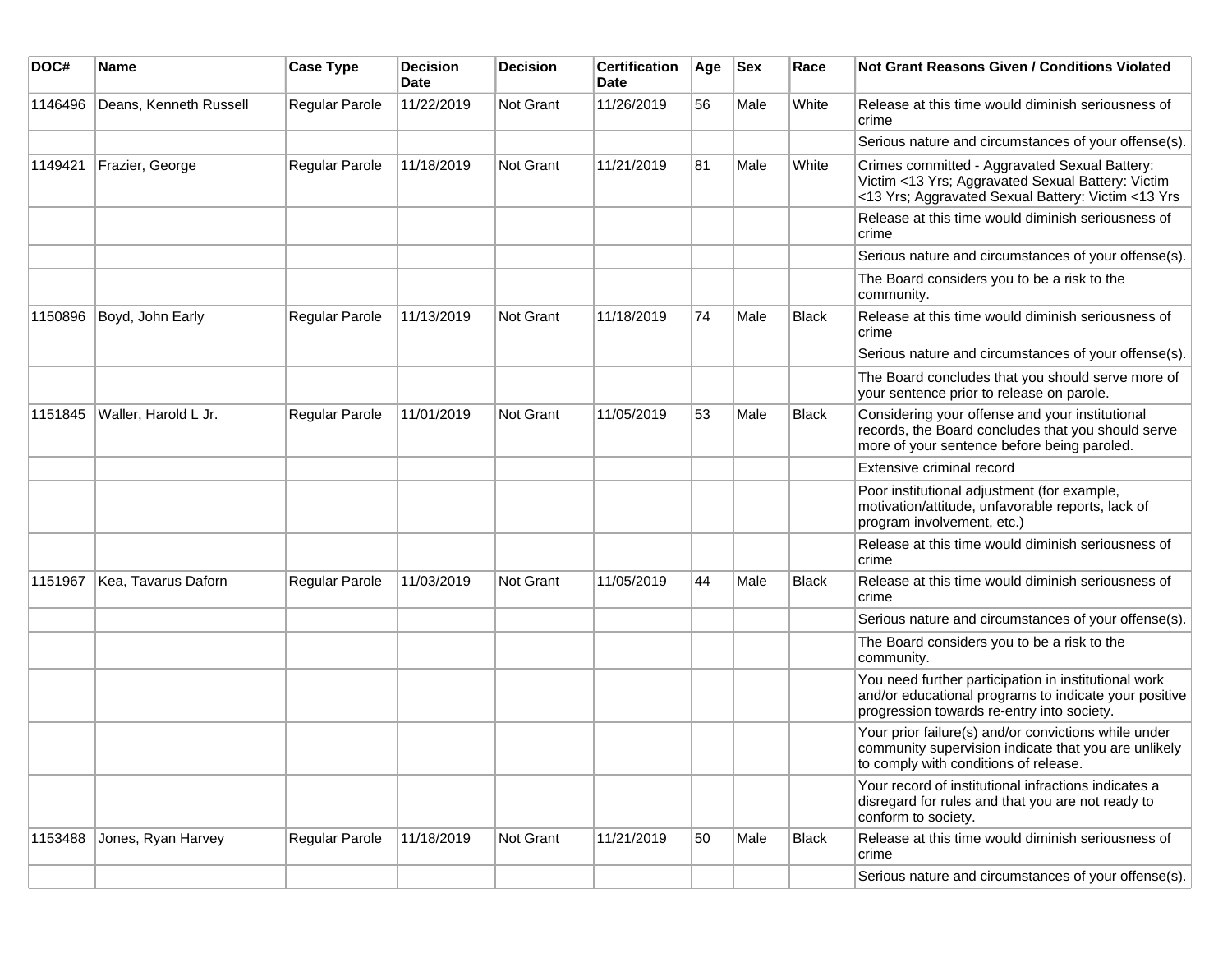| DOC#    | Name                         | <b>Case Type</b> | <b>Decision</b><br><b>Date</b> | <b>Decision</b> | <b>Certification</b><br>Date | Age | <b>Sex</b> | Race         | Not Grant Reasons Given / Conditions Violated                                                                                                               |
|---------|------------------------------|------------------|--------------------------------|-----------------|------------------------------|-----|------------|--------------|-------------------------------------------------------------------------------------------------------------------------------------------------------------|
| 1153488 | Jones, Ryan Harvey           | Regular Parole   | 11/18/2019                     | Not Grant       | 11/21/2019                   | 50  | Male       | Black        | The Board concludes that you should serve more of<br>your sentence prior to release on parole.                                                              |
|         |                              |                  |                                |                 |                              |     |            |              | You need further participation in institutional work<br>and/or educational programs to indicate your positive<br>progression towards re-entry into society. |
| 1153949 | Gibson, Donald G             | Regular Parole   | 11/01/2019                     | Not Grant       | 11/05/2019                   | 68  | Male       | White        | Crimes committed - Kidnap/Abduct; Sex Asslt-<br>Sodomy-Boy; Sex Asslt-Sodomy-Boy                                                                            |
|         |                              |                  |                                |                 |                              |     |            |              | Extensive criminal record                                                                                                                                   |
|         |                              |                  |                                |                 |                              |     |            |              | Serious nature and circumstances of your offense(s).                                                                                                        |
|         |                              |                  |                                |                 |                              |     |            |              | Your prior failure(s) and/or convictions while under<br>community supervision indicate that you are unlikely<br>to comply with conditions of release.       |
| 1154054 | Donaldson, Jamie Alan        | Regular Parole   | 11/05/2019                     | Not Grant       | 11/05/2019                   | 53  | Male       | White        | No Interest in Parole                                                                                                                                       |
| 1159991 | Brown, Sherman               | Regular Parole   | 11/21/2019                     | Not Grant       | 11/26/2019                   | 72  | Male       | <b>Black</b> | Crimes committed - Homicide-1st Degree                                                                                                                      |
|         |                              |                  |                                |                 |                              |     |            |              | Other                                                                                                                                                       |
|         |                              |                  |                                |                 |                              |     |            |              | Serious nature and circumstances of your offense(s).                                                                                                        |
| 1160219 | Al-Wahhab, Yusuf Abdul       | Regular Parole   | 11/03/2019                     | Not Grant       | 11/05/2019                   | 69  | Male       | Black        | Considering your offense and your institutional<br>records, the Board concludes that you should serve<br>more of your sentence before being paroled.        |
|         |                              |                  |                                |                 |                              |     |            |              | Crimes committed - Sex Assault, Rape; Sex Assault,<br>Rape; Sex Asslt-Sodomy-Girl-Stgarm                                                                    |
|         |                              |                  |                                |                 |                              |     |            |              | Release at this time would diminish seriousness of<br>crime                                                                                                 |
|         |                              |                  |                                |                 |                              |     |            |              | Serious nature and circumstances of your offense(s).                                                                                                        |
|         |                              |                  |                                |                 |                              |     |            |              | The Board concludes that you should serve more of<br>your sentence prior to release on parole.                                                              |
| 1160765 | Nelson, Stanley Lee          | Regular Parole   | 11/05/2019                     | Not Grant       | 11/08/2019                   | 64  | Male       | <b>Black</b> | Release at this time would diminish seriousness of<br>crime                                                                                                 |
|         |                              |                  |                                |                 |                              |     |            |              | Serious nature and circumstances of your offense(s).                                                                                                        |
|         |                              |                  |                                |                 |                              |     |            |              | You need to show a longer period of stable<br>adjustment.                                                                                                   |
| 1166626 | Morgan, Samuel               | Regular Parole   | 11/06/2019                     | Not Grant       | 11/08/2019                   | 50  | Male       | <b>Black</b> | Crimes committed - Homicide-1st Degree; Robbery;<br><b>Burglary</b>                                                                                         |
|         |                              |                  |                                |                 |                              |     |            |              | Serious nature and circumstances of your offense(s).                                                                                                        |
|         |                              |                  |                                |                 |                              |     |            |              | The Board concludes that you should serve more of<br>your sentence prior to release on parole.                                                              |
|         |                              |                  |                                |                 |                              |     |            |              | You need further participation in institutional work<br>and/or educational programs to indicate your positive<br>progression towards re-entry into society. |
|         | 1167066 Fullwood, Thaddeus J | Regular Parole   | 11/15/2019                     | Not Grant       | 11/18/2019                   | 48  | Male       | Black        | Release at this time would diminish seriousness of<br>crime                                                                                                 |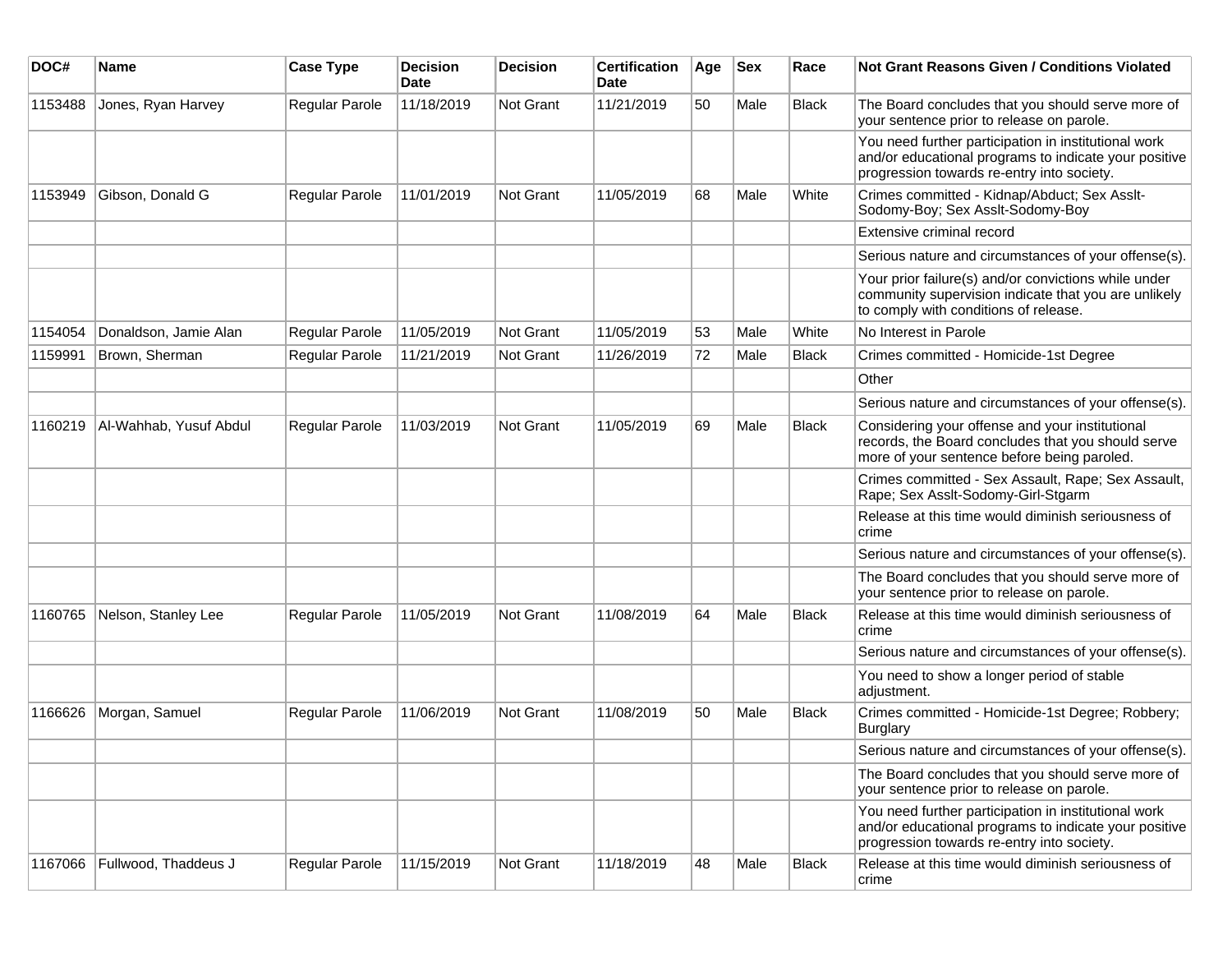| DOC#    | Name                 | <b>Case Type</b>    | <b>Decision</b><br><b>Date</b> | <b>Decision</b> | <b>Certification</b><br><b>Date</b> | Age | <b>Sex</b> | Race         | <b>Not Grant Reasons Given / Conditions Violated</b>                                                                                                  |
|---------|----------------------|---------------------|--------------------------------|-----------------|-------------------------------------|-----|------------|--------------|-------------------------------------------------------------------------------------------------------------------------------------------------------|
| 1167066 | Fullwood, Thaddeus J | Regular Parole      | 11/15/2019                     | Not Grant       | 11/18/2019                          | 48  | Male       | <b>Black</b> | Serious nature and circumstances of your offense(s).                                                                                                  |
|         |                      |                     |                                |                 |                                     |     |            |              | The Board considers you to be a risk to the<br>community.                                                                                             |
|         |                      |                     |                                |                 |                                     |     |            |              | Your record of institutional infractions indicates a<br>disregard for rules and that you are not ready to<br>conform to society.                      |
| 1167090 | Selph, Ernest Leon   | Geriatric           | 11/18/2019                     | Not Grant       | 11/21/2019                          | 60  | Male       | White        | Considering your offense and your institutional<br>records, the Board concludes that you should serve<br>more of your sentence before being paroled.  |
|         |                      |                     |                                |                 |                                     |     |            |              | Crimes committed - Kidnap/Abduct; Robbery;<br>Malicious Wounding                                                                                      |
|         |                      |                     |                                |                 |                                     |     |            |              | Extensive criminal record                                                                                                                             |
|         |                      |                     |                                |                 |                                     |     |            |              | The Board concludes that you should serve more of<br>your sentence prior to release on parole.                                                        |
|         |                      |                     |                                |                 |                                     |     |            |              | Your prior failure(s) and/or convictions while under<br>community supervision indicate that you are unlikely<br>to comply with conditions of release. |
| 1167344 | Ortiz, Jose          | <b>Board Review</b> | 11/24/2019                     | Not Grant       | 11/25/2019                          | 55  | Male       | Black        | Extensive criminal record                                                                                                                             |
|         |                      |                     |                                |                 |                                     |     |            |              | Other                                                                                                                                                 |
|         |                      |                     |                                |                 |                                     |     |            |              | Release at this time would diminish seriousness of<br>crime                                                                                           |
|         |                      |                     |                                |                 |                                     |     |            |              | Your record of institutional infractions indicates a<br>disregard for rules and that you are not ready to<br>conform to society.                      |
| 1167958 | Traish, Khalid       | Regular Parole      | 11/05/2019                     | Not Grant       | 11/08/2019                          | 55  | Male       | White        | Release at this time would diminish seriousness of<br>crime                                                                                           |
|         |                      |                     |                                |                 |                                     |     |            |              | The Board concludes that you should serve more of<br>your sentence prior to release on parole.                                                        |
|         |                      |                     |                                |                 |                                     |     |            |              | The Board considers you to be a risk to the<br>community.                                                                                             |
| 1169797 | Clouston, Paul H     | Regular Parole      | 11/06/2019                     | Not Grant       | 11/08/2019                          | 89  | Male       | White        | Crimes committed - Kidnap/Abduct; Aggravated<br>Sexual Battery; Indecent Liberties                                                                    |
|         |                      |                     |                                |                 |                                     |     |            |              | Extensive criminal record                                                                                                                             |
|         |                      |                     |                                |                 |                                     |     |            |              | The Board concludes that you should serve more of<br>your sentence prior to release on parole.                                                        |
|         |                      |                     |                                |                 |                                     |     |            |              | Your prior failure(s) and/or convictions while under<br>community supervision indicate that you are unlikely<br>to comply with conditions of release. |
| 1171177 | Wright, John Clinton | Regular Parole      | 11/12/2019                     | Not Grant       | 11/12/2019                          | 89  | Male       | White        | Release at this time would diminish seriousness of<br>crime                                                                                           |
|         |                      |                     |                                |                 |                                     |     |            |              | Serious nature and circumstances of your offense(s).                                                                                                  |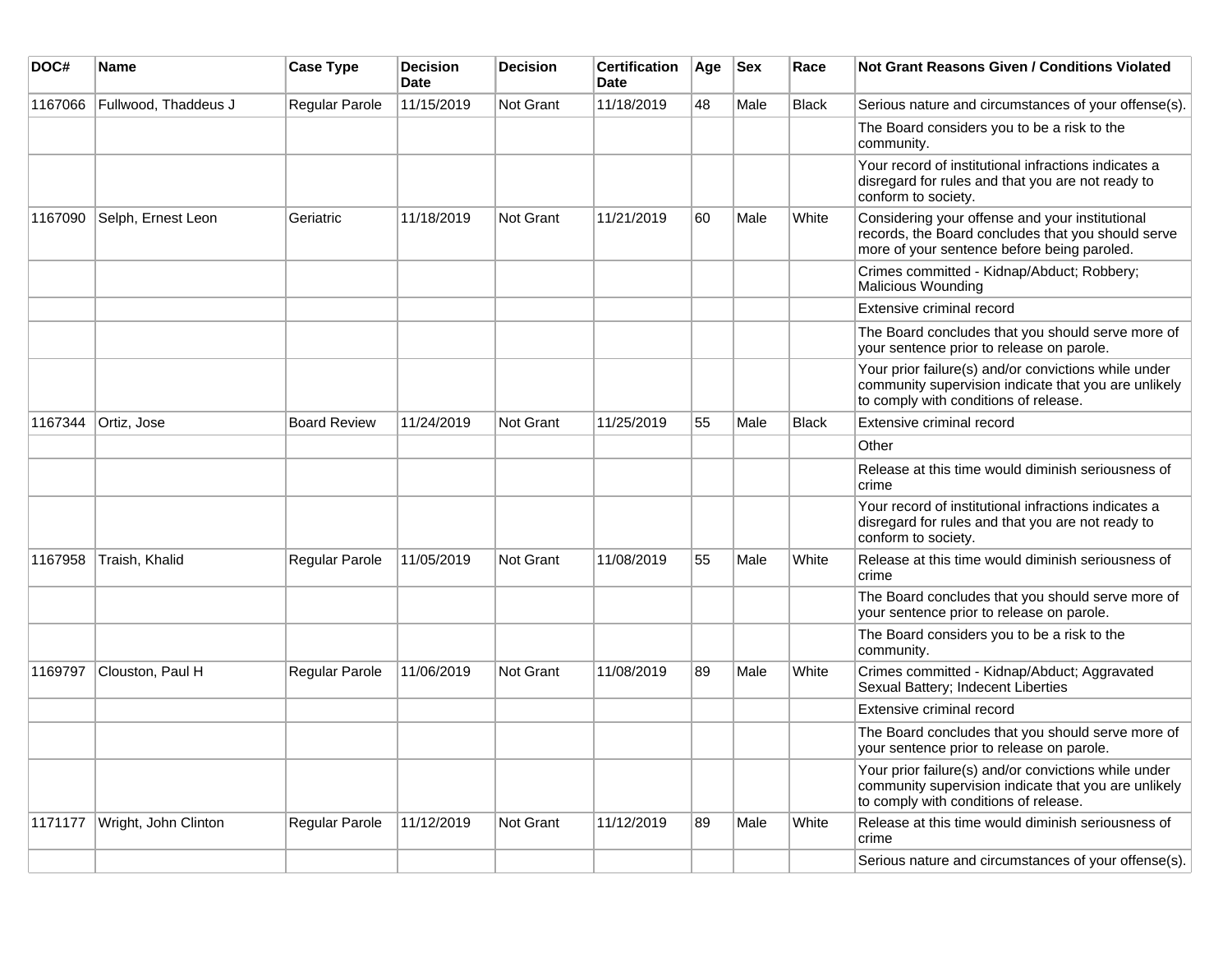| DOC#    | <b>Name</b>                      | <b>Case Type</b>      | <b>Decision</b><br>Date | <b>Decision</b>  | <b>Certification</b><br>Date | Age | <b>Sex</b> | Race         | <b>Not Grant Reasons Given / Conditions Violated</b>                                                                                                        |
|---------|----------------------------------|-----------------------|-------------------------|------------------|------------------------------|-----|------------|--------------|-------------------------------------------------------------------------------------------------------------------------------------------------------------|
| 1171177 | Wright, John Clinton             | Regular Parole        | 11/12/2019              | <b>Not Grant</b> | 11/12/2019                   | 89  | Male       | White        | The Board considers you to be a risk to the<br>community.                                                                                                   |
| 1171945 | Gilbert, Reginald John Jr.       | <b>Regular Parole</b> | 11/09/2019              | Not Grant        | 11/12/2019                   | 55  | Male       | White        | Extensive criminal record                                                                                                                                   |
|         |                                  |                       |                         |                  |                              |     |            |              | Release at this time would diminish seriousness of<br>crime                                                                                                 |
|         |                                  |                       |                         |                  |                              |     |            |              | Serious nature and circumstances of your offense(s).                                                                                                        |
|         |                                  |                       |                         |                  |                              |     |            |              | The Board concludes that you should serve more of<br>your sentence prior to release on parole.                                                              |
| 1173049 | Burns, Joseph Michael            | Regular Parole        | 10/30/2019              | Not Grant        | 11/01/2019                   | 68  | Male       | Black        | Crimes committed - Kidnap/Abduct; Sex Assault,<br>Rape; Forcible Sodomy                                                                                     |
|         |                                  |                       |                         |                  |                              |     |            |              | Extensive criminal record                                                                                                                                   |
|         |                                  |                       |                         |                  |                              |     |            |              | History of violence.                                                                                                                                        |
|         |                                  |                       |                         |                  |                              |     |            |              | Release at this time would diminish seriousness of<br>crime                                                                                                 |
|         |                                  |                       |                         |                  |                              |     |            |              | Serious nature and circumstances of your offense(s).                                                                                                        |
|         |                                  |                       |                         |                  |                              |     |            |              | The Board considers you to be a risk to the<br>community.                                                                                                   |
|         |                                  |                       |                         |                  |                              |     |            |              | Your prior failure(s) and/or convictions while under<br>community supervision indicate that you are unlikely<br>to comply with conditions of release.       |
| 1173076 | Jasper, Anson Jevon              | <b>Regular Parole</b> | 11/07/2019              | <b>Not Grant</b> | 11/12/2019                   | 35  | Male       | <b>Black</b> | Crimes committed - Burglary; Burglary; Burglary:<br>Enter House To Commit Larceny/A&B/Etc                                                                   |
|         |                                  |                       |                         |                  |                              |     |            |              | The Board concludes that you should serve more of<br>your sentence prior to release on parole.                                                              |
|         |                                  |                       |                         |                  |                              |     |            |              | You need further participation in institutional work<br>and/or educational programs to indicate your positive<br>progression towards re-entry into society. |
|         |                                  |                       |                         |                  |                              |     |            |              | Your record indicates a serious disregard for the<br>property rights of others.                                                                             |
| 1173424 | Hastings, John Douglas           | <b>Regular Parole</b> | 11/05/2019              | Not Grant        | 11/08/2019                   | 56  | Male       | White        | Crimes committed - Homicide-Capital                                                                                                                         |
|         |                                  |                       |                         |                  |                              |     |            |              | Release at this time would diminish seriousness of<br>crime                                                                                                 |
|         |                                  |                       |                         |                  |                              |     |            |              | Serious nature and circumstances of your offense(s).                                                                                                        |
|         | 1173736 Broadnax, Anthony George | Regular Parole        | 11/09/2019              | <b>Not Grant</b> | 11/12/2019                   | 56  | Male       | Black        | The Board concludes that you should serve more of<br>your sentence prior to release on parole.                                                              |
|         |                                  |                       |                         |                  |                              |     |            |              | Your prior failure(s) and/or convictions while under<br>community supervision indicate that you are unlikely<br>to comply with conditions of release.       |
| 1174420 | Brown, Leon Alexander            | Geriatric             | 10/30/2019              | Not Grant        | 11/01/2019                   | 66  | Male       | Black        | Crimes committed - Homicide/Murder; Murder: 1st<br>Degree; Assault: Malicious, Victim Severely Injured                                                      |
|         |                                  |                       |                         |                  |                              |     |            |              | History of violence.                                                                                                                                        |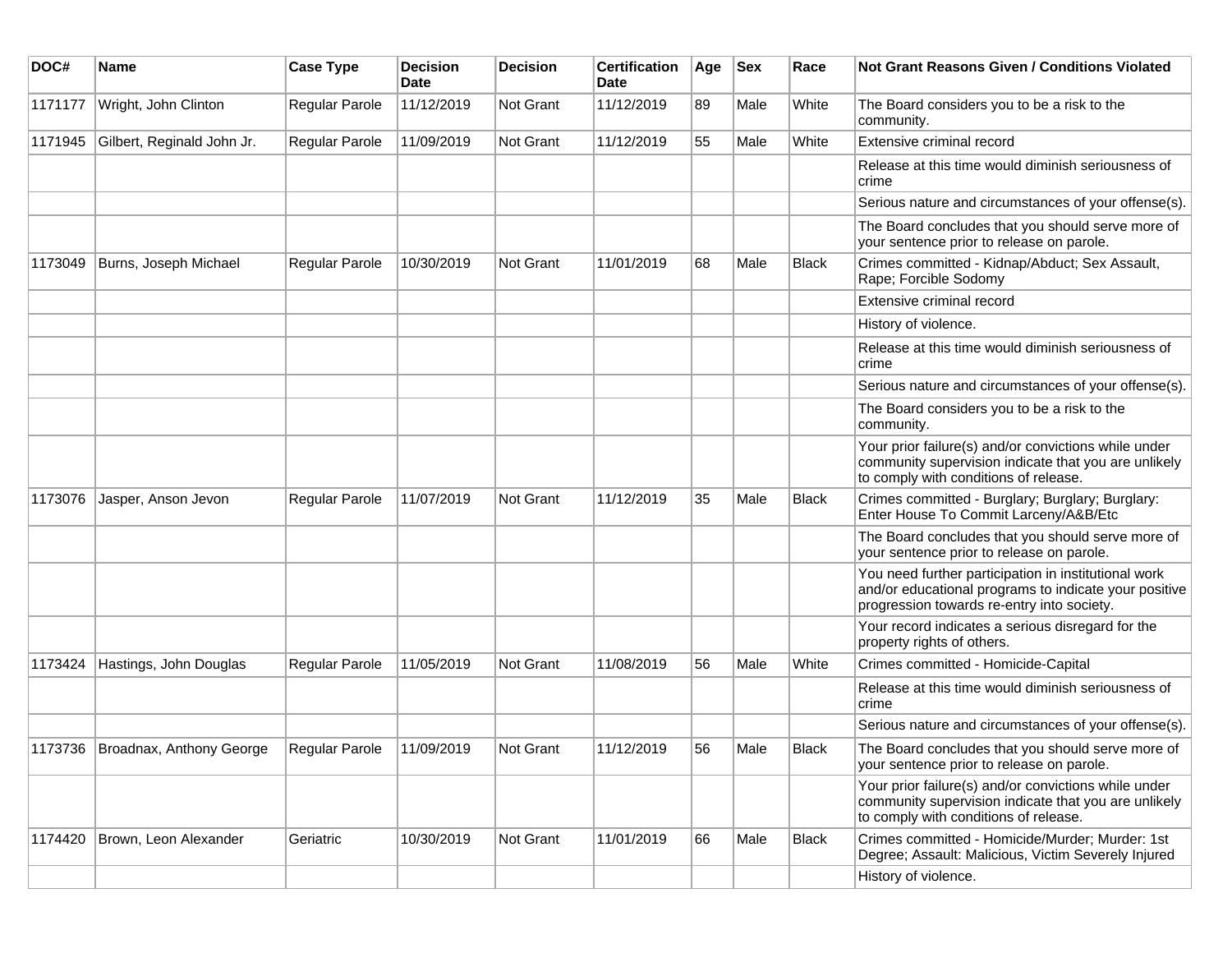| DOC#    | <b>Name</b>                    | <b>Case Type</b> | <b>Decision</b><br><b>Date</b> | <b>Decision</b>  | <b>Certification</b><br><b>Date</b> | Age | <b>Sex</b> | Race         | <b>Not Grant Reasons Given / Conditions Violated</b>                                                                                                                            |
|---------|--------------------------------|------------------|--------------------------------|------------------|-------------------------------------|-----|------------|--------------|---------------------------------------------------------------------------------------------------------------------------------------------------------------------------------|
| 1174420 | Brown, Leon Alexander          | Geriatric        | 10/30/2019                     | Not Grant        | 11/01/2019                          | 66  | Male       | <b>Black</b> | Release at this time would diminish seriousness of<br>crime                                                                                                                     |
|         |                                |                  |                                |                  |                                     |     |            |              | Your prior failure(s) and/or convictions while under<br>community supervision indicate that you are unlikely<br>to comply with conditions of release.                           |
| 1175883 | Hall, Robert Frank             | Regular Parole   | 11/23/2019                     | <b>Not Grant</b> | 11/26/2019                          | 64  | Male       | White        | Crimes committed - Sex Assault, Rape; Sex Assault,<br>Rape; Sex Assault, Rape                                                                                                   |
|         |                                |                  |                                |                  |                                     |     |            |              | Release at this time would diminish seriousness of<br>crime                                                                                                                     |
|         |                                |                  |                                |                  |                                     |     |            |              | Serious nature and circumstances of your offense(s).                                                                                                                            |
|         |                                |                  |                                |                  |                                     |     |            |              | The Board considers you to be a risk to the<br>community.                                                                                                                       |
| 1175991 | Shifflett, Jeffrey Wayne       | Regular Parole   | 11/04/2019                     | Not Grant        | 11/05/2019                          | 53  | Male       | White        | Crimes committed - Burgl: Enter Structure To<br>Commit Larceny/A&B/Etc; Burgl: Enter Structure To<br>Commit Larceny/A&B/Etc; Burglary: Enter House To<br>Commit Larceny/A&B/Etc |
|         |                                |                  |                                |                  |                                     |     |            |              | Extensive criminal record                                                                                                                                                       |
|         |                                |                  |                                |                  |                                     |     |            |              | The Board concludes that you should serve more of<br>your sentence prior to release on parole.                                                                                  |
| 1176052 | Newson, James Lornie           | Regular Parole   | 11/06/2019                     | <b>Not Grant</b> | 11/12/2019                          | 61  | Male       | <b>Black</b> | Considering your offense and your institutional<br>records, the Board concludes that you should serve<br>more of your sentence before being paroled.                            |
|         |                                |                  |                                |                  |                                     |     |            |              | Extensive criminal record                                                                                                                                                       |
|         |                                |                  |                                |                  |                                     |     |            |              | Your prior failure(s) and/or convictions while under<br>community supervision indicate that you are unlikely<br>to comply with conditions of release.                           |
| 1176210 | Graham, Christopher<br>Shannon | Regular Parole   | 11/03/2019                     | <b>Not Grant</b> | 11/05/2019                          | 40  | Male       | <b>Black</b> | Extensive criminal record                                                                                                                                                       |
|         |                                |                  |                                |                  |                                     |     |            |              | History of substance abuse.                                                                                                                                                     |
|         |                                |                  |                                |                  |                                     |     |            |              | Release at this time would diminish seriousness of<br>crime                                                                                                                     |
|         |                                |                  |                                |                  |                                     |     |            |              | The Board concludes that you should serve more of<br>your sentence prior to release on parole.                                                                                  |
|         |                                |                  |                                |                  |                                     |     |            |              | The Board considers you to be a risk to the<br>community.                                                                                                                       |
|         |                                |                  |                                |                  |                                     |     |            |              | Your prior failure(s) and/or convictions while under<br>community supervision indicate that you are unlikely<br>to comply with conditions of release.                           |
| 1178973 | Banks, Tony Oneal              | Regular Parole   | 11/22/2019                     | <b>Not Grant</b> | 11/26/2019                          | 57  | Male       | <b>Black</b> | Crimes committed - Kidnap/Abduct; Sex Assault,<br>Rape; Breaking And Entering                                                                                                   |
|         |                                |                  |                                |                  |                                     |     |            |              | Other                                                                                                                                                                           |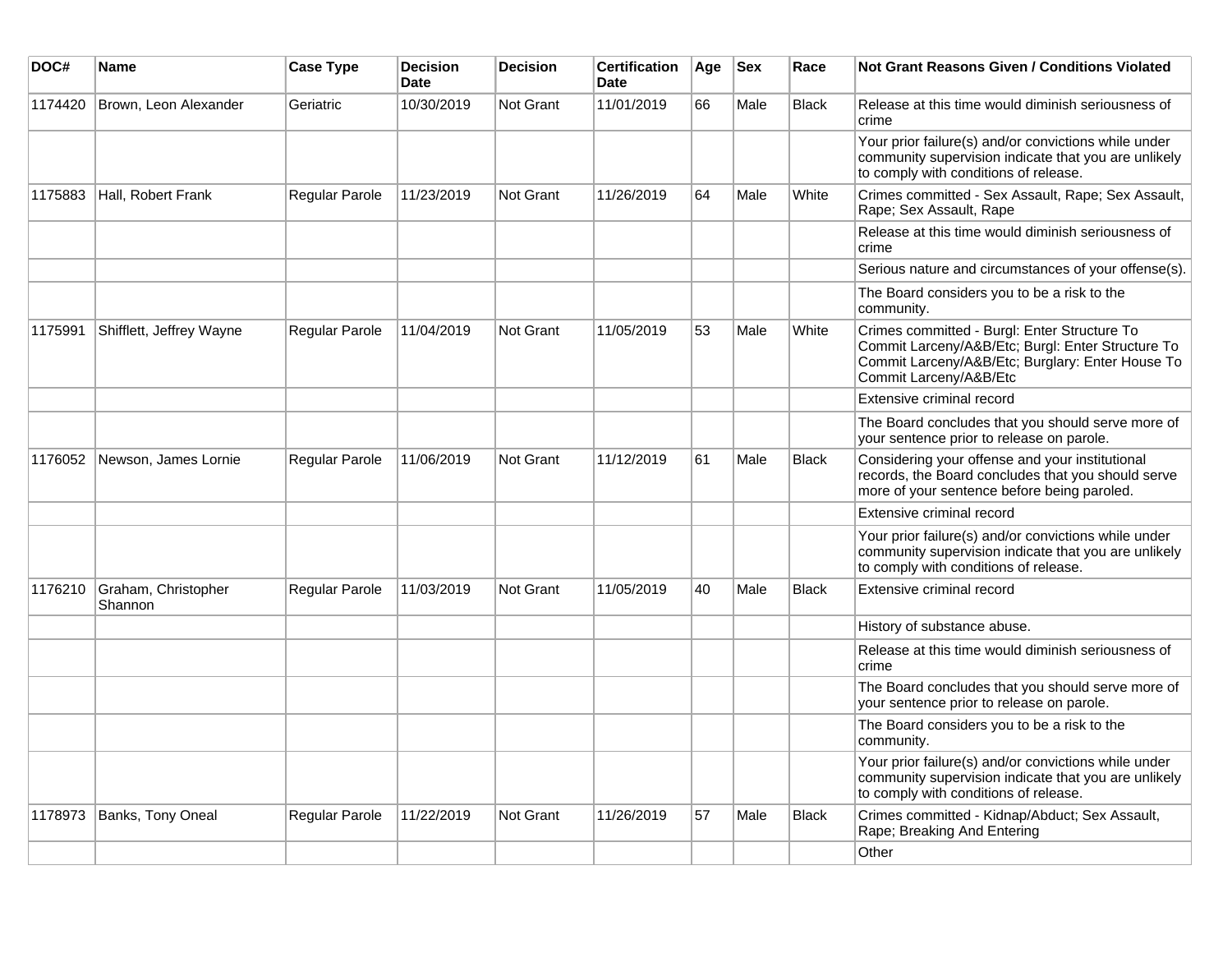| DOC#    | <b>Name</b>             | <b>Case Type</b> | <b>Decision</b><br><b>Date</b> | <b>Decision</b> | <b>Certification</b><br>Date | Age | <b>Sex</b> | Race         | <b>Not Grant Reasons Given / Conditions Violated</b>                                                                                                        |
|---------|-------------------------|------------------|--------------------------------|-----------------|------------------------------|-----|------------|--------------|-------------------------------------------------------------------------------------------------------------------------------------------------------------|
| 1178973 | Banks, Tony Oneal       | Regular Parole   | 11/22/2019                     | Not Grant       | 11/26/2019                   | 57  | Male       | <b>Black</b> | The Board concludes that you should serve more of<br>your sentence prior to release on parole.                                                              |
|         |                         |                  |                                |                 |                              |     |            |              | You need further participation in institutional work<br>and/or educational programs to indicate your positive<br>progression towards re-entry into society. |
| 1179121 | Jones, William Leo      | Regular Parole   | 11/01/2019                     | Not Grant       | 11/05/2019                   | 51  | Male       | <b>Black</b> | Considering your offense and your institutional<br>records, the Board concludes that you should serve<br>more of your sentence before being paroled.        |
|         |                         |                  |                                |                 |                              |     |            |              | History of violence.                                                                                                                                        |
|         |                         |                  |                                |                 |                              |     |            |              | Your record of institutional infractions indicates a<br>disregard for rules and that you are not ready to<br>conform to society.                            |
| 1180151 | Foreman, Glenn Edward   | Regular Parole   | 11/22/2019                     | Not Grant       | 11/26/2019                   | 49  | Male       | <b>Black</b> | Extensive criminal record                                                                                                                                   |
|         |                         |                  |                                |                 |                              |     |            |              | History of substance abuse.                                                                                                                                 |
|         |                         |                  |                                |                 |                              |     |            |              | History of violence.                                                                                                                                        |
|         |                         |                  |                                |                 |                              |     |            |              | Release at this time would diminish seriousness of<br>crime                                                                                                 |
|         |                         |                  |                                |                 |                              |     |            |              | Serious nature and circumstances of your offense(s).                                                                                                        |
|         |                         |                  |                                |                 |                              |     |            |              | You need further participation in institutional work<br>and/or educational programs to indicate your positive<br>progression towards re-entry into society. |
|         |                         |                  |                                |                 |                              |     |            |              | You need to show a longer period of stable<br>adjustment.                                                                                                   |
|         |                         |                  |                                |                 |                              |     |            |              | Your prior failure(s) and/or convictions while under<br>community supervision indicate that you are unlikely<br>to comply with conditions of release.       |
| 1182129 | Blount, James Edward    | Regular Parole   | 11/06/2019                     | Not Grant       | 11/12/2019                   | 69  | Male       | <b>Black</b> | Considering your offense and your institutional<br>records, the Board concludes that you should serve<br>more of your sentence before being paroled.        |
|         |                         |                  |                                |                 |                              |     |            |              | Extensive criminal record                                                                                                                                   |
|         |                         |                  |                                |                 |                              |     |            |              | History of violence.                                                                                                                                        |
|         |                         |                  |                                |                 |                              |     |            |              | Serious nature and circumstances of your offense(s).                                                                                                        |
|         |                         |                  |                                |                 |                              |     |            |              | Your prior failure(s) and/or convictions while under<br>community supervision indicate that you are unlikely<br>to comply with conditions of release.       |
| 1184647 | Ratcliffe, Kenneth Dale | Geriatric        | 11/23/2019                     | Not Grant       | 11/26/2019                   | 60  | Male       | White        | Crimes committed - Sodomy: Victim <13 Yrs;<br>Sodomy: Victim <13 Yrs; Sodomy: Victim <13 Yrs                                                                |
|         |                         |                  |                                |                 |                              |     |            |              | Release at this time would diminish seriousness of<br>crime                                                                                                 |
|         |                         |                  |                                |                 |                              |     |            |              | Serious nature and circumstances of your offense(s).                                                                                                        |
| 1186203 | Harlow, Timothy Robert  | Geriatric        | 10/29/2019                     | Not Grant       | 11/01/2019                   | 60  | Male       | White        | History of substance abuse.                                                                                                                                 |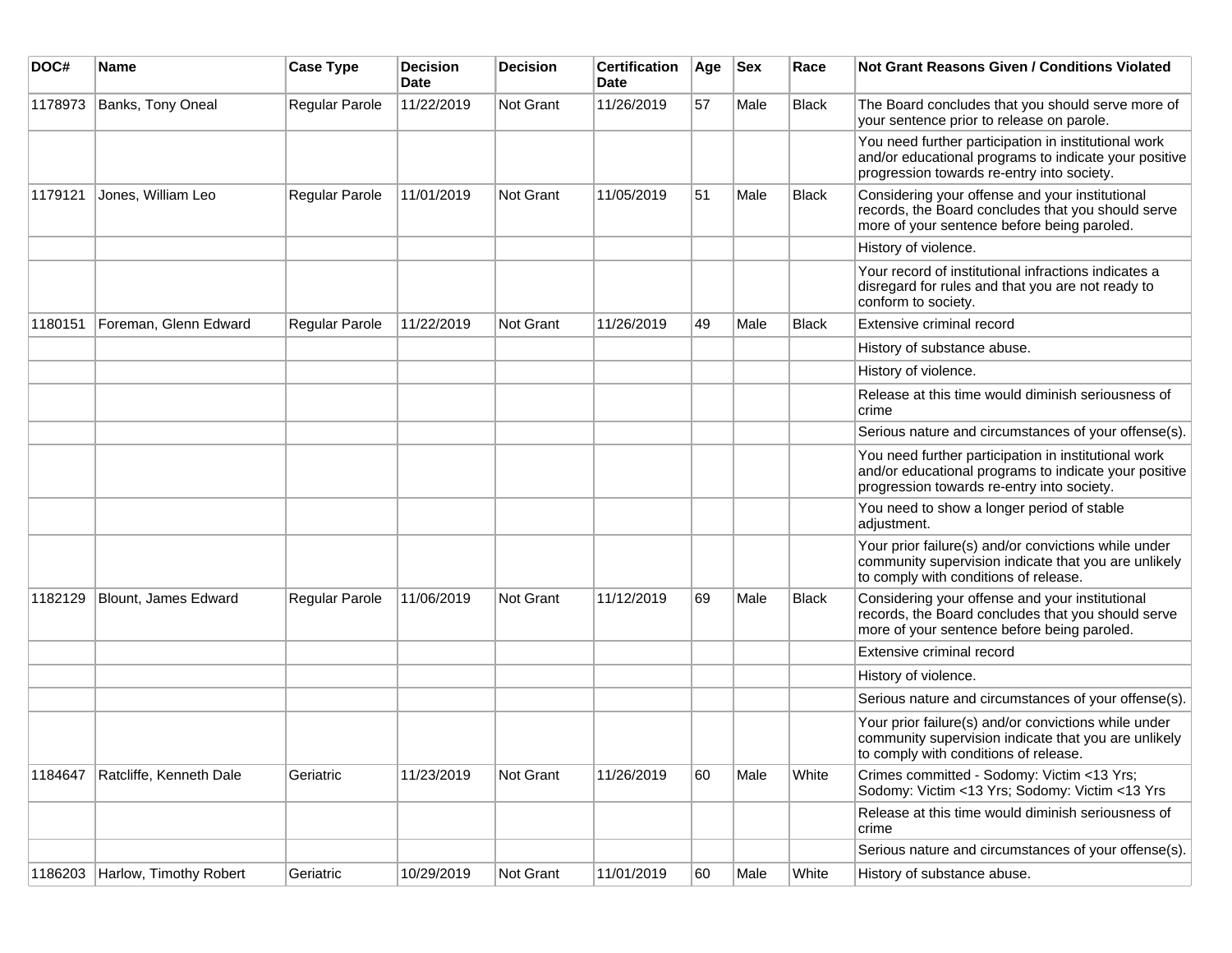| DOC#    | Name                    | <b>Case Type</b> | <b>Decision</b><br><b>Date</b> | <b>Decision</b>  | <b>Certification</b><br>Date | Age | <b>Sex</b> | Race         | Not Grant Reasons Given / Conditions Violated                                                                                                         |
|---------|-------------------------|------------------|--------------------------------|------------------|------------------------------|-----|------------|--------------|-------------------------------------------------------------------------------------------------------------------------------------------------------|
| 1186203 | Harlow, Timothy Robert  | Geriatric        | 10/29/2019                     | Not Grant        | 11/01/2019                   | 60  | Male       | White        | Release at this time would diminish seriousness of<br>crime                                                                                           |
|         |                         |                  |                                |                  |                              |     |            |              | Serious nature and circumstances of your offense(s).                                                                                                  |
| 1187009 | Roulhac, Clarence Jr.   | Geriatric        | 10/30/2019                     | Not Grant        | 11/01/2019                   | 72  | Male       | <b>Black</b> | Crimes committed - Homicide-2Nd-Degree;<br>Aggravated Sexual Battery; Arson-Resid-<br><b>Endangered Life</b>                                          |
|         |                         |                  |                                |                  |                              |     |            |              | History of violence.                                                                                                                                  |
|         |                         |                  |                                |                  |                              |     |            |              | Release at this time would diminish seriousness of<br>crime                                                                                           |
|         |                         |                  |                                |                  |                              |     |            |              | The Board considers you to be a risk to the<br>community.                                                                                             |
|         |                         |                  |                                |                  |                              |     |            |              | Your prior failure(s) and/or convictions while under<br>community supervision indicate that you are unlikely<br>to comply with conditions of release. |
| 1189806 | Barnett, Edger          | Regular Parole   | 11/01/2019                     | <b>Not Grant</b> | 11/05/2019                   | 64  | Male       | Black        | Other                                                                                                                                                 |
|         |                         |                  |                                |                  |                              |     |            |              | Serious nature and circumstances of your offense(s).                                                                                                  |
|         |                         |                  |                                |                  |                              |     |            |              | The Board considers you to be a risk to the<br>community.                                                                                             |
| 1193347 | Warren, Earl Dawson Jr. | Regular Parole   | 11/22/2019                     | Not Grant        | 11/26/2019                   | 65  | Male       | White        | Crimes committed - Murder: 1st Degree;<br>(Conspiracy)Murder: 1st Degree;<br>(Attempted)Malicious Wounding                                            |
|         |                         |                  |                                |                  |                              |     |            |              | Release at this time would diminish seriousness of<br>crime                                                                                           |
|         |                         |                  |                                |                  |                              |     |            |              | Serious nature and circumstances of your offense(s).                                                                                                  |
|         |                         |                  |                                |                  |                              |     |            |              | The Board considers you to be a risk to the<br>community.                                                                                             |
| 1196384 | Moore, Clyde Berman Jr. | Geriatric        | 10/30/2019                     | <b>Not Grant</b> | 11/01/2019                   | 64  | Male       | White        | Considering your offense and your institutional<br>records, the Board concludes that you should serve<br>more of your sentence before being paroled.  |
|         |                         |                  |                                |                  |                              |     |            |              | Crimes committed - Sodomy: Victim <13 Yrs;<br>Sodomy: Victim <13 Yrs; Sodomy: Victim <13 Yrs                                                          |
|         |                         |                  |                                |                  |                              |     |            |              | Release at this time would diminish seriousness of<br>crime                                                                                           |
|         |                         |                  |                                |                  |                              |     |            |              | Serious nature and circumstances of your offense(s).                                                                                                  |
|         |                         |                  |                                |                  |                              |     |            |              | The Board concludes that you should serve more of<br>your sentence prior to release on parole.                                                        |
|         |                         |                  |                                |                  |                              |     |            |              | The Board considers you to be a risk to the<br>community.                                                                                             |
| 1200997 | Warren, Desmond Odell   | Regular Parole   | 11/08/2019                     | Not Grant        | 11/12/2019                   | 40  | Male       | Black        | Crimes committed - Robbery: On Or Near Street;<br>Assault: On Law Enf/Judge/DOC/Fire/Emerg Person;<br>Contempt Of Court: Misbehavior In Court         |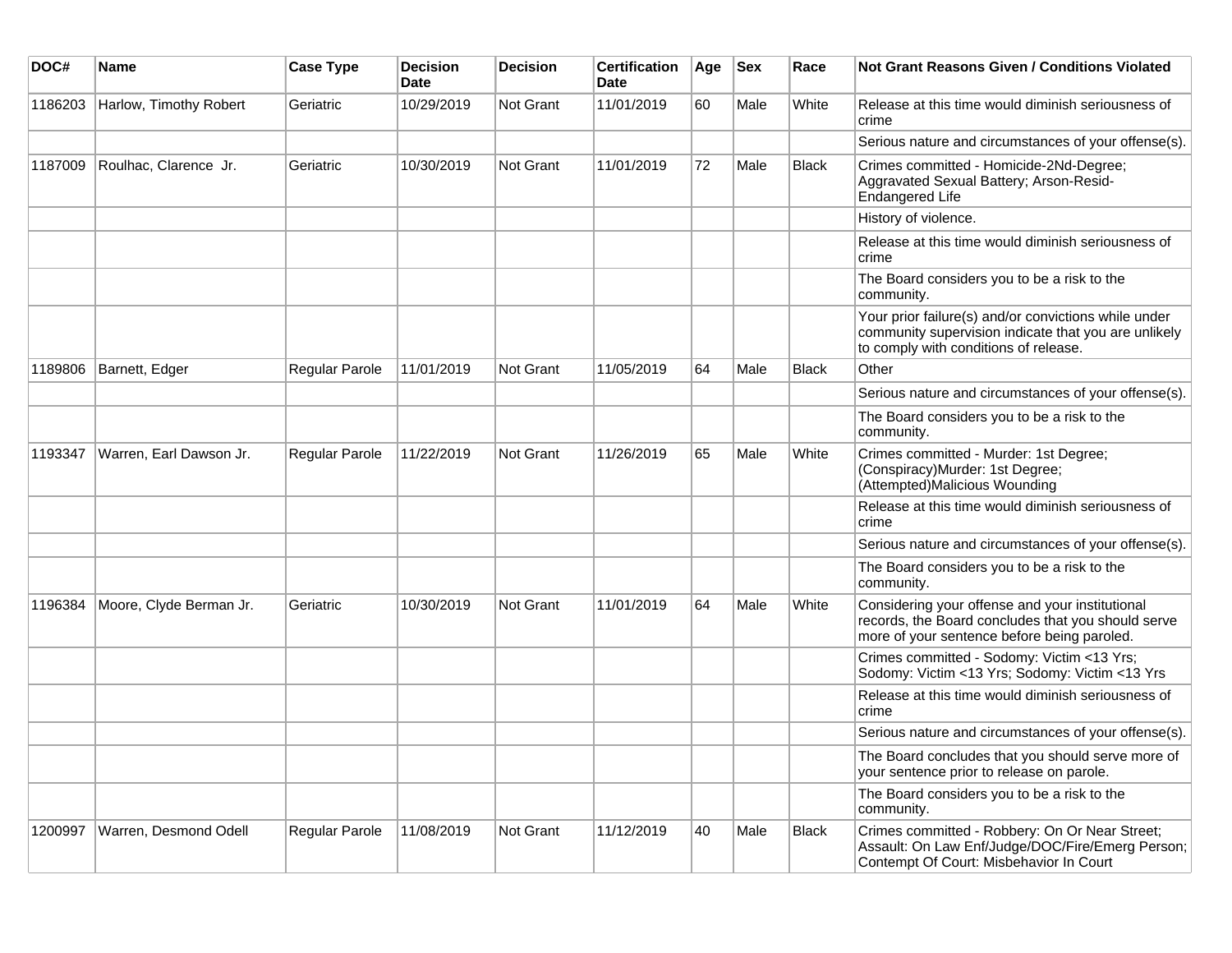| DOC#    | <b>Name</b>                  | <b>Case Type</b>      | <b>Decision</b><br><b>Date</b> | <b>Decision</b> | <b>Certification</b><br><b>Date</b> | Age | <b>Sex</b> | Race         | Not Grant Reasons Given / Conditions Violated                                                                                                               |
|---------|------------------------------|-----------------------|--------------------------------|-----------------|-------------------------------------|-----|------------|--------------|-------------------------------------------------------------------------------------------------------------------------------------------------------------|
| 1200997 | Warren, Desmond Odell        | Regular Parole        | 11/08/2019                     | Not Grant       | 11/12/2019                          | 40  | Male       | Black        | Release at this time would diminish seriousness of<br>crime                                                                                                 |
|         |                              |                       |                                |                 |                                     |     |            |              | Serious nature and circumstances of your offense(s).                                                                                                        |
|         |                              |                       |                                |                 |                                     |     |            |              | The Board concludes that you should serve more of<br>your sentence prior to release on parole.                                                              |
| 1202629 | Manuel, Sebastian O          | Regular Parole        | 11/13/2019                     | Not Grant       | 11/18/2019                          | 29  | Male       | <b>Black</b> | Release at this time would diminish seriousness of<br>crime                                                                                                 |
|         |                              |                       |                                |                 |                                     |     |            |              | Serious nature and circumstances of your offense(s).                                                                                                        |
|         |                              |                       |                                |                 |                                     |     |            |              | The Board concludes that you should serve more of<br>your sentence prior to release on parole.                                                              |
|         |                              |                       |                                |                 |                                     |     |            |              | Your prior failure(s) and/or convictions while under<br>community supervision indicate that you are unlikely<br>to comply with conditions of release.       |
| 1206204 | Shivers, Christopher Juliean | Regular Parole        | 11/21/2019                     | Not Grant       | 11/26/2019                          | 35  | Male       | <b>Black</b> | Extensive criminal record                                                                                                                                   |
|         |                              |                       |                                |                 |                                     |     |            |              | The Board concludes that you should serve more of<br>your sentence prior to release on parole.                                                              |
|         |                              |                       |                                |                 |                                     |     |            |              | You need further participation in institutional work<br>and/or educational programs to indicate your positive<br>progression towards re-entry into society. |
|         |                              |                       |                                |                 |                                     |     |            |              | Your prior failure(s) and/or convictions while under<br>community supervision indicate that you are unlikely<br>to comply with conditions of release.       |
| 1377070 | McCloud, Robert Jonathan     | <b>Regular Parole</b> | 11/07/2019                     | Not Grant       | 11/12/2019                          | 68  | Male       | White        | Crimes committed - Aggravated Sexual Battery:<br>Victim <13 Yrs                                                                                             |
|         |                              |                       |                                |                 |                                     |     |            |              | Release at this time would diminish seriousness of<br>crime                                                                                                 |
|         |                              |                       |                                |                 |                                     |     |            |              | Serious nature and circumstances of your offense(s).                                                                                                        |
|         |                              |                       |                                |                 |                                     |     |            |              | The Board concludes that you should serve more of<br>your sentence prior to release on parole.                                                              |
| 1416069 | Gayles, Charles              | Geriatric             | 11/06/2019                     | Not Grant       | 11/12/2019                          | 74  | Male       | <b>Black</b> | Release at this time would diminish seriousness of<br>crime                                                                                                 |
|         |                              |                       |                                |                 |                                     |     |            |              | Serious nature and circumstances of your offense(s).                                                                                                        |
|         |                              |                       |                                |                 |                                     |     |            |              | The Board considers you to be a risk to the<br>community.                                                                                                   |
|         |                              |                       |                                |                 |                                     |     |            |              | You need further participation in institutional work<br>and/or educational programs to indicate your positive<br>progression towards re-entry into society. |
| 1420059 | Poulios, Anthony             | Geriatric             | 11/22/2019                     | Not Grant       | 11/25/2019                          | 65  | Male       | White        | Crimes committed -                                                                                                                                          |
|         |                              |                       |                                |                 |                                     |     |            |              | Other                                                                                                                                                       |
|         |                              |                       |                                |                 |                                     |     |            |              | Release at this time would diminish seriousness of<br>crime                                                                                                 |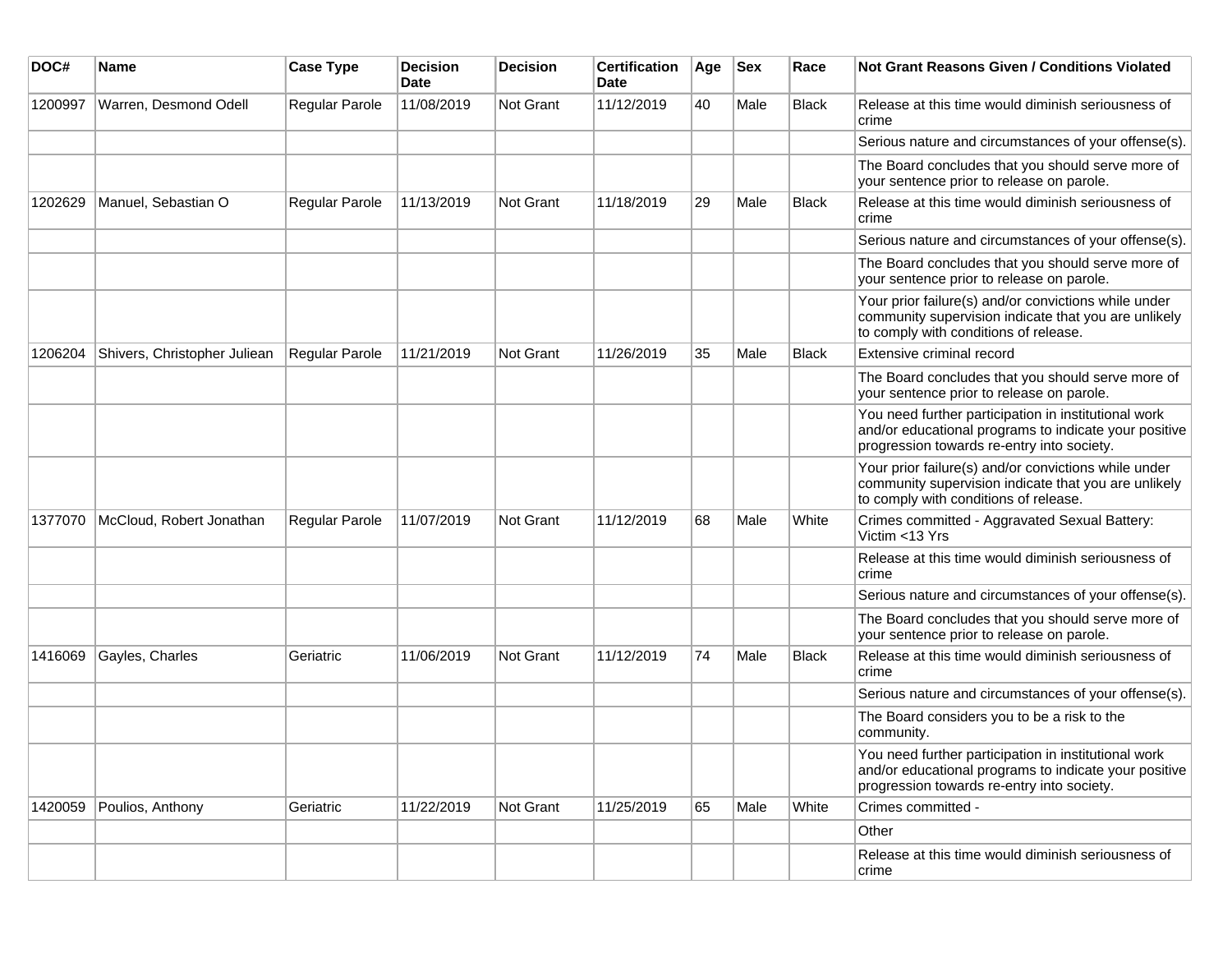| DOC#    | <b>Name</b>               | <b>Case Type</b>      | <b>Decision</b><br><b>Date</b> | <b>Decision</b>  | <b>Certification</b><br>Date | Age | <b>Sex</b> | Race         | <b>Not Grant Reasons Given / Conditions Violated</b>                                                                                                        |
|---------|---------------------------|-----------------------|--------------------------------|------------------|------------------------------|-----|------------|--------------|-------------------------------------------------------------------------------------------------------------------------------------------------------------|
| 1450619 | Tyree, Willie Pleasant    | Regular Parole        | 11/22/2019                     | Not Grant        | 11/26/2019                   | 70  | Male       | White        | Crimes committed - Produce Child Porn Age <15                                                                                                               |
|         |                           |                       |                                |                  |                              |     |            |              | Release at this time would diminish seriousness of<br>crime                                                                                                 |
|         |                           |                       |                                |                  |                              |     |            |              | Serious nature and circumstances of your offense(s).                                                                                                        |
|         |                           |                       |                                |                  |                              |     |            |              | The Board concludes that you should serve more of<br>your sentence prior to release on parole.                                                              |
|         |                           |                       |                                |                  |                              |     |            |              | You need further participation in institutional work<br>and/or educational programs to indicate your positive<br>progression towards re-entry into society. |
| 1461438 | McMullen, Gregory Charles | Geriatric             | 11/07/2019                     | Not Grant        | 11/12/2019                   | 72  | Male       | White        | Crimes committed - Aggravated Sexual Battery:<br>Victim <13 Yrs; Produce Child Porn Age 15+,<br>Offender 7+ Yrs                                             |
|         |                           |                       |                                |                  |                              |     |            |              | Serious nature and circumstances of your offense(s).                                                                                                        |
| 1462536 | Walker, Phillip Charles   | <b>Regular Parole</b> | 11/22/2019                     | Not Grant        | 11/26/2019                   | 73  | Male       | White        | Crimes committed - Aggravated Sexual Battery:<br>Victim <13 Yrs; Aggravated Sexual Battery: Victim<br><13 Yrs; Aggravated Sexual Battery: Victim <13 Yrs    |
|         |                           |                       |                                |                  |                              |     |            |              | Serious nature and circumstances of your offense(s).                                                                                                        |
|         |                           |                       |                                |                  |                              |     |            |              | The Board considers you to be a risk to the<br>community.                                                                                                   |
| 1684386 | Smalls, Qutrail Raynard   | <b>Regular Parole</b> | 11/03/2019                     | <b>Not Grant</b> | 11/05/2019                   | 23  | Male       | <b>Black</b> | Poor institutional adjustment (for example,<br>motivation/attitude, unfavorable reports, lack of<br>program involvement, etc.)                              |
|         |                           |                       |                                |                  |                              |     |            |              | Release at this time would diminish seriousness of<br>crime                                                                                                 |
|         |                           |                       |                                |                  |                              |     |            |              | The Board concludes that you should serve more of<br>your sentence prior to release on parole.                                                              |
|         |                           |                       |                                |                  |                              |     |            |              | You need further participation in institutional work<br>and/or educational programs to indicate your positive<br>progression towards re-entry into society. |
| 1747543 | Starke, Ishamel Lamont    | <b>Regular Parole</b> | 11/03/2019                     | Not Grant        | 11/05/2019                   | 22  | Male       | Black        | Other                                                                                                                                                       |
|         |                           |                       |                                |                  |                              |     |            |              | Poor institutional adjustment (for example,<br>motivation/attitude, unfavorable reports, lack of<br>program involvement, etc.)                              |
|         |                           |                       |                                |                  |                              |     |            |              | Serious nature and circumstances of your offense(s).                                                                                                        |
|         |                           |                       |                                |                  |                              |     |            |              | You need to show a longer period of stable<br>adjustment.                                                                                                   |
|         |                           |                       |                                |                  |                              |     |            |              | Your record of institutional infractions indicates a<br>disregard for rules and that you are not ready to<br>conform to society.                            |
| 1824027 | Clark, Samuel             | <b>Regular Parole</b> | 11/09/2019                     | Not Grant        | 11/12/2019                   | 22  | Male       | Black        | Extensive criminal record                                                                                                                                   |
|         |                           |                       |                                |                  |                              |     |            |              | Release at this time would diminish seriousness of<br>crime                                                                                                 |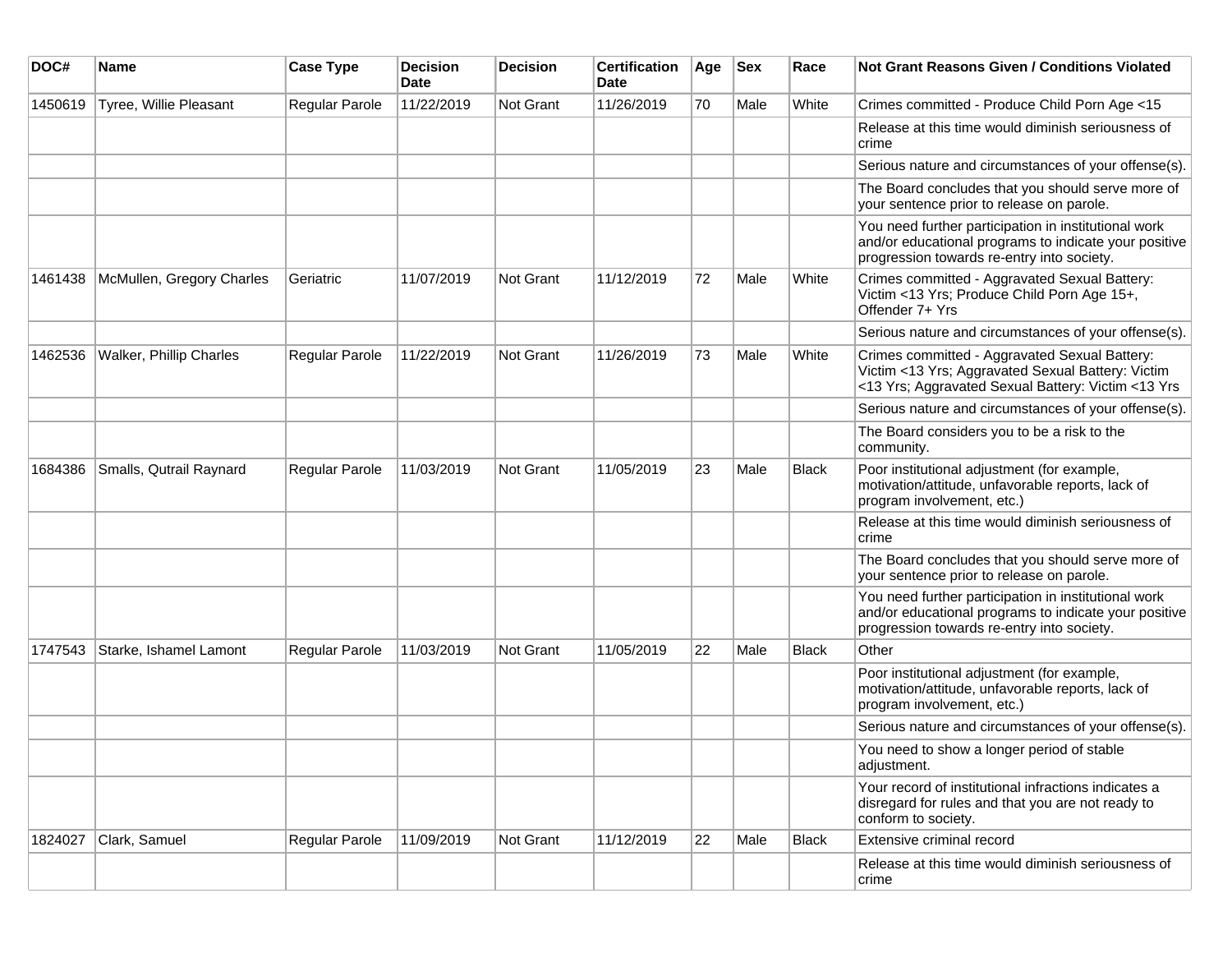| DOC#    | <b>Name</b>               | <b>Case Type</b>    | <b>Decision</b><br><b>Date</b> | <b>Decision</b> | <b>Certification</b><br>Date | Age | <b>Sex</b> | Race         | <b>Not Grant Reasons Given / Conditions Violated</b>                                                                                                        |
|---------|---------------------------|---------------------|--------------------------------|-----------------|------------------------------|-----|------------|--------------|-------------------------------------------------------------------------------------------------------------------------------------------------------------|
| 1824027 | Clark, Samuel             | Regular Parole      | 11/09/2019                     | Not Grant       | 11/12/2019                   | 22  | Male       | Black        | You need further participation in institutional work<br>and/or educational programs to indicate your positive<br>progression towards re-entry into society. |
| 1862832 | Christian, Lars Shenadoah | <b>Board Review</b> | 11/13/2019                     | Not Grant       | 11/18/2019                   | 21  | Male       | White        | Considering your offense and your institutional<br>records, the Board concludes that you should serve<br>more of your sentence before being paroled.        |
|         |                           |                     |                                |                 |                              |     |            |              | Poor institutional adjustment (for example,<br>motivation/attitude, unfavorable reports, lack of<br>program involvement, etc.)                              |
|         |                           |                     |                                |                 |                              |     |            |              | Release at this time would diminish seriousness of<br>crime                                                                                                 |
|         |                           |                     |                                |                 |                              |     |            |              | Serious nature and circumstances of your offense(s).                                                                                                        |
|         |                           |                     |                                |                 |                              |     |            |              | Your record of institutional infractions indicates a<br>disregard for rules and that you are not ready to<br>conform to society.                            |
| 1873163 | Dowell, Tyrel Anthony     | <b>Board Review</b> | 11/14/2019                     | Not Grant       | 11/14/2019                   | 20  | Male       | <b>Black</b> | Poor institutional adjustment (for example,<br>motivation/attitude, unfavorable reports, lack of<br>program involvement, etc.)                              |
|         |                           |                     |                                |                 |                              |     |            |              | Serious nature and circumstances of your offense(s).                                                                                                        |
|         |                           |                     |                                |                 |                              |     |            |              | The Board concludes that you should serve more of<br>your sentence prior to release on parole.                                                              |
|         |                           |                     |                                |                 |                              |     |            |              | You need further participation in institutional work<br>and/or educational programs to indicate your positive<br>progression towards re-entry into society. |
|         |                           |                     |                                |                 |                              |     |            |              | You need to show a longer period of stable<br>adjustment.                                                                                                   |
| 1886158 | Jackson, Rayquan M        | Regular Parole      | 11/03/2019                     | Not Grant       | 11/05/2019                   | 21  | Male       | <b>Black</b> | Considering your offense and your institutional<br>records, the Board concludes that you should serve<br>more of your sentence before being paroled.        |
|         |                           |                     |                                |                 |                              |     |            |              | Poor institutional adjustment (for example,<br>motivation/attitude, unfavorable reports, lack of<br>program involvement, etc.)                              |
|         |                           |                     |                                |                 |                              |     |            |              | Release at this time would diminish seriousness of<br>crime                                                                                                 |
| 1886944 | Scott, Robert Lee Jr.     | Regular Parole      | 10/30/2019                     | Not Grant       | 11/01/2019                   | 21  | Male       | Black        | Poor institutional adjustment (for example,<br>motivation/attitude, unfavorable reports, lack of<br>program involvement, etc.)                              |
|         |                           |                     |                                |                 |                              |     |            |              | The Board considers you to be a risk to the<br>community.                                                                                                   |
|         |                           |                     |                                |                 |                              |     |            |              | You need to show a longer period of stable<br>adjustment.                                                                                                   |
|         |                           |                     |                                |                 |                              |     |            |              | Your prior failure(s) and/or convictions while under<br>community supervision indicate that you are unlikely<br>to comply with conditions of release.       |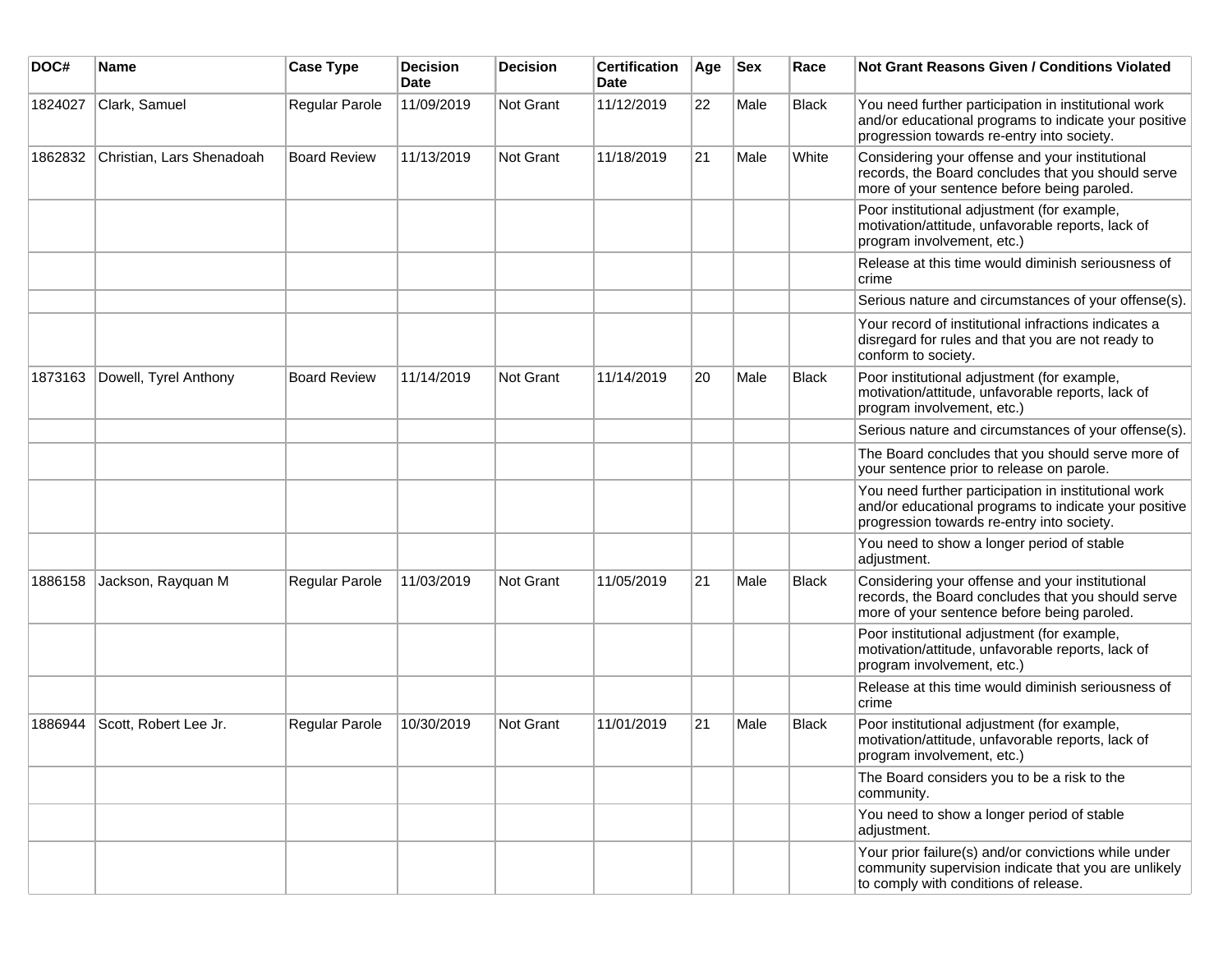| DOC#    | Name                     | <b>Case Type</b>     | <b>Decision</b><br><b>Date</b> | <b>Decision</b> | <b>Certification</b><br>Date | Age | <b>Sex</b> | Race         | <b>Not Grant Reasons Given / Conditions Violated</b>                                                                                                        |
|---------|--------------------------|----------------------|--------------------------------|-----------------|------------------------------|-----|------------|--------------|-------------------------------------------------------------------------------------------------------------------------------------------------------------|
| 1924474 | Ray, Mark Maurice        | Regular Parole       | 11/03/2019                     | Not Grant       | 11/05/2019                   | 20  | Male       | <b>Black</b> | Crimes committed - Burgl: Enter Structure To<br>Commit Larceny/A&B/Etc                                                                                      |
|         |                          |                      |                                |                 |                              |     |            |              | Release at this time would diminish seriousness of<br>crime                                                                                                 |
|         |                          |                      |                                |                 |                              |     |            |              | You need further participation in institutional work<br>and/or educational programs to indicate your positive<br>progression towards re-entry into society. |
| 1939910 | McNally, Jordan Kareem   | Regular Parole       | 11/12/2019                     | Not Grant       | 11/12/2019                   | 20  | Male       | <b>Black</b> | Considering your offense and your institutional<br>records, the Board concludes that you should serve<br>more of your sentence before being paroled.        |
|         |                          |                      |                                |                 |                              |     |            |              | Crimes committed - (Attempted)Abduction: By Force,<br>Intimidation Or Deception; Robbery: On Or Near<br>Street; (Attempted)Robbery: On Or Near Street       |
|         |                          |                      |                                |                 |                              |     |            |              | Release at this time would diminish seriousness of<br>crime                                                                                                 |
|         |                          |                      |                                |                 |                              |     |            |              | You need further participation in institutional work<br>and/or educational programs to indicate your positive<br>progression towards re-entry into society. |
| 1069951 | Howell, Kenneth Wayne    | Violation<br>Hearing | 11/05/2019                     | Revoke          | 11/05/2019                   | 45  | Male       | White        |                                                                                                                                                             |
|         |                          |                      |                                |                 |                              |     |            |              | 01. I will obey all Federal, State and local laws and<br>ordinances.                                                                                        |
| 1152201 | Rhoten, Jeffery Paul     | Violation<br>Hearing | 11/14/2019                     | Revoke          | 11/15/2019                   | 49  | Male       | White        |                                                                                                                                                             |
|         |                          |                      |                                |                 |                              |     |            |              | 06. I will follow the Probation and Parole Officer's<br>instructions and will be truthful, cooperative, and<br>report as instructed.                        |
| 1152892 | Norris, Darnell Maurice  | Violation<br>Hearing | 11/21/2019                     | Revoke          | 11/22/2019                   | 47  | Male       | <b>Black</b> |                                                                                                                                                             |
|         |                          |                      |                                |                 |                              |     |            |              | 01. I will obey all Federal, State and local laws and<br>ordinances.                                                                                        |
| 1156724 | Riddick, James Nathaniel | Violation<br>Hearing | 11/06/2019                     | Revoke          | 11/06/2019                   | 63  | Male       | <b>Black</b> |                                                                                                                                                             |
|         |                          |                      |                                |                 |                              |     |            |              | 06. I will follow the Probation and Parole Officer's<br>instructions and will be truthful, cooperative, and<br>report as instructed.                        |
|         |                          |                      |                                |                 |                              |     |            |              | 08. I will not unlawfully use, possess or distribute<br>controlled substances or related paraphernalia.                                                     |
| 1171431 | Dunlap, Jessie James     | Violation<br>Hearing | 11/05/2019                     | Revoke          | 11/05/2019                   | 44  | Male       | White        |                                                                                                                                                             |
|         |                          |                      |                                |                 |                              |     |            |              | 01. I will obey all Federal, State and local laws and<br>ordinances.                                                                                        |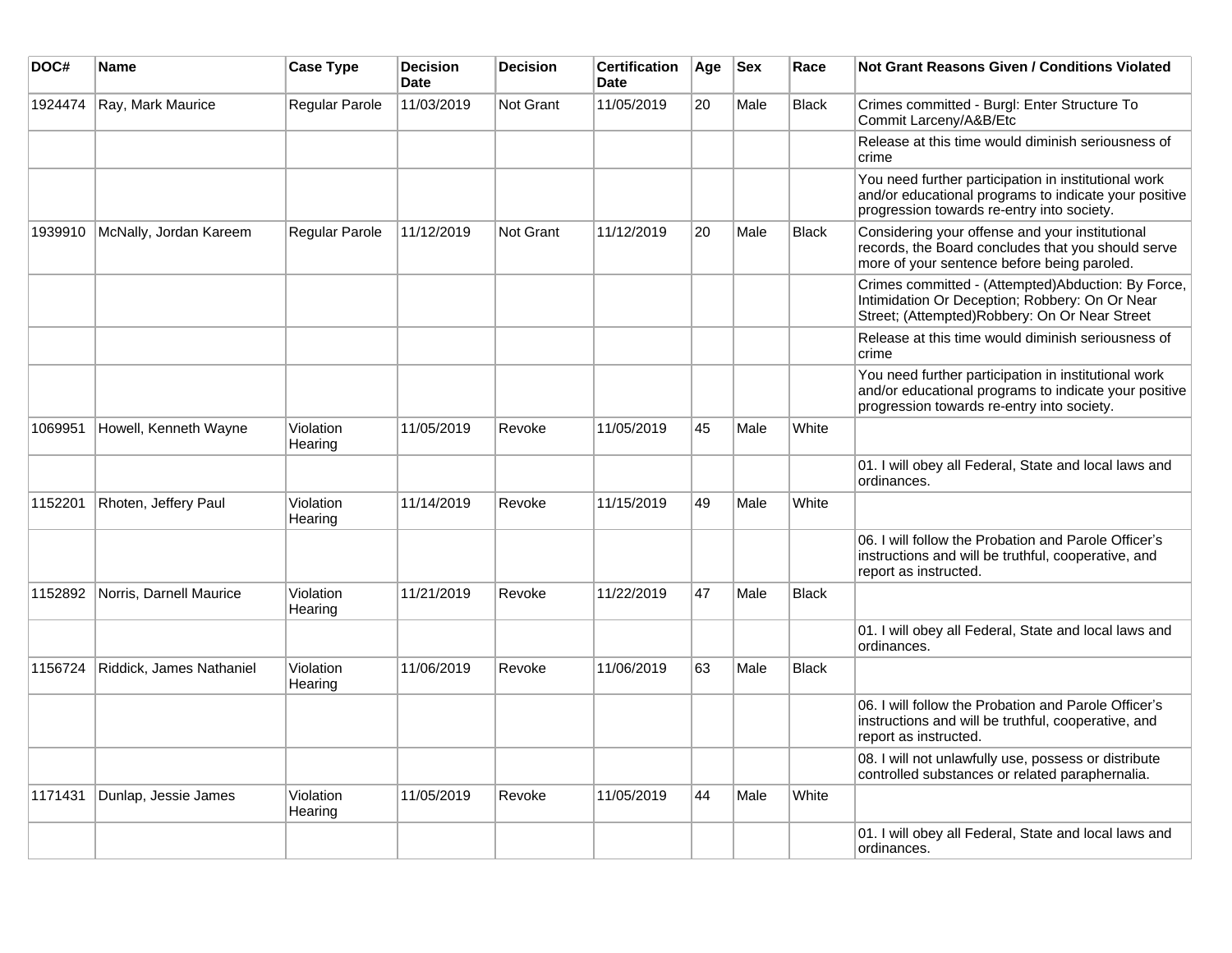| DOC#    | Name                         | <b>Case Type</b>     | <b>Decision</b><br><b>Date</b> | <b>Decision</b> | <b>Certification</b><br><b>Date</b> | Age | <b>Sex</b>   | Race         | Not Grant Reasons Given / Conditions Violated                                                                                                                                                            |
|---------|------------------------------|----------------------|--------------------------------|-----------------|-------------------------------------|-----|--------------|--------------|----------------------------------------------------------------------------------------------------------------------------------------------------------------------------------------------------------|
| 1171431 | Dunlap, Jessie James         | Violation<br>Hearing | 11/05/2019                     | Revoke          | 11/05/2019                          | 44  | Male         | White        | 02. I will report any arrest, including traffic tickets,<br>within 3 days to the Probation and Parole Officer.                                                                                           |
| 1197205 | Kingsbury, Louis Eugene      | Violation<br>Hearing | 11/01/2019                     | Revoke          | 11/05/2019                          | 35  | Male         | Black        |                                                                                                                                                                                                          |
|         |                              |                      |                                |                 |                                     |     |              |              | 01. I will obey all Federal, State and local laws and<br>ordinances.                                                                                                                                     |
| 1409124 | Holliday, Emmanuel Lee       | Violation<br>Hearing | 11/07/2019                     | Revoke          | 11/07/2019                          | 31  | Male         | Black        |                                                                                                                                                                                                          |
|         |                              |                      |                                |                 |                                     |     |              |              | 01. I will obey all Federal, State and local laws and<br>ordinances.                                                                                                                                     |
| 1458767 | Richardson, Charles Christia | Violation<br>Hearing | 11/26/2019                     | Revoke          | 11/27/2019                          | 22  | Male         | <b>Black</b> |                                                                                                                                                                                                          |
|         |                              |                      |                                |                 |                                     |     |              |              | 01. I will obey all Federal, State and local laws and<br>ordinances.                                                                                                                                     |
| 1472160 | Smith, Delonte Ernesto       | Violation<br>Hearing | 11/22/2019                     | Revoke          | 11/22/2019                          | 31  | Male         | <b>Black</b> |                                                                                                                                                                                                          |
|         |                              |                      |                                |                 |                                     |     |              |              | 02. I will report any arrest, including traffic tickets,<br>within 3 days to the Probation and Parole Officer.                                                                                           |
| 1491551 | Stevens, Rylan Christopher   | Violation<br>Hearing | 11/22/2019                     | Revoke          | 11/22/2019                          | 24  | Male         | White        |                                                                                                                                                                                                          |
|         |                              |                      |                                |                 |                                     |     |              |              | 01. I will obey all Federal, State and local laws and<br>ordinances.                                                                                                                                     |
| 1686306 | Verdier, Josette Florence    | Violation<br>Hearing | 07/09/2019                     | Revoke          | 11/04/2019                          | 37  | Female White |              |                                                                                                                                                                                                          |
|         |                              |                      |                                |                 |                                     |     |              |              | 06. I will follow the Probation and Parole Officer's<br>instructions and will be truthful, cooperative, and<br>report as instructed.                                                                     |
|         |                              |                      |                                |                 |                                     |     |              |              | 08. I will not unlawfully use, possess or distribute<br>controlled substances or related paraphernalia.                                                                                                  |
|         |                              | Violation<br>Hearing | 11/05/2019                     | Revoke          | 11/06/2019                          |     |              |              |                                                                                                                                                                                                          |
|         |                              |                      |                                |                 |                                     |     |              |              | 06. I will follow the Probation and Parole Officer's<br>instructions and will be truthful, cooperative, and<br>report as instructed.                                                                     |
|         |                              |                      |                                |                 |                                     |     |              |              | 08. I will not unlawfully use, possess or distribute<br>controlled substances or related paraphernalia.                                                                                                  |
| 1767698 | Galbreath, Timothy Alan      | Violation<br>Hearing | 11/04/2019                     | Revoke          | 11/04/2019                          | 40  | Male         | White        |                                                                                                                                                                                                          |
|         |                              |                      |                                |                 |                                     |     |              |              | 04. I will report in person or by telephone to the<br>Probation and Parole office listed below within three<br>working days of my release from incarceration, and<br>as otherwise instructed thereafter. |